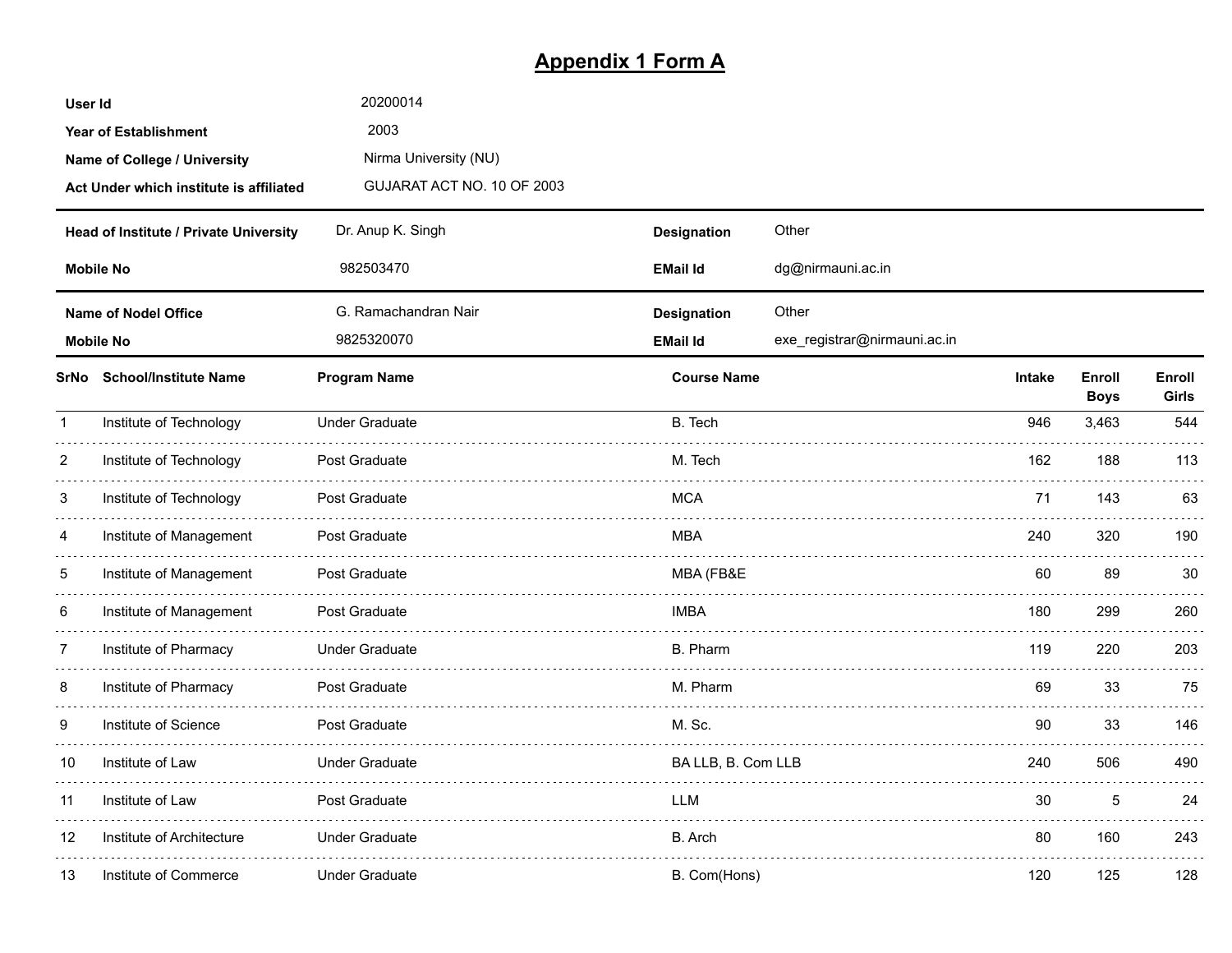I declare that I have read and understood the provision of the section 6(2), 6(3), 10(1) and 10(2) of the notification of Education Department, no. GH/SH/14/2020/PVS/102013/631/S, dated 13/03/2020.

The score displayed is purely provisional based on the information provided. The mere fact that score displayed, will not imply that the entries made in the application have been accepted by the Committee as true and correct.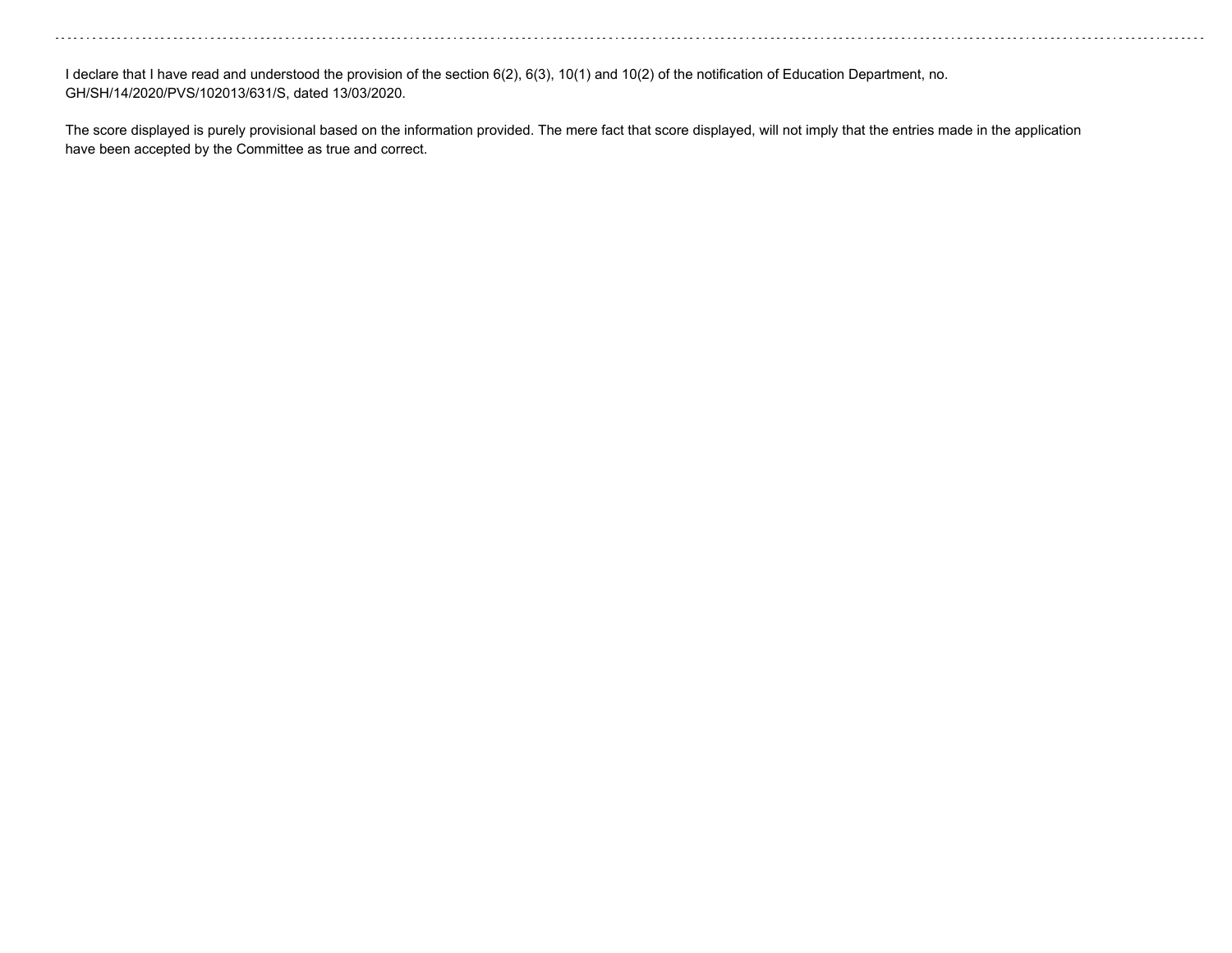|                           | Applied As: University<br>Application No:<br>20200014  | Programme Name: | <b>B1 Form</b> |         |                  |                                                           |
|---------------------------|--------------------------------------------------------|-----------------|----------------|---------|------------------|-----------------------------------------------------------|
|                           | <b>NIRMA UNIVERSITY (NU)</b><br><b>Applicant Name:</b> |                 |                |         |                  | Submission Date: 07-Jul-2020                              |
| <b>Point</b><br><b>No</b> | <b>Description</b>                                     | 2019-20         | 2018-19        | 2017-18 | Average<br>Value | Value<br>Obt. / Out.<br>For Score<br>Marks<br>Calculation |
|                           | 1) Accreditation Status                                |                 |                |         |                  | $25.00 / 40.00 - (62.50 %)$                               |
| $\overline{\mathbf{1}}$   | <b>Accreditation Status</b>                            |                 |                |         |                  | 25.00 / 40.00                                             |
| 1.1                       | NAAC (Valid as on date of application) (CGPA)          | 3.18            |                |         | 3.18             | 25.00 / 40.00                                             |
| 1.2                       | NBA (Valid as on date of application) (%)              |                 |                |         |                  | 25.00 / 40.00                                             |
| 1.2.1                     | Total No of Branch (Count)                             | 4.00            |                |         | 4.00             |                                                           |
| 1.2.2                     | Total No of Branch With NBA (Count)                    | 3.00            |                |         | 3.00             |                                                           |
|                           |                                                        |                 |                |         |                  |                                                           |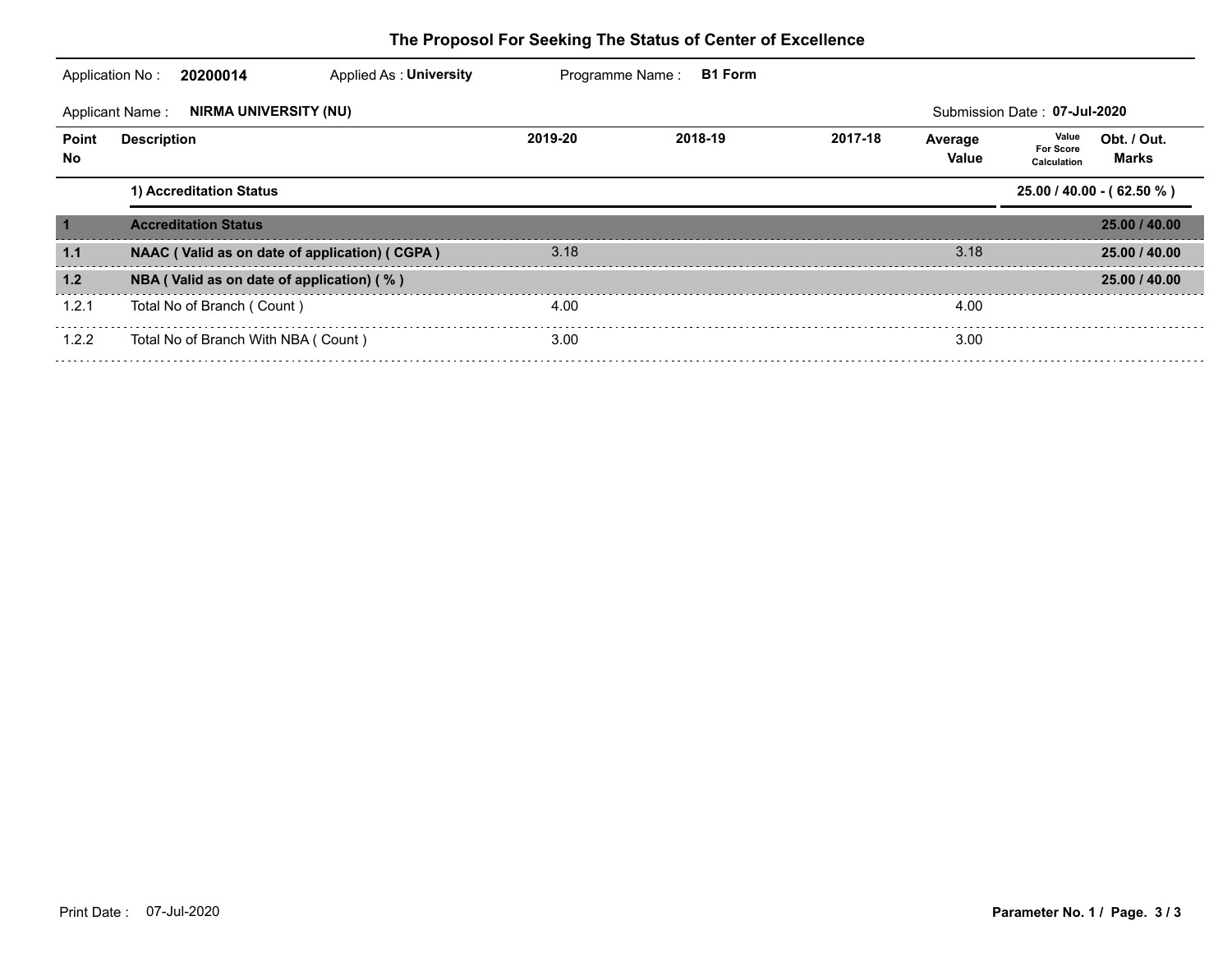|                | 20200014<br>Applied As: University<br>Application No:                                          |         | Programme Name:<br><b>B1 Form</b> |         |                  |                                          |                             |
|----------------|------------------------------------------------------------------------------------------------|---------|-----------------------------------|---------|------------------|------------------------------------------|-----------------------------|
|                | <b>NIRMA UNIVERSITY (NU)</b><br><b>Applicant Name:</b>                                         |         |                                   |         |                  | Submission Date: 07-Jul-2020             |                             |
| Point<br>No    | <b>Description</b>                                                                             | 2019-20 | 2018-19                           | 2017-18 | Average<br>Value | Value<br><b>For Score</b><br>Calculation | Obt. / Out.<br><b>Marks</b> |
|                | 2) Basic Infrastructure Summary                                                                |         |                                   |         |                  |                                          | 43.75 / 45.00 - (97.22 %)   |
| $\overline{2}$ | <b>Basic Infrastructure Average Detail</b>                                                     |         |                                   |         |                  |                                          | 43.75 / 45.00               |
| 2.1            | <b>Total Land Area (Sq.Meter)</b>                                                              |         |                                   |         |                  |                                          | 4.00 / 4.00                 |
| 2.1.1          | Utilised for academics (Sq.Meter)                                                              |         |                                   |         |                  |                                          | 1.00 / 1.00                 |
| 2.1.1.1        | Minimum Required as Per statutory<br>Provisions For academics (Sq.Meter)                       |         |                                   |         |                  |                                          |                             |
| 2.1.2          | Utilised for Hostels (Sq.Meter)                                                                |         |                                   |         |                  |                                          | 1.00 / 1.00                 |
| 2.1.2.1        | Minimum Required as Per statutory<br>Provisions for Hostels (Sq.Meter)                         |         |                                   |         |                  |                                          |                             |
| 2.1.3          | Utilised for faculties/staff residences: (<br>Sq.Meter)                                        |         |                                   |         |                  |                                          | 1.00 / 1.00                 |
| 2.1.3.1        | Minimum Required as Per statutory<br>Provisions for faculties/staff residences: (<br>Sq.Meter) |         |                                   |         |                  |                                          |                             |
| 2.1.4          | Utilised for amenities/sports etc (Sq.Meter)                                                   |         |                                   |         |                  |                                          | 1.00 / 1.00                 |
| 2.1.4.1        | Minimum Required as Per statutory<br>Provisions for amenities/sports etc (Sq.Meter             |         |                                   |         |                  |                                          |                             |
| 2.2            | <b>Total Built Up Area (Sq.Meter)</b>                                                          |         |                                   |         |                  |                                          | 4.00 / 4.00                 |
| 2.2.1          | Utilised for Academic (Sq.Meter)                                                               |         |                                   |         |                  |                                          | 2.00 / 2.00                 |
| 2.2.1.1        | Minimum Required as Per statutory<br>Provisions for Academic (Sq.Meter)                        |         |                                   |         |                  |                                          |                             |
| 2.2.2          | Utilised for Non-Academics (Sq.Meter)                                                          |         |                                   |         |                  |                                          | 2.00 / 2.00                 |
| 2.2.2.2        | Minimum Required as Per statutory<br>Provisions for Non-Academics (Sq.Meter)                   |         |                                   |         |                  |                                          |                             |
| 2.3            | Class rooms equipped with ICT facilities (%)                                                   |         |                                   |         |                  |                                          | 5.00 / 5.00                 |
| 2.3.1          | Total Number Of Classrooms (Count)                                                             |         |                                   |         |                  |                                          |                             |
| 2.3.2          | Total Number Of ICT Enabled Classrooms (<br>Count)                                             |         |                                   |         |                  |                                          |                             |
|                |                                                                                                |         |                                   |         |                  |                                          |                             |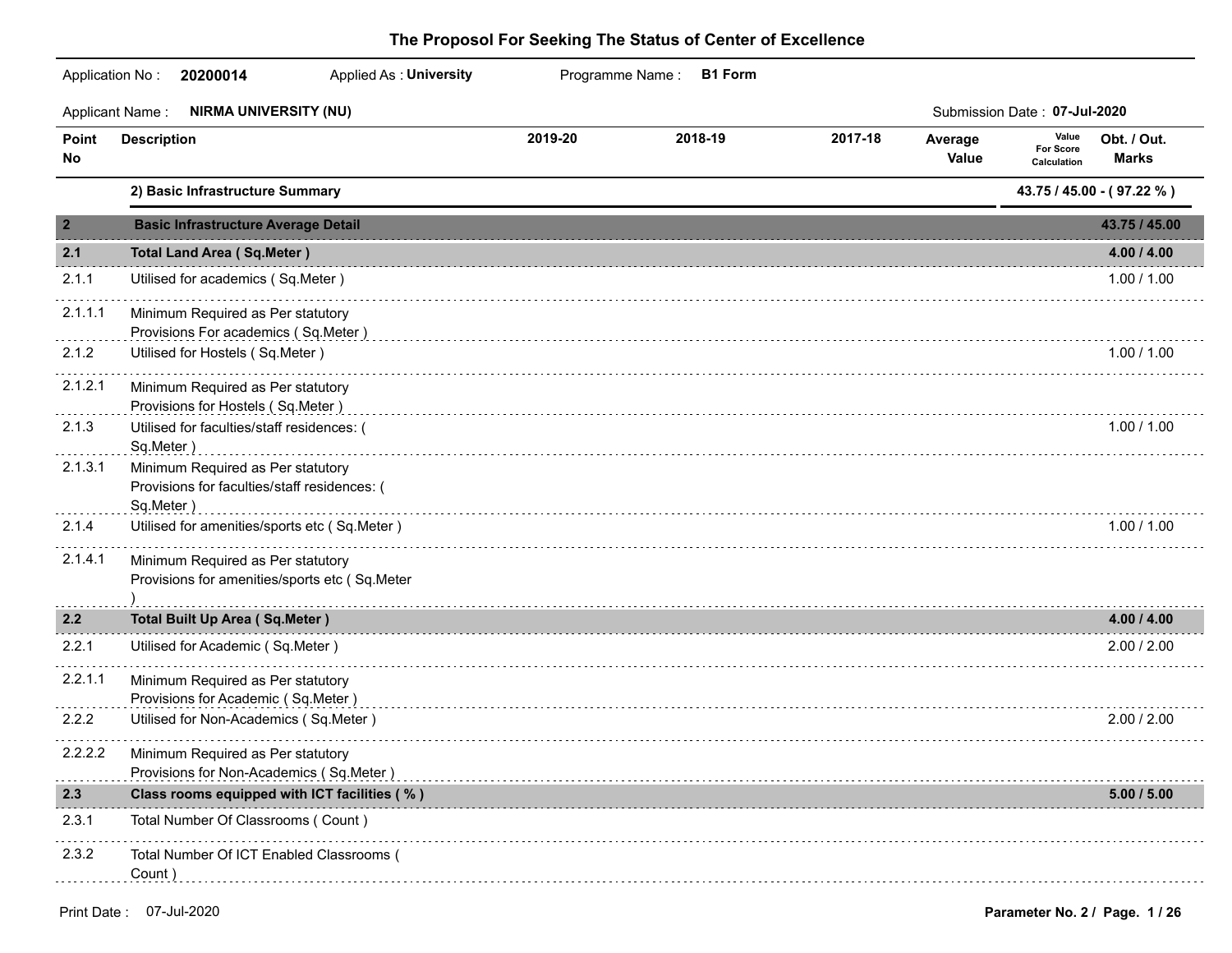|             | <b>Applied As: University</b><br>Application No: 20200014                        |         | Programme Name: B1 Form |         |                         |                                          |                             |
|-------------|----------------------------------------------------------------------------------|---------|-------------------------|---------|-------------------------|------------------------------------------|-----------------------------|
|             | <b>NIRMA UNIVERSITY (NU)</b><br><b>Applicant Name:</b>                           |         |                         |         |                         | Submission Date: 07-Jul-2020             |                             |
| Point<br>No | <b>Description</b>                                                               | 2019-20 | 2018-19                 | 2017-18 | Average<br><b>Value</b> | Value<br><b>For Score</b><br>Calculation | Obt. / Out.<br><b>Marks</b> |
|             | 2) Basic Infrastructure Summary                                                  |         |                         |         |                         |                                          | 43.75 / 45.00 - (97.22 %)   |
| 2.4         | Total No of Teaching laboratories Available ( Count )                            |         |                         |         |                         |                                          | 4.00 / 4.00                 |
| 2.4.1       | Total No Of Teaching laboratories As per the<br>statutory Provisions (Count)     |         |                         |         |                         |                                          |                             |
| 2.5         | Total Number Of Research laboratories Available ( Count )                        |         |                         |         |                         |                                          | 5.00 / 5.00                 |
| 2.5.1       | Total Number Of Research laboratories As per<br>the statutory Provisions (Count) |         |                         |         |                         |                                          |                             |
| 2.6         | Expenditure on Equipment per 100 students (%)                                    |         |                         |         |                         |                                          | 5.00 / 5.00                 |
| 2.6.1       | Total Expenditure (In Lacs)                                                      |         |                         |         |                         |                                          |                             |
| 2.6.2       | Total Expenditure on Sophisticated<br>equipment (In Lacs)                        |         |                         |         |                         |                                          |                             |
| 2.7         | Facilities, including Internet Connectivity, Licensed Software per 100 students  |         |                         |         |                         |                                          | 5.00 / 5.00                 |
| 2.7.1       | No. of Computers (Count)                                                         |         |                         |         |                         |                                          | 1.00 / 1.00                 |
| 2.7.1.1     | No. of Computers Require As per the<br>statutory Provisions (Count)              |         |                         |         |                         |                                          |                             |
| 2.7.2       | No. of Licence software (Count)                                                  |         |                         |         |                         |                                          | 1.00 / 1.00                 |
| 2.7.2.1     | No. of Licence software Require As per the<br>statutory Provisions (Count)       |         |                         |         |                         |                                          |                             |
| 2.7.3       | Internet Bandwidth (Mbps) Available in<br>campus (Mbps)                          |         |                         |         |                         |                                          | 1.00 / 1.00                 |
| 2.7.3.1     | Internet Bandwidth Require As per the<br>statutory Provisions (Mbps)             |         |                         |         |                         |                                          |                             |
| 2.7.4       | Campus covered with wi-fi network (%)                                            |         |                         |         |                         |                                          | 1.00 / 1.00                 |
| 2.7.4.1     | Campus covered with wi-fi network Require<br>As per the statutory Provisions (%) |         |                         |         |                         |                                          |                             |
| 2.7.5       | No of Peripherals (Count)                                                        |         |                         |         |                         |                                          | 1.00 / 1.00                 |
| 2.7.5.1     | No of Peripherals Require As per the<br>statutory Provisions (Count)             |         |                         |         |                         |                                          |                             |
| 2.8         | <b>Libraries Resources per 100 students</b>                                      |         |                         |         |                         |                                          | 5.00 / 5.00                 |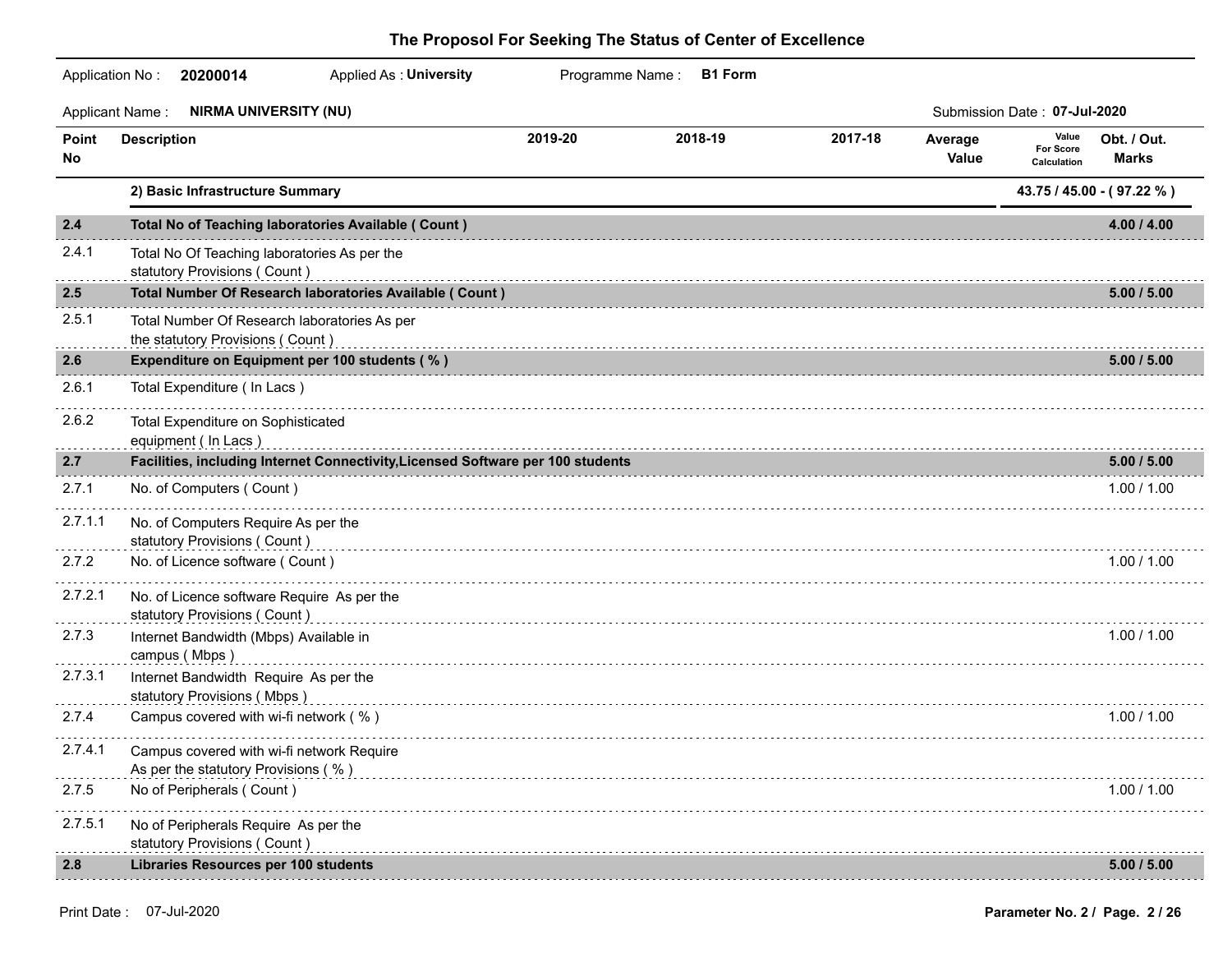|              | Application No: 20200014<br><b>Applied As: University</b>                                          |         | Programme Name: B1 Form |         |                         |                                          |                             |
|--------------|----------------------------------------------------------------------------------------------------|---------|-------------------------|---------|-------------------------|------------------------------------------|-----------------------------|
|              | <b>NIRMA UNIVERSITY (NU)</b><br><b>Applicant Name:</b>                                             |         |                         |         |                         | Submission Date: 07-Jul-2020             |                             |
| Point<br>No. | <b>Description</b>                                                                                 | 2019-20 | 2018-19                 | 2017-18 | Average<br><b>Value</b> | Value<br><b>For Score</b><br>Calculation | Obt. / Out.<br><b>Marks</b> |
|              | 2) Basic Infrastructure Summary                                                                    |         |                         |         |                         |                                          | 43.75 / 45.00 - (97.22 %)   |
| 2.8.1        | Number of Titles (Count)                                                                           |         |                         |         |                         |                                          | 1.00 / 1.00                 |
| 2.8.1.1      | Number of Titles Require As per the statutory<br>Provisions (Count)                                |         |                         |         |                         |                                          |                             |
| 2.8.2        | Number of Books (Count)                                                                            |         |                         |         |                         |                                          | $1.00$ / $1.00$             |
| 2.8.2.1      | Number of Books Require As per the<br>statutory Provisions (Count)                                 |         |                         |         |                         |                                          |                             |
| 2.8.3        | Number of International Journals subscribed (<br>Count)                                            |         |                         |         |                         |                                          | 1.00 / 1.00                 |
| 2.8.3.1      | Number of International Journals subscribed<br>Require As per the statutory Provisions (<br>Count) |         |                         |         |                         |                                          |                             |
| 2.8.4        | Self-study CDs (Count)                                                                             |         |                         |         |                         |                                          | 1.00 / 1.00                 |
| 2.8.4.1      | Self-study CDs Require As per the statutory<br>Provisions (Count)                                  |         |                         |         |                         |                                          |                             |
| 2.8.5        | Other learning materials (Count)                                                                   |         |                         |         |                         |                                          | 1.00 / 1.00                 |
| 2.8.5.1      | Other learning materials Require As per the<br>statutory Provisions (Count)                        |         |                         |         |                         |                                          |                             |
| 2.9          | Annual Operational Expenditure in Rupees per student (%)                                           |         |                         |         |                         |                                          | 3.75/5.00                   |
| 2.9.1        | Fee per year per student (In Rs)                                                                   |         |                         |         |                         |                                          |                             |
| 2.9.2        | Actual Expenditure per student per year ( In<br>Rs Per Student)                                    |         |                         |         |                         |                                          |                             |
| 2.10         | Solid Waste disposal system, Use of Solar Energy, Rainwater harvesting Rupees per student          |         |                         |         |                         |                                          | 3.00 / 3.00                 |
| 2.10.1       | Solid Waste disposal system (Yes/No)                                                               |         |                         |         |                         |                                          | 1.00 / 1.00                 |
| 2.10.2       | Use of Solar Energy (Yes/No)                                                                       |         |                         |         |                         |                                          | 1.00 / 1.00                 |
| 2.10.3       | Rainwater harvesting (Yes/No)                                                                      |         |                         |         |                         |                                          | 1.00 / 1.00                 |
|              |                                                                                                    |         |                         |         |                         |                                          |                             |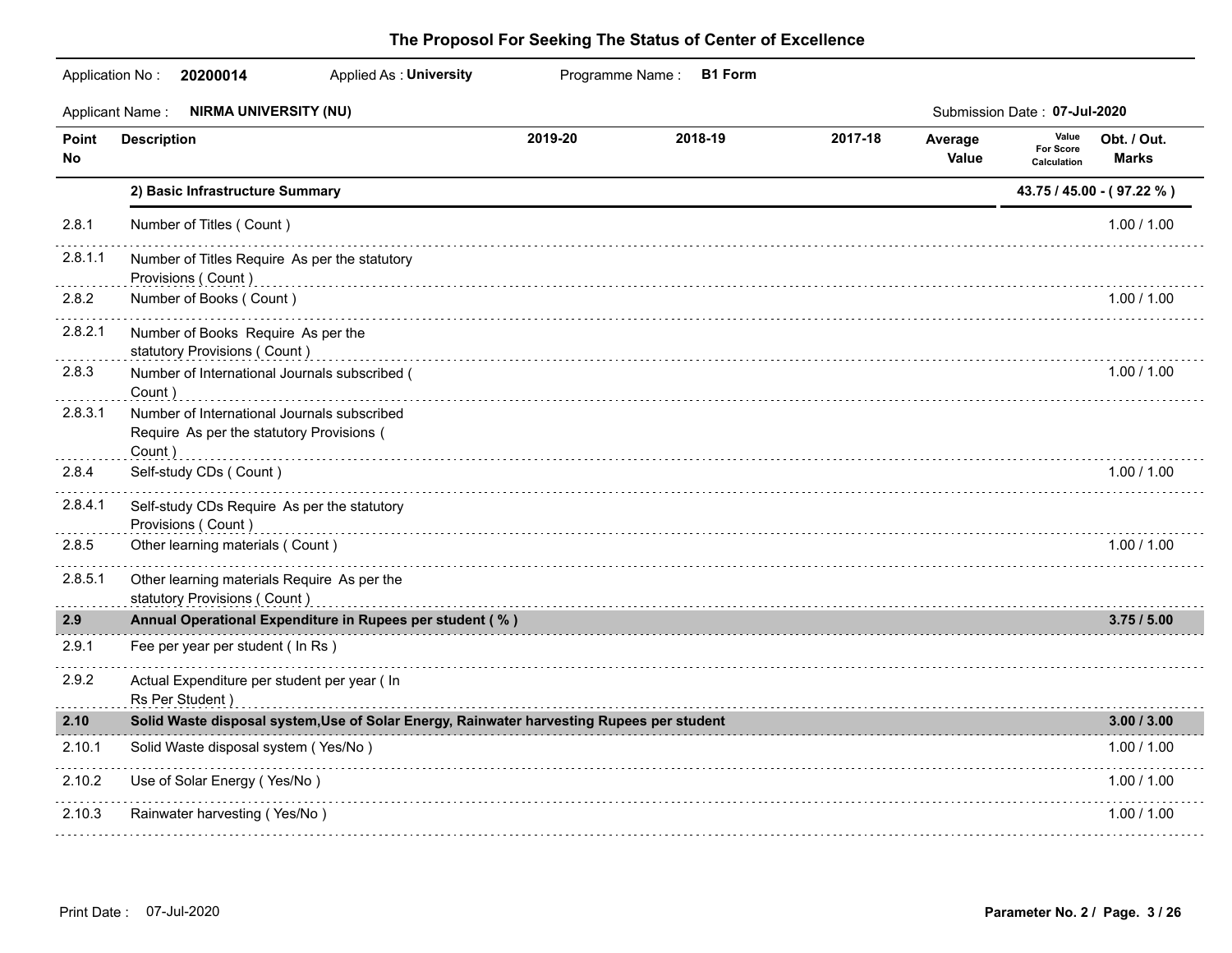| Application No:        | 20200014<br>Applied As: University                                                         |                               | Programme Name: B1 Form |           |                  |                                          |                             |
|------------------------|--------------------------------------------------------------------------------------------|-------------------------------|-------------------------|-----------|------------------|------------------------------------------|-----------------------------|
| <b>Applicant Name:</b> | <b>NIRMA UNIVERSITY (NU)</b>                                                               |                               |                         |           |                  | Submission Date: 07-Jul-2020             |                             |
| Point<br>No            | <b>Description</b>                                                                         | 2019-20                       | 2018-19                 | 2017-18   | Average<br>Value | Value<br><b>For Score</b><br>Calculation | Obt. / Out.<br><b>Marks</b> |
|                        |                                                                                            | <b>Programme Wise Details</b> |                         |           |                  |                                          |                             |
|                        | 1-Engineering and Technology                                                               |                               |                         |           |                  |                                          | 44.00 / 45.00 - (97.78 %)   |
| $\overline{2}$         | <b>Basic Infrastructure (Institute Specific Data)</b>                                      |                               |                         |           |                  |                                          | 44.00 / 45.00               |
| 2.1                    | <b>Total Land Area (Sq.Meter)</b>                                                          | 441754.00                     | 441754.00               | 441754.00 | 441754.00        |                                          | 4.00 / 4.00                 |
| 2.1.1                  | Utilised for academics (Sq.Meter)                                                          | 40208.00                      | 40208.00                | 40208.00  | 40208.00         | 40208.00                                 | 1.00 / 1.00                 |
| 2.1.1.1                | Minimum Required as Per statutory Provisions<br>For academics (Sq.Meter)                   | 6070.28                       | 6070.28                 | 6070.28   | 6070.28          |                                          |                             |
| 2.1.2                  | Utilised for Hostels (Sq.Meter)                                                            | 13030.88                      | 13030.88                | 13030.88  | 13030.88         | 13030.88                                 | 1.00 / 1.00                 |
| 2.1.2.1                | Minimum Required as Per statutory Provisions<br>for Hostels (Sq.Meter)                     | 1.00                          | 1.00                    | 1.00      | 1.00             |                                          |                             |
| 2.1.3                  | Utilised for faculties/staff residences: (Sq.Meter                                         | 208.07                        | 208.07                  | 208.07    | 208.07           | 208.07                                   | 1.00 / 1.00                 |
| 2.1.3.1                | Minimum Required as Per statutory Provisions<br>for faculties/staff residences: (Sq.Meter) | 1.00                          | 1.00                    | 1.00      | 1.00             |                                          |                             |
| 2.1.4                  | Utilised for amenities/sports etc (Sq.Meter)                                               | 77228.48                      | 77228.48                | 77228.48  | 77228.48         | 77228.48                                 | 1.00 / 1.00                 |
| 2.1.4.1                | Minimum Required as Per statutory Provisions<br>for amenities/sports etc (Sq.Meter)        | 4046.86                       | 4046.86                 | 4046.86   | 4046.86          |                                          |                             |
| 2.2                    | <b>Total Built Up Area (Sq.Meter)</b>                                                      | 45591.61                      | 45591.61                | 45591.61  | 45591.61         |                                          | 4.00 / 4.00                 |
| 2.2.1                  | Utilised for Academic (Sq.Meter)                                                           | 37888.73                      | 37888.73                | 37888.73  | 37888.73         | 37888.73                                 | 2.00 / 2.00                 |
| 2.2.1.1                | Minimum Required as Per statutory Provisions<br>for Academic (Sq.Meter)                    | 11470.00                      | 11470.00                | 11470.00  | 11470.00         |                                          |                             |
| 2.2.2                  | Utilised for Non-Academics (Sq.Meter)                                                      | 7702.88                       | 7702.88                 | 7702.88   | 7702.88          | 7702.88                                  | 2.00 / 2.00                 |
| 2.2.2.2                | Minimum Required as Per statutory Provisions<br>for Non-Academics (Sq.Meter)               | 6823.00                       | 6823.00                 | 6823.00   | 6823.00          |                                          |                             |
| 2.3                    | Class rooms equipped with ICT facilities (%)                                               |                               |                         |           |                  | 100.00                                   | 5.00 / 5.00                 |
| 2.3.1                  | Total Number Of Classrooms (Count)                                                         | 82.00                         | 82.00                   | 78.00     | 80.67            |                                          |                             |
|                        |                                                                                            |                               |                         |           |                  |                                          |                             |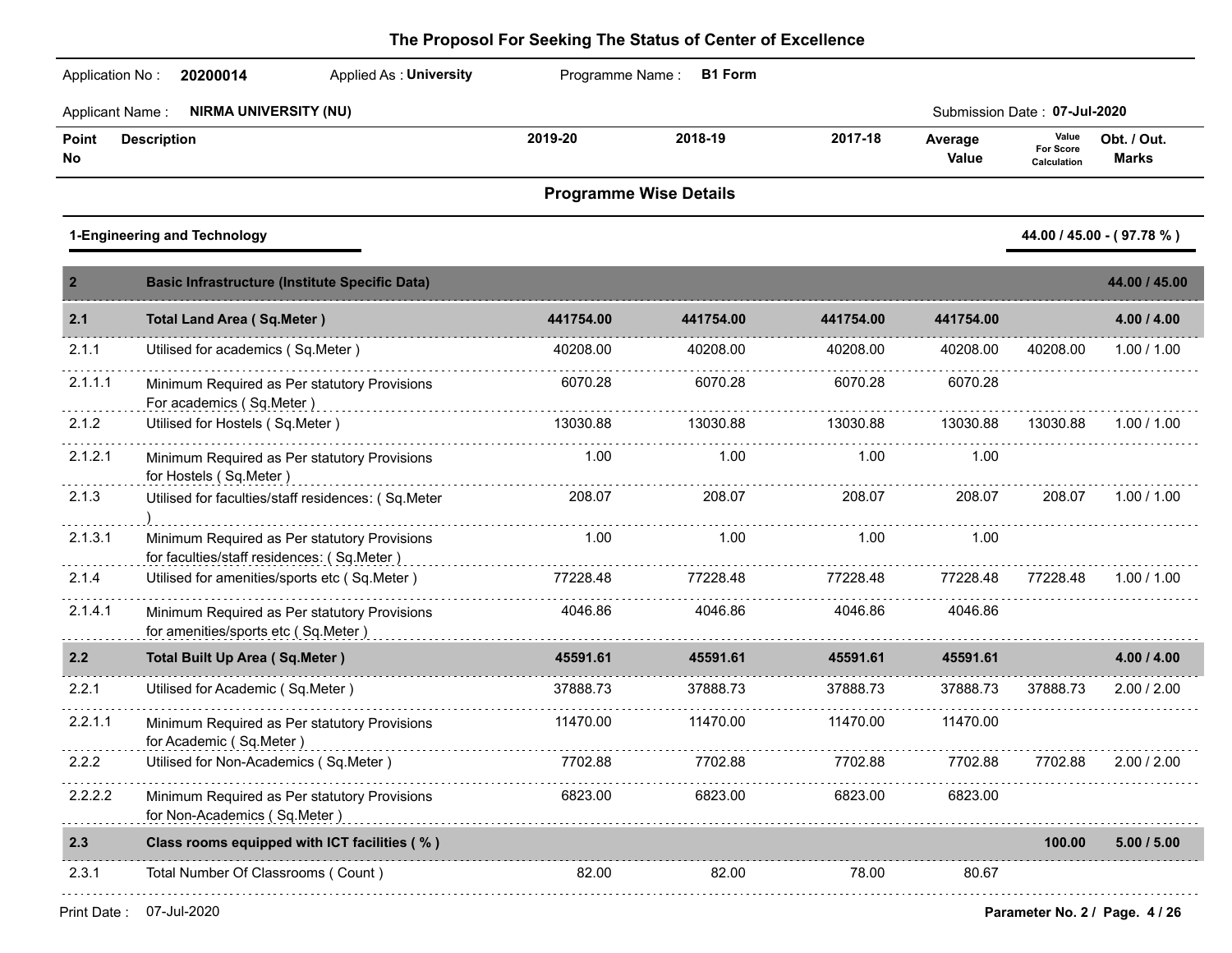|             | <b>NIRMA UNIVERSITY (NU)</b><br><b>Applicant Name:</b>                                                  |         |            |                   |                  | Submission Date: 07-Jul-2020      |                             |
|-------------|---------------------------------------------------------------------------------------------------------|---------|------------|-------------------|------------------|-----------------------------------|-----------------------------|
| Point<br>No | <b>Description</b>                                                                                      | 2019-20 | 2018-19    | 2017-18           | Average<br>Value | Value<br>For Score<br>Calculation | Obt. / Out.<br><b>Marks</b> |
|             | 1-Engineering and Technology                                                                            |         |            |                   |                  |                                   | 44.00 / 45.00 - (97.78 %)   |
| 2.3.2       | Total Number Of ICT Enabled Classrooms (<br>Count)                                                      | 82.00   | 82.00      | 78.00             | 80.67            |                                   |                             |
| 2.4         | Total No of Teaching laboratories Available ( Count )                                                   | 80.00   | 79.00      | 79.00             | 79.33            | 79.33                             | 4.00 / 4.00                 |
| 2.4.1       | Total No Of Teaching laboratories As per the<br>statutory Provisions (Count)                            | 72.00   | 72.00      | 72.00             | 72.00            |                                   |                             |
| 2.5         | Total Number Of Research laboratories Available ( Count )                                               | 27.00   | 27.00      | 27.00             | 27.00            | 207.69                            | 5.00 / 5.00                 |
| 2.5.1       | Total Number Of Research laboratories As per<br>the statutory Provisions (Count)                        | 13.00   | 13.00      | 13.00             | 13.00            |                                   |                             |
| 2.6         | Expenditure on Equipment per 100 students (%)                                                           |         |            |                   |                  | 76.95                             | 5.00 / 5.00                 |
| 2.6.1       | Total Expenditure (In Lacs)                                                                             | 4.48    | 2.14       | 3.00 <sub>1</sub> | 3.21             |                                   |                             |
| 2.6.2       | Total Expenditure on Sophisticated equipment (<br>In Lacs)                                              | 3.53    | 1.22       | 2.66              | 2.47             |                                   |                             |
| 2.7         | Facilities, including Internet Connectivity, Licensed Software per 100 students                         |         |            |                   |                  |                                   | 5.00 / 5.00                 |
| 2.7.1       | No. of Computers (Count)                                                                                | 35.99   | 36.51      | 35.15             | 35.88            | 35.88                             | 1.00 / 1.00                 |
| 2.7.1.1     | No. of Computers Require As per the statutory<br>Provisions (Count)                                     | 17.72   | 17.82      | 17.98             | 17.84            |                                   |                             |
| 2.7.2       | No. of Licence software (Count)                                                                         | 65.00   | 62.00      | 50.00             | 59.00            | 59.00                             | 1.00 / 1.00                 |
| 2.7.2.1     | No. of Licence software Require As per the<br>statutory Provisions (Count)                              | 23.00   | 23.00<br>. | 23.00             | 23.00            |                                   |                             |
| 2.7.3       | Internet Bandwidth (Mbps) Available in campus (                                                         | 1024.00 | 512.00     | 420.00            | 652.00           | 652.00                            | 1.00 / 1.00                 |
| 2.7.3.1     | Internet Bandwidth Require As per the 100.00 100.00 100.00 100.00 100.00<br>statutory Provisions (Mbps) |         |            |                   | 100.00           |                                   |                             |
| 2.7.4       | Campus covered with wi-fi network (%)                                                                   | 100.00  | 100.00     | 100.00            | 100.00           | 100.00                            | 1.00 / 1.00                 |
| 2.7.4.1     | Campus covered with wi-fi network Require As<br>per the statutory Provisions (%)                        | 1.00    | 1.00       | 1.00              | 1.00             |                                   |                             |
| 2.7.5       | No of Peripherals (Count)                                                                               | 90.00   | 83.00      | 55.00             | 76.00            | 76.00                             | 1.00 / 1.00                 |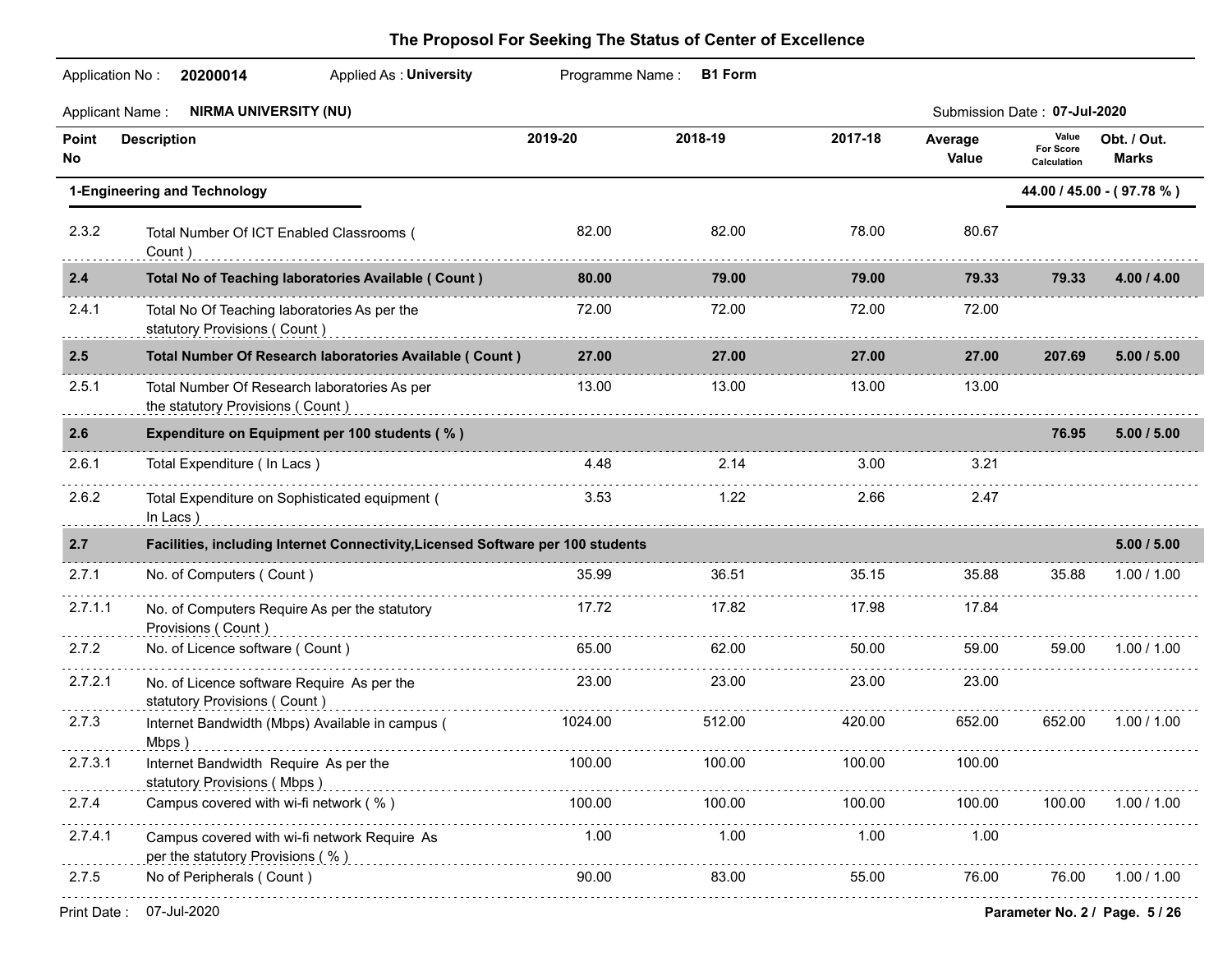| <b>Applied As: University</b><br>Application No:<br>20200014                                             |                    |                                                          |                                                                                                          |                  |                                   |                                                                                                                                                                                                                                                                |
|----------------------------------------------------------------------------------------------------------|--------------------|----------------------------------------------------------|----------------------------------------------------------------------------------------------------------|------------------|-----------------------------------|----------------------------------------------------------------------------------------------------------------------------------------------------------------------------------------------------------------------------------------------------------------|
| <b>NIRMA UNIVERSITY (NU)</b><br><b>Applicant Name:</b>                                                   |                    |                                                          |                                                                                                          |                  |                                   |                                                                                                                                                                                                                                                                |
| <b>Description</b>                                                                                       | 2019-20            | 2018-19                                                  | 2017-18                                                                                                  | Average<br>Value | Value<br>For Score<br>Calculation | Obt. / Out.<br><b>Marks</b>                                                                                                                                                                                                                                    |
| 1-Engineering and Technology                                                                             |                    |                                                          |                                                                                                          |                  |                                   | 44.00 / 45.00 - (97.78 %)                                                                                                                                                                                                                                      |
| 2.7.5.1<br>No of Peripherals Require As per the statutory                                                | 41.00              | 41.00                                                    | 40.00                                                                                                    | 40.67            |                                   |                                                                                                                                                                                                                                                                |
| Libraries Resources per 100 students                                                                     |                    |                                                          |                                                                                                          |                  |                                   | 5.00 / 5.00                                                                                                                                                                                                                                                    |
| Number of Titles (Count)                                                                                 | 900.53             | 910.63                                                   | 872.86                                                                                                   | 894.67           | 894.67                            | 1.00 / 1.00                                                                                                                                                                                                                                                    |
| 2.8.1.1<br>Number of Titles Require As per the statutory<br>Provisions (Count)                           | 134.00             | 134.00                                                   | 134.00                                                                                                   | 134.00           |                                   |                                                                                                                                                                                                                                                                |
| Number of Books (Count)                                                                                  | 1486.93            | 1495.83                                                  | 1430.93                                                                                                  | 1471.23          | 1471.23                           | 1.00 / 1.00                                                                                                                                                                                                                                                    |
| 2.8.2.1<br>Number of Books Require As per the statutory<br>Provisions (Count)                            | 740.00             | 740.00                                                   | 740.00                                                                                                   | 740.00           |                                   |                                                                                                                                                                                                                                                                |
| Number of International Journals subscribed (<br>Count)                                                  | 19.41              | 17.41                                                    | 16.67                                                                                                    | 17.83            | 17.83                             | 1.00 / 1.00                                                                                                                                                                                                                                                    |
| 2.8.3.1<br>Number of International Journals subscribed<br>Require As per the statutory Provisions (Count | 1.60               | 1.60                                                     | 1.60                                                                                                     | 1.60             |                                   |                                                                                                                                                                                                                                                                |
| Self-study CDs (Count)                                                                                   | 9.00               | 9.00                                                     | 9.00                                                                                                     | 9.00             | 9.00                              | 1.00 / 1.00                                                                                                                                                                                                                                                    |
| 2.8.4.1<br>Self-study CDs Require As per the statutory                                                   | 1.00               | 1.00                                                     | 1.00                                                                                                     | 1.00             |                                   |                                                                                                                                                                                                                                                                |
| Other learning materials (Count)                                                                         | 5.50               | 5.50                                                     | 5.50                                                                                                     | 5.50             | 5.50                              | 1.00 / 1.00                                                                                                                                                                                                                                                    |
| 2.8.5.1<br>Other learning materials Require As per the<br>statutory Provisions (Count)                   | 0.00               | 0.00                                                     | 0.00                                                                                                     | 0.00             |                                   |                                                                                                                                                                                                                                                                |
|                                                                                                          |                    |                                                          |                                                                                                          |                  | 111.61                            | 4.00 / 5.00                                                                                                                                                                                                                                                    |
| Fee per year per student (In Rs)                                                                         | 172111.00          | 163175.00                                                | 156006.00                                                                                                | 163764.00        |                                   |                                                                                                                                                                                                                                                                |
| Actual Expenditure per student per year ( In Rs<br>Per Student)                                          | 187444.00          | 185364.00                                                | 175518.00                                                                                                | 182775.33        |                                   |                                                                                                                                                                                                                                                                |
| per student                                                                                              |                    |                                                          |                                                                                                          |                  |                                   | 3.00 / 3.00                                                                                                                                                                                                                                                    |
| 2.10.1<br>Solid Waste disposal system (Yes/No)                                                           | Y                  | Y                                                        | Y                                                                                                        | Y                | Y                                 | 1.00 / 1.00                                                                                                                                                                                                                                                    |
|                                                                                                          | Provisions (Count) | Annual Operational Expenditure in Rupees per student (%) | Programme Name: B1 Form<br>Solid Waste disposal system, Use of Solar Energy, Rainwater harvesting Rupees |                  |                                   | Submission Date: 07-Jul-2020<br>Provisions ( Count ) with a construction of the construction of the construction of the construction of the construction of the construction of the construction of the construction of the construction of the construction o |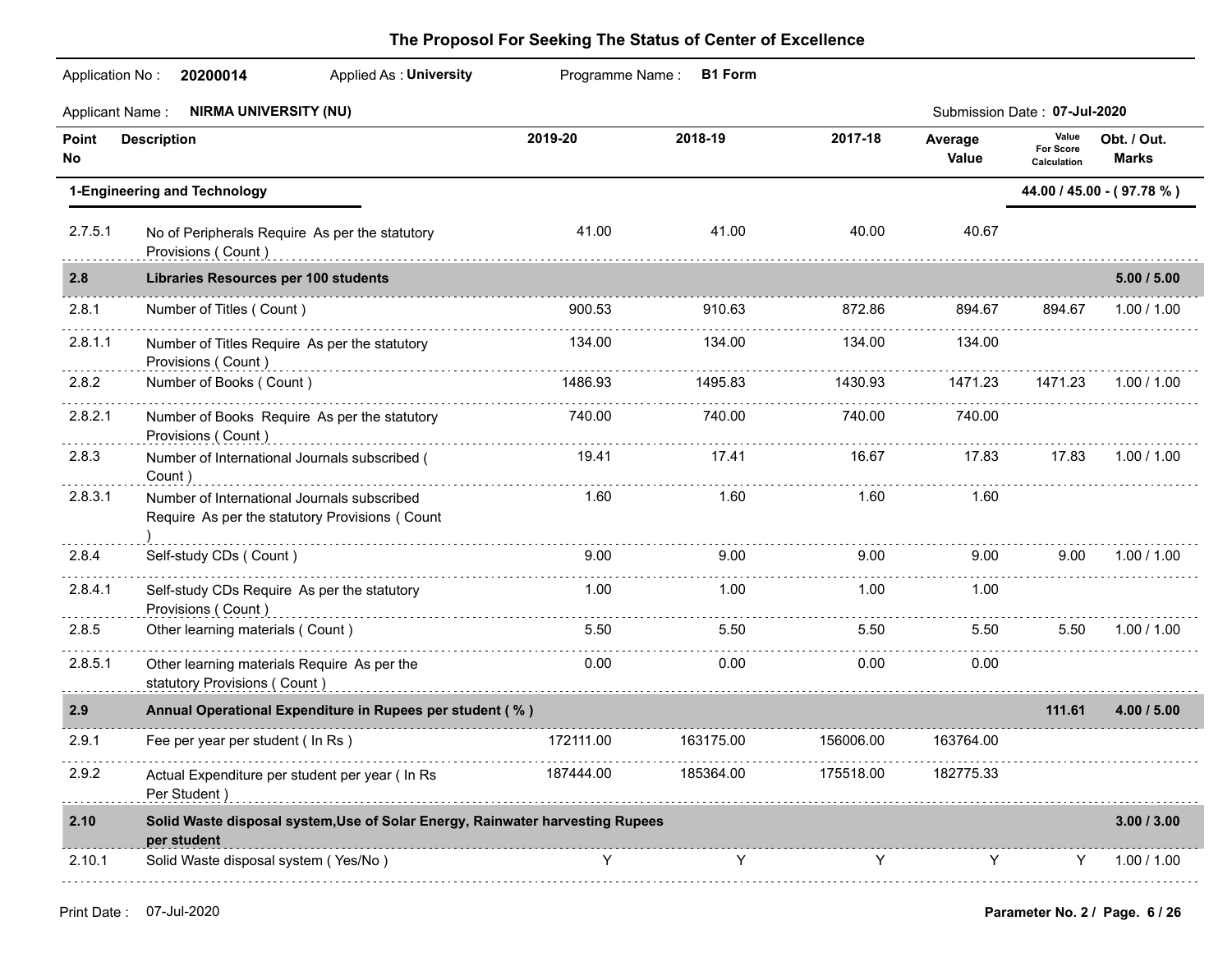| Application No:        | 20200014<br>Applied As: University                                                         | Programme Name: | <b>B1 Form</b> |           |                  |                                          |                             |  |
|------------------------|--------------------------------------------------------------------------------------------|-----------------|----------------|-----------|------------------|------------------------------------------|-----------------------------|--|
| <b>Applicant Name:</b> | <b>NIRMA UNIVERSITY (NU)</b>                                                               |                 |                |           |                  | Submission Date: 07-Jul-2020             |                             |  |
| Point<br>No            | <b>Description</b>                                                                         | 2019-20         | 2018-19        | 2017-18   | Average<br>Value | Value<br><b>For Score</b><br>Calculation | Obt. / Out.<br><b>Marks</b> |  |
|                        | 1-Engineering and Technology                                                               |                 |                |           |                  | 44.00 / 45.00 - (97.78 %)                |                             |  |
| 2.10.2                 | Use of Solar Energy (Yes/No)                                                               | Y               | Y              | Y         | Y                | Y                                        | 1.00 / 1.00                 |  |
| 2.10.3                 | Rainwater harvesting (Yes/No)                                                              | Y               | Y              | Y         | Y.               | Y.                                       | 1.00 / 1.00                 |  |
| 2-Pharmacy             |                                                                                            |                 |                |           |                  |                                          | 43.00 / 45.00 - (95.56 %)   |  |
| $\overline{2}$         | <b>Basic Infrastructure (Institute Specific Data)</b>                                      |                 |                |           |                  |                                          | 43.00 / 45.00               |  |
| 2.1                    | <b>Total Land Area (Sq.Meter)</b>                                                          | 433271.00       | 433271.00      | 433271.00 | 433271.00        |                                          | 4.00 / 4.00                 |  |
| 2.1.1                  | Utilised for academics (Sq.Meter)                                                          | 14685.00        | 14685.00       | 14685.00  | 14685.00         | 14685.00                                 | 1.00 / 1.00                 |  |
| 2.1.1.1                | Minimum Required as Per statutory Provisions<br>For academics (Sq.Meter)                   | 3040.00         | 2560.00        | 2560.00   | 2720.00          |                                          |                             |  |
| 2.1.2                  | Utilised for Hostels (Sq.Meter)                                                            | 13030.00        | 13030.00       | 13030.00  | 13030.00         | 13030.00                                 | 1.00 / 1.00                 |  |
| 2.1.2.1                | Minimum Required as Per statutory Provisions<br>for Hostels (Sq.Meter)                     | 1.00            | 1.00           | 1.00      | 1.00             |                                          |                             |  |
| 2.1.3                  | Utilised for faculties/staff residences: (Sq.Meter                                         | 208.07          | 208.07         | 208.07    | 208.07           | 208.07                                   | 1.00 / 1.00                 |  |
| 2.1.3.1                | Minimum Required as Per statutory Provisions<br>for faculties/staff residences: (Sq.Meter) | 1.00            | 1.00           | 1.00      | 1.00             |                                          |                             |  |
| 2.1.4                  | Utilised for amenities/sports etc (Sq.Meter)                                               | 77228.00        | 77228.00       | 77228.00  | 77228.00         | 77228.00                                 | 1.00 / 1.00                 |  |
| 2.1.4.1                | Minimum Required as Per statutory Provisions<br>for amenities/sports etc (Sq.Meter)        | 121.00          | 168.00         | 168.00    | 152.33           |                                          |                             |  |
| 2.2                    | <b>Total Built Up Area (Sq.Meter)</b>                                                      | 12255.39        | 12255.39       | 12255.39  | 12255.39         |                                          | 4.00 / 4.00                 |  |
| 2.2.1                  | Utilised for Academic (Sq.Meter)                                                           | 8175.25         | 8175.25        | 8175.25   | 8175.25          | 8175.25                                  | 2.00 / 2.00                 |  |
| 2.2.1.1                | Minimum Required as Per statutory Provisions<br>for Academic (Sq.Meter)                    | 3040.00         | 2560.00        | 2560.00   | 2720.00          |                                          |                             |  |
| 2.2.2                  | Utilised for Non-Academics (Sq.Meter)                                                      | 4080.14         | 4080.14        | 4080.14   | 4080.14          | 4080.14                                  | 2.00 / 2.00                 |  |
| 2.2.2.2                | Minimum Required as Per statutory Provisions<br>for Non-Academics (Sq.Meter)               | 740.00          | 730.00         | 730.00    | 733.33           |                                          |                             |  |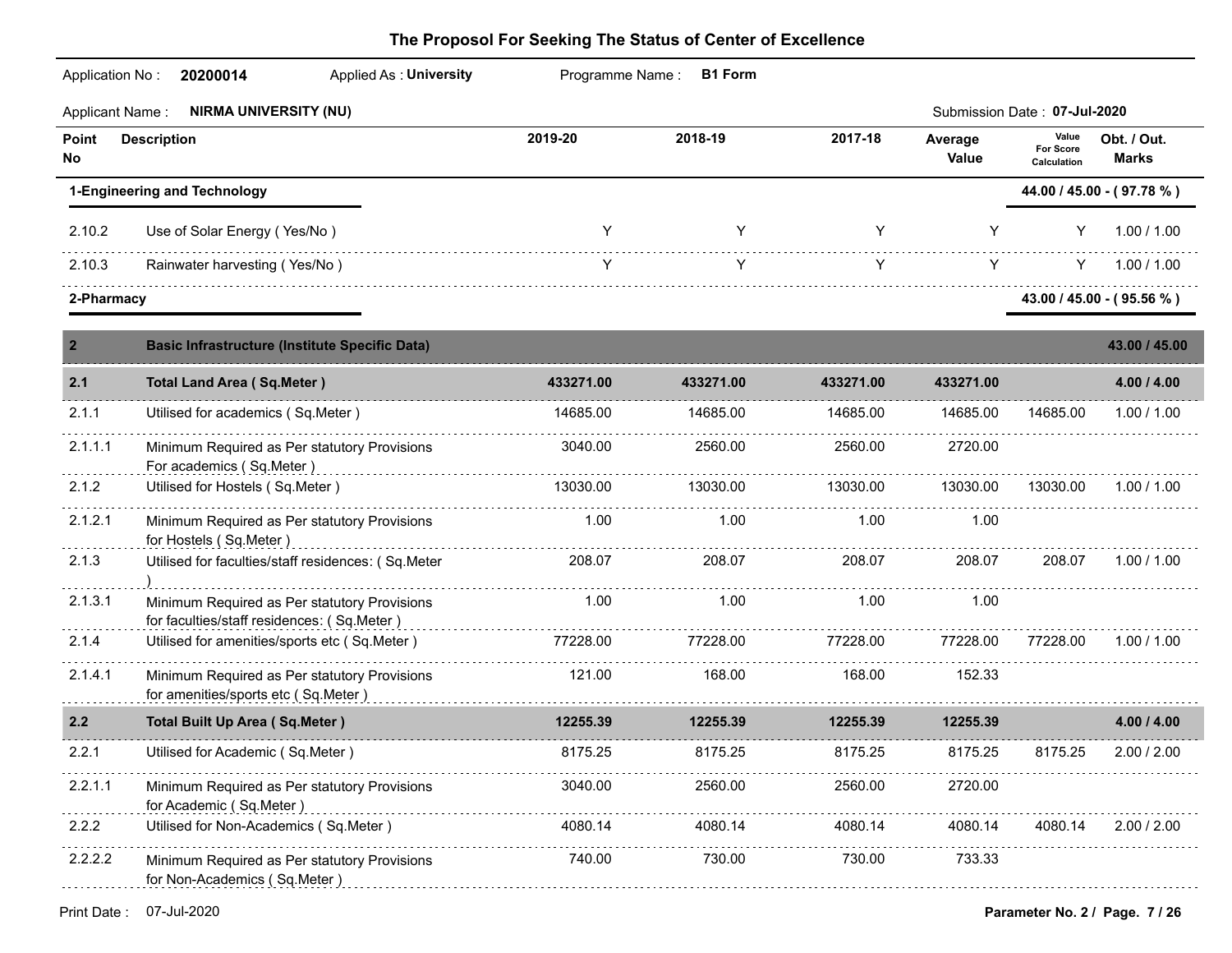|             | Application No:<br><b>Applied As: University</b><br>20200014                                   |         | Programme Name: B1 Form |         |                  |                                   |                             |
|-------------|------------------------------------------------------------------------------------------------|---------|-------------------------|---------|------------------|-----------------------------------|-----------------------------|
|             | <b>NIRMA UNIVERSITY (NU)</b><br><b>Applicant Name:</b>                                         |         |                         |         |                  | Submission Date: 07-Jul-2020      |                             |
| Point<br>No | <b>Description</b>                                                                             | 2019-20 | 2018-19                 | 2017-18 | Average<br>Value | Value<br>For Score<br>Calculation | Obt. / Out.<br><b>Marks</b> |
|             | 2-Pharmacy                                                                                     |         |                         |         |                  |                                   | 43.00 / 45.00 - (95.56 %)   |
| 2.3         | Class rooms equipped with ICT facilities (%)                                                   |         |                         |         |                  | 100.00                            | 5.00 / 5.00                 |
| 2.3.1       | Total Number Of Classrooms (Count)                                                             | 11.00   | 11.00                   | 11.00   | 11.00            |                                   |                             |
| 2.3.2       | Total Number Of ICT Enabled Classrooms (<br>Count)                                             | 11.00   | 11.00                   | 11.00   | 11.00            |                                   |                             |
| 2.4         | Total No of Teaching laboratories Available ( Count )                                          | 12.00   | 12.00                   | 12.00   | 12.00            | 12.00                             | 4.00 / 4.00                 |
| 2.4.1<br>.  | Total No Of Teaching laboratories As per the<br>statutory Provisions ( Count )<br><sub>1</sub> | 12.00   | 10.00                   | 10.00   | 10.67            |                                   |                             |
| 2.5         | Total Number Of Research laboratories Available ( Count )                                      | 10.00   | 10.00                   | 10.00   | 10.00            | 149.93                            | 5.00 / 5.00                 |
| 2.5.1       | Total Number Of Research laboratories As per<br>the statutory Provisions (Count)               | 10.00   | 5.00                    | 5.00    | 6.67             |                                   |                             |
| 2.6         | Expenditure on Equipment per 100 students (%)                                                  |         |                         |         |                  | 69.25                             | 5.00 / 5.00                 |
| 2.6.1       | Total Expenditure (In Lacs)                                                                    | 5.09    | 3.59                    | 1.75    | 3.48             |                                   |                             |
| 2.6.2       | Total Expenditure on Sophisticated equipment (<br>In Lacs $)$                                  | 4.07    | 2.51                    | 0.65    | 2.41             |                                   |                             |
| 2.7         | Facilities, including Internet Connectivity, Licensed Software per 100 students                |         |                         |         |                  |                                   | 5.00 / 5.00                 |
| 2.7.1       | No. of Computers (Count)                                                                       | 19.02   | 19.57                   | 17.77   | 18.79            | 18.79                             | 1.00 / 1.00                 |
| 2.7.1.1     | No. of Computers Require As per the statutory<br>Provisions (Count)                            | 11.38   | 11.82                   | 11.91   | 11.70            |                                   |                             |
| 2.7.2       | No. of Licence software (Count)                                                                | 10.00   | 10.00                   | 8.00    | 9.33             | 9.33                              | 1.00 / 1.00                 |
| 2.7.2.1     | No. of Licence software Require As per the<br>statutory Provisions (Count)                     | 1.00    | 1.00                    | 1.00    | 1.00             |                                   |                             |
| 2.7.3       | Internet Bandwidth (Mbps) Available in campus (<br>Mbps)                                       | 1024.00 | 512.00                  | 420.00  | 652.00           | 652.00                            | 1.00 / 1.00                 |
| 2.7.3.1     | Internet Bandwidth Require As per the<br>statutory Provisions (Mbps)                           | 1.00    | 1.00                    | 1.00    | 1.00             |                                   |                             |
| 2.7.4       | Campus covered with wi-fi network (%)                                                          | 100.00  | 100.00                  | 100.00  | 100.00           | 100.00                            | 1.00 / 1.00                 |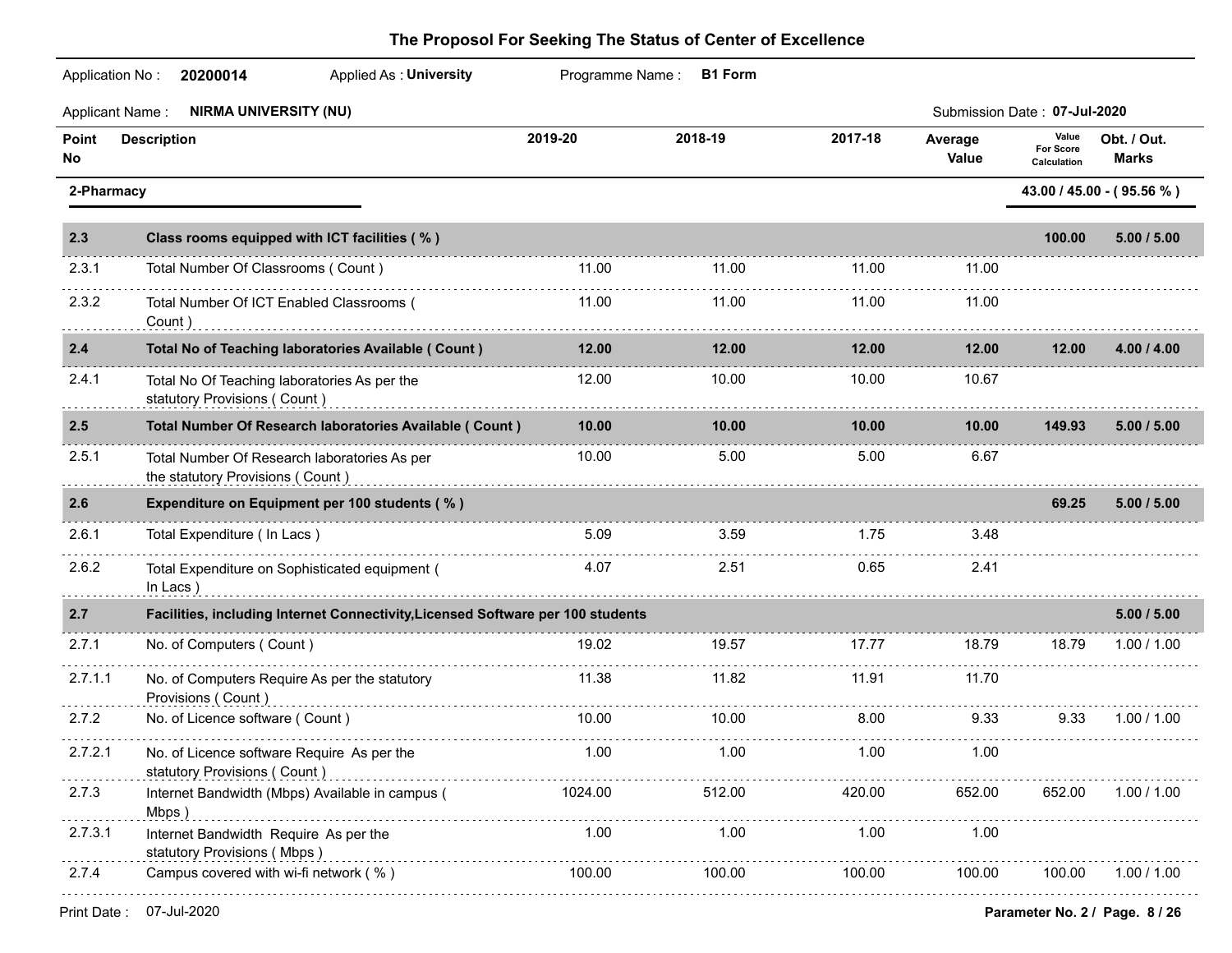|                 | Application No: 20200014                                                                      |           |           |                              |                  |                                   |                             |  |
|-----------------|-----------------------------------------------------------------------------------------------|-----------|-----------|------------------------------|------------------|-----------------------------------|-----------------------------|--|
| Applicant Name: | <b>NIRMA UNIVERSITY (NU)</b>                                                                  |           |           | Submission Date: 07-Jul-2020 |                  |                                   |                             |  |
| Point<br>No     | <b>Description</b>                                                                            | 2019-20   | 2018-19   | 2017-18                      | Average<br>Value | Value<br>For Score<br>Calculation | Obt. / Out.<br><b>Marks</b> |  |
| 2-Pharmacy      |                                                                                               |           |           |                              |                  |                                   | 43.00 / 45.00 - (95.56 %)   |  |
| 2.7.4.1         | Campus covered with wi-fi network Require As<br>per the statutory Provisions $(\% )$          | 1.00      | 1.00      | 1.00                         | 1.00             |                                   |                             |  |
| 2.7.5           | No of Peripherals (Count)                                                                     | 84.00     | 81.00     | 80.00                        | 81.67            | 81.67                             | 1.00 / 1.00                 |  |
| 2.7.5.1         | No of Peripherals Require As per the statutory<br>Provisions (Count)                          | 7.00      | 7.00      | 7.00                         | 7.00             |                                   |                             |  |
| 2.8             | <b>Libraries Resources per 100 students</b>                                                   |           |           |                              |                  |                                   | 5.00 / 5.00                 |  |
| 2.8.1           | Number of Titles (Count)                                                                      | 1102.07   | 1122.24   | 1107.75                      | 1110.69          | 1110.69                           | 1.00 / 1.00                 |  |
| 2.8.1.1         | Number of Titles Require As per the statutory<br>Provisions (Count)                           | 280.00    | 290.00    | 293.00                       | 287.67           |                                   |                             |  |
| 2.8.2           | Number of Books (Count)                                                                       | 1804.33   | 1821.85   | 1793.84                      | 1806.67          | 1806.67                           | 1.00 / 1.00                 |  |
| .<br>2.8.2.1    | Number of Books Require As per the statutory<br>Provisions (Count)                            | 774.00    | 775.00    | 752.00                       | 767.00           |                                   |                             |  |
| 2.8.3           | Number of International Journals subscribed (<br>Count)                                       | 17.14     | 18.31     | 23.06                        | 19.50            | 19.50                             | 1.00 / 1.00                 |  |
| 2.8.3.1<br>.    | Number of International Journals subscribed<br>Require As per the statutory Provisions (Count | 5.00      | 5.00      | 5.00                         | 5.00             |                                   |                             |  |
| 2.8.4           | Self-study CDs ( Count )                                                                      | 47.00     | 47.00     | 47.00                        | 47.00            | 47.00                             | 1.00 / 1.00                 |  |
| .<br>2.8.4.1    | Self-study CDs Require As per the statutory<br>Provisions (Count)                             | 1.00      | 1.00      | 1.00                         | 1.00             |                                   |                             |  |
| 2.8.5           | Other learning materials (Count)                                                              | 3776.00   | 3610.00   | 3404.00                      | 3596.67          | 3596.67                           | 1.00 / 1.00                 |  |
| 2.8.5.1         | Other learning materials Require As per the<br>statutory Provisions ( Count )<br><sub>1</sub> | 0.00      | 0.00      | 0.00                         | 0.00             |                                   |                             |  |
| 2.9             | Annual Operational Expenditure in Rupees per student (%)                                      |           |           |                              |                  | 104.20                            | 3.00 / 5.00                 |  |
| 2.9.1           | Fee per year per student ( In Rs )                                                            | 240542.00 | 235149.00 | 222602.00                    | 232764.33        |                                   |                             |  |
| 2.9.2           | Actual Expenditure per student per year (In Rs<br>Per Student)                                | 242158.00 | 242603.00 | 242865.00                    | 242542.00        |                                   |                             |  |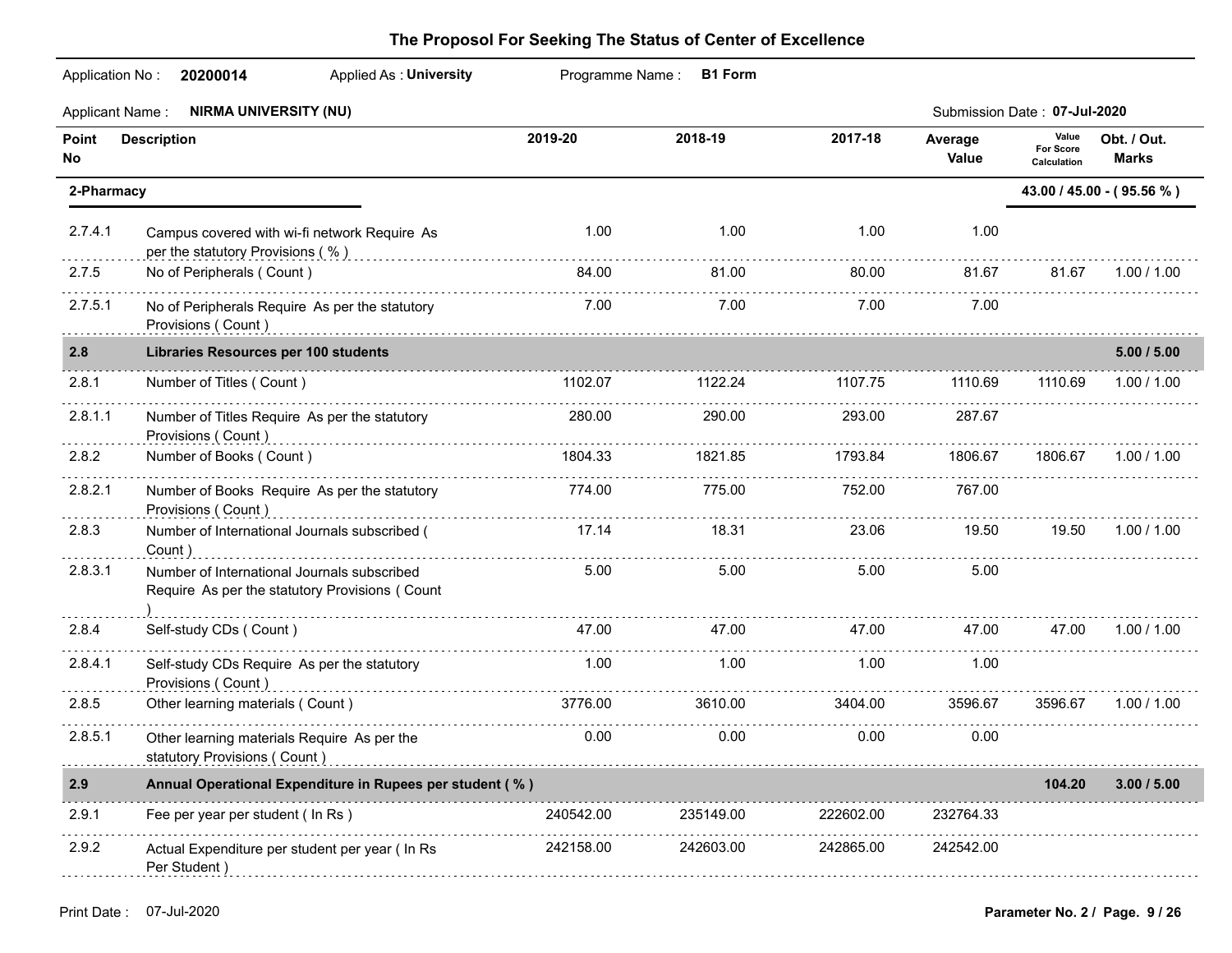| Application No:        | Applied As: University<br>20200014                                                           |               | Programme Name: B1 Form |           |                  |                                   |                             |
|------------------------|----------------------------------------------------------------------------------------------|---------------|-------------------------|-----------|------------------|-----------------------------------|-----------------------------|
| <b>Applicant Name:</b> | <b>NIRMA UNIVERSITY (NU)</b>                                                                 |               |                         |           |                  | Submission Date: 07-Jul-2020      |                             |
| Point<br>No            | <b>Description</b>                                                                           | 2019-20       | 2018-19                 | 2017-18   | Average<br>Value | Value<br>For Score<br>Calculation | Obt. / Out.<br><b>Marks</b> |
| 2-Pharmacy             |                                                                                              |               |                         |           |                  |                                   | 43.00 / 45.00 - (95.56 %)   |
| 2.10                   | Solid Waste disposal system, Use of Solar Energy, Rainwater harvesting Rupees<br>per student |               |                         |           |                  |                                   | 3.00 / 3.00                 |
| 2.10.1                 | Solid Waste disposal system (Yes/No)                                                         | Y.            | Y                       | Y         | Y.               | Y                                 | 1.00 / 1.00                 |
| 2.10.2                 | Use of Solar Energy (Yes/No)                                                                 | Y.            | Y                       | Y         | Y.               | Y.                                | 1.00 / 1.00                 |
| 2.10.3                 | Rainwater harvesting (Yes/No)                                                                | Y             | Y                       | Y         | Y.               | Y.                                | 1.00 / 1.00                 |
| 3-Management           |                                                                                              |               |                         |           |                  |                                   | 43.00 / 45.00 - (95.56 %)   |
| $\overline{2}$         | <b>Basic Infrastructure (Institute Specific Data)</b>                                        |               |                         |           |                  |                                   | 43.00 / 45.00               |
| 2.1                    | <b>Total Land Area (Sq.Meter)</b>                                                            | 441754.00     | 441754.00               | 441754.00 | 441754.00        |                                   | 4.00 / 4.00                 |
| 2.1.1                  | Utilised for academics (Sq.Meter)                                                            | 20924.00      | 20924.00                | 20924.00  | 20924.00         | 20924.00                          | 1.00 / 1.00                 |
| 2.1.1.1                | Minimum Required as Per statutory Provisions<br>For academics (Sq.Meter)                     | 1174.00       | 1174.00                 | 1174.00   | 1174.00          |                                   |                             |
| 2.1.2                  | Utilised for Hostels (Sq.Meter)                                                              | 13031.00      | 13031.00                | 13031.00  | 13031.00         | 13031.00                          | 1.00 / 1.00                 |
| 2.1.2.1                | Minimum Required as Per statutory Provisions<br>for Hostels (Sq.Meter)                       | 1.00          | 1.00                    | 1.00      | 1.00             |                                   |                             |
| 2.1.3                  | Utilised for faculties/staff residences: (Sq.Meter                                           | 208.07        | 208.07                  | 208.07    | 208.07           | 208.07                            | 1.00 / 1.00                 |
| 2.1.3.1                | Minimum Required as Per statutory Provisions<br>for faculties/staff residences: (Sq.Meter)   | 1.00          | 1.00                    | 1.00      | 1.00             |                                   |                             |
| 2.1.4                  | Utilised for amenities/sports etc (Sq.Meter)                                                 | 77228.00<br>. | 77228.00                | 77228.00  | 77228.00         | 77228.00                          | 1.00 / 1.00                 |
| 2.1.4.1                | Minimum Required as Per statutory Provisions<br>for amenities/sports etc (Sq.Meter)          | 200.00        | 200.00                  | 200.00    | 200.00           |                                   |                             |
| 2.2                    | <b>Total Built Up Area (Sq.Meter)</b>                                                        | 16188.00      | 16188.00                | 16188.00  | 16188.00         |                                   | 4.00 / 4.00                 |
| 2.2.1                  | Utilised for Academic (Sq.Meter)                                                             | 10061.00      | 10061.00                | 10061.00  | 10061.00         | 10061.00                          | 2.00 / 2.00                 |
| 2.2.1.1                | Minimum Required as Per statutory Provisions<br>for Academic (Sq.Meter)                      | 1174.00       | 1174.00                 | 1174.00   | 1174.00          |                                   |                             |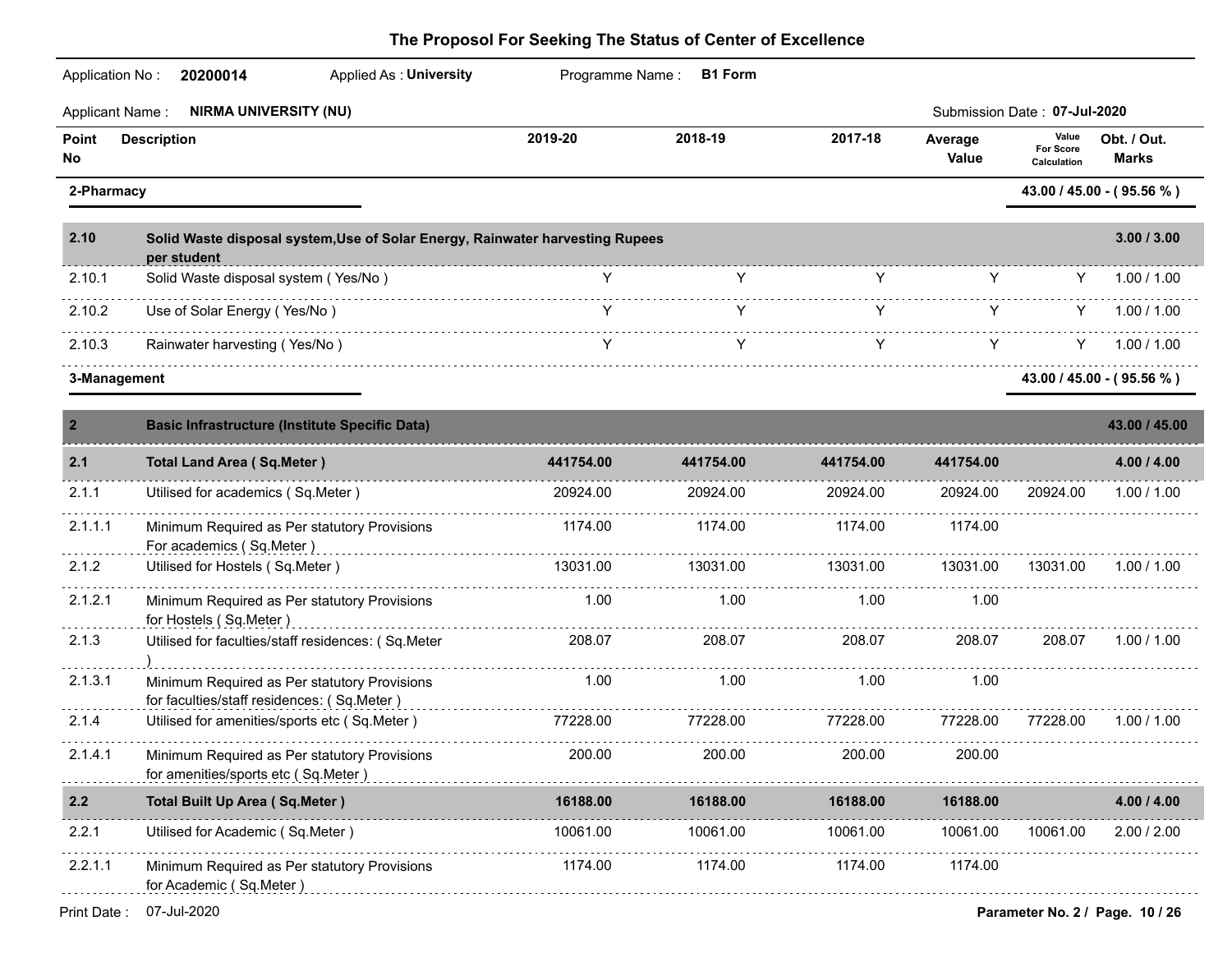| Application No:        | 20200014<br><b>Applied As: University</b>                                                                                                          |         | Programme Name: B1 Form |         |                  |                                   |                                 |
|------------------------|----------------------------------------------------------------------------------------------------------------------------------------------------|---------|-------------------------|---------|------------------|-----------------------------------|---------------------------------|
| <b>Applicant Name:</b> | <b>NIRMA UNIVERSITY (NU)</b>                                                                                                                       |         |                         |         |                  | Submission Date: 07-Jul-2020      |                                 |
| Point<br>No            | <b>Description</b>                                                                                                                                 | 2019-20 | 2018-19                 | 2017-18 | Average<br>Value | Value<br>For Score<br>Calculation | Obt. / Out.<br><b>Marks</b>     |
| 3-Management           |                                                                                                                                                    |         |                         |         |                  |                                   | 43.00 / 45.00 - (95.56 %)       |
| 2.2.2                  | Utilised for Non-Academics (Sq.Meter)                                                                                                              | 6126.96 | 6126.96                 | 6126.96 | 6126.96          | 6126.96                           | 2.00 / 2.00                     |
| 2.2.2.2                | Minimum Required as Per statutory Provisions<br>for Non-Academics (Sq.Meter)                                                                       | 3138.00 | 3138.00                 | 3138.00 | 3138.00          |                                   |                                 |
| 2.3                    | Class rooms equipped with ICT facilities (%)                                                                                                       |         |                         |         |                  | 100.00                            | 5.00 / 5.00                     |
| 2.3.1                  | Total Number Of Classrooms (Count)                                                                                                                 | 27.00   | 27.00                   | 24.00   | 26.00            |                                   |                                 |
| 2.3.2                  | Total Number Of ICT Enabled Classrooms (<br>Count)                                                                                                 | 27.00   | 27.00                   | 24.00   | 26.00            |                                   |                                 |
| 2.4                    | Total No of Teaching laboratories Available ( Count )                                                                                              | 2.00    | 2.00                    | 2.00    | 2.00             | 2.00                              | 4.00 / 4.00                     |
| 2.4.1                  | Total No Of Teaching laboratories As per the<br>statutory Provisions (Count)<br>and Count (Count)                                                  | 1.00    | 1.00                    | 1.00    | 1.00             |                                   |                                 |
| 2.5                    | Total Number Of Research laboratories Available (Count)                                                                                            | 1.00    | 1.00                    | 1.00    | 1.00             | 100.00                            | 5.00 / 5.00                     |
| 2.5.1                  | Total Number Of Research laboratories As per<br>the statutory Provisions (Count) entertainment and the statute of the statutory provisions (Count) | 1.00    | 1.00                    | 1.00    | 1.00             |                                   |                                 |
| 2.6                    | Expenditure on Equipment per 100 students (%)                                                                                                      |         |                         |         |                  | 47.73                             | 5.00 / 5.00                     |
| 2.6.1                  | Total Expenditure (In Lacs)                                                                                                                        | 8.32    | 2.04                    | 0.89    | 3.75             |                                   |                                 |
| 2.6.2                  | Total Expenditure on Sophisticated equipment (<br>In Lacs)                                                                                         | 5.37    | 0.00                    | 0.00    | 1.79             |                                   |                                 |
| 2.7                    | Facilities, including Internet Connectivity, Licensed Software per 100 students                                                                    |         |                         |         |                  |                                   | 5.00 / 5.00                     |
| 2.7.1                  | No. of Computers (Count)                                                                                                                           | 214.00  | 214.00                  | 214.00  | 214.00           | 214.00                            | 1.00 / 1.00                     |
| 2.7.1.1                | No. of Computers Require As per the statutory<br>Provisions (Count)                                                                                | 162.00  | 156.00                  | 156.00  | 158.00           |                                   |                                 |
| 2.7.2                  | No. of Licence software (Count)                                                                                                                    | 91.00   | 81.00                   | 78.00   | 83.33            | 83.33                             | 1.00 / 1.00                     |
| 2.7.2.1                | No. of Licence software Require As per the<br>statutory Provisions (Count)                                                                         | 11.00   | 11.00                   | 11.00   | 11.00            |                                   |                                 |
| 2.7.3                  | Internet Bandwidth (Mbps) Available in campus (<br>Mbps)                                                                                           | 1000.00 | 512.00                  | 420.00  | 644.00           | 644.00                            | 1.00 / 1.00                     |
| Print Date:            | 07-Jul-2020                                                                                                                                        |         |                         |         |                  |                                   | Parameter No. 2 / Page. 11 / 26 |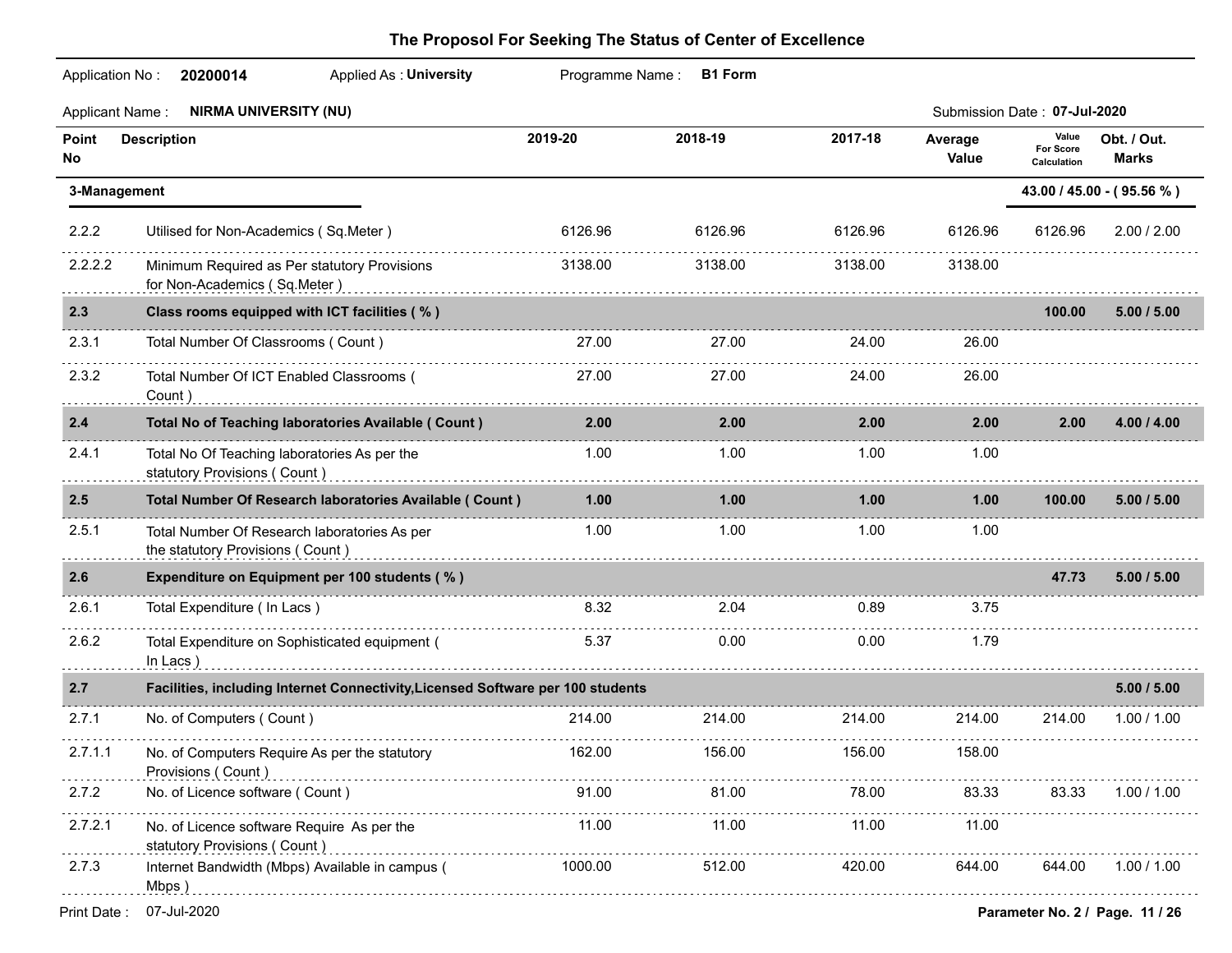|             | <b>Applied As: University</b><br>Application No: 20200014                                     |         | Programme Name: B1 Form |          |                  |                                   |                             |
|-------------|-----------------------------------------------------------------------------------------------|---------|-------------------------|----------|------------------|-----------------------------------|-----------------------------|
|             | <b>NIRMA UNIVERSITY (NU)</b><br>Applicant Name :                                              |         |                         |          |                  | Submission Date: 07-Jul-2020      |                             |
| Point<br>No | <b>Description</b>                                                                            | 2019-20 | 2018-19                 | 2017-18  | Average<br>Value | Value<br>For Score<br>Calculation | Obt. / Out.<br><b>Marks</b> |
|             | 3-Management                                                                                  |         |                         |          |                  |                                   | 43.00 / 45.00 - (95.56 %)   |
| 2.7.3.1     | Internet Bandwidth Require As per the<br>statutory Provisions (Mbps)                          | 64.00   | 64.00                   | 64.00    | 64.00            |                                   |                             |
| 2.7.4       | Campus covered with wi-fi network (%)                                                         | 100.00  | 100.00                  | 100.00   | 100.00           | 100.00                            | 1.00 / 1.00                 |
| 2.7.4.1     | Campus covered with wi-fi network Require As<br>per the statutory Provisions (%)              | 1.00    | 1.00                    | 1.00     | 1.00             |                                   |                             |
| 2.7.5       | No of Peripherals (Count)                                                                     | 12.00   | 11.00                   | 10.00    | 11.00            | 11.00                             | 1.00 / 1.00                 |
| 2.7.5.1     | No of Peripherals Require As per the statutory                                                | 6.00    | 6.00                    | 6.00     | 6.00             |                                   |                             |
| 2.8         | Libraries Resources per 100 students                                                          |         |                         |          |                  |                                   | 5.00 / 5.00                 |
| 2.8.1       | Number of Titles (Count)                                                                      | 2880.98 | 3022.34                 | 2975.79  | 2959.70          | 2959.70                           | 1.00 / 1.00                 |
| 2.8.1.1     | Number of Titles Require As per the statutory<br>Provisions (Count)                           | 166.66  | 166.66                  | 166.66   | 166.66           |                                   |                             |
| 2.8.2       | Number of Books (Count)                                                                       | 3066.41 | 3223.17                 | 3180.65  | 3156.74          | 3156.74                           | 1.00 / 1.00                 |
| 2.8.2.1     | Number of Books Require As per the statutory<br>Provisions (Count)                            | 833.33  | 833.33                  | 833.33   | 833.33           |                                   |                             |
| 2.8.3       | Number of International Journals subscribed (                                                 | 762.96  | 779.49                  | 1278.88  | 940.44           | 940.44                            | 1.00 / 1.00                 |
| 2.8.3.1     | Number of International Journals subscribed<br>Require As per the statutory Provisions (Count | 18.00   | 18.00                   | 18.00    | 18.00            |                                   |                             |
| 2.8.4       | Self-study CDs (Count)                                                                        | 742.00  | 742.00                  | 742.00   | 742.00           | 742.00                            | 1.00 / 1.00                 |
| 2.8.4.1     | Self-study CDs Require As per the statutory<br>Provisions (Count)                             | 1.00    | 1.00                    | 1.00     | 1.00             |                                   |                             |
| 2.8.5       | Other learning materials (Count)                                                              | 8781.00 | 8731.00                 | 8679.00  | 8730.33          | 8730.33                           | 1.00 / 1.00                 |
| 2.8.5.1     | Other learning materials Require As per the<br>statutory Provisions (Count)                   | 0.00    | 0.00                    | $0.00 -$ | 0.00             |                                   |                             |
| 2.9         | Annual Operational Expenditure in Rupees per student (%)                                      |         |                         |          |                  | 103.43                            | 3.00 / 5.00                 |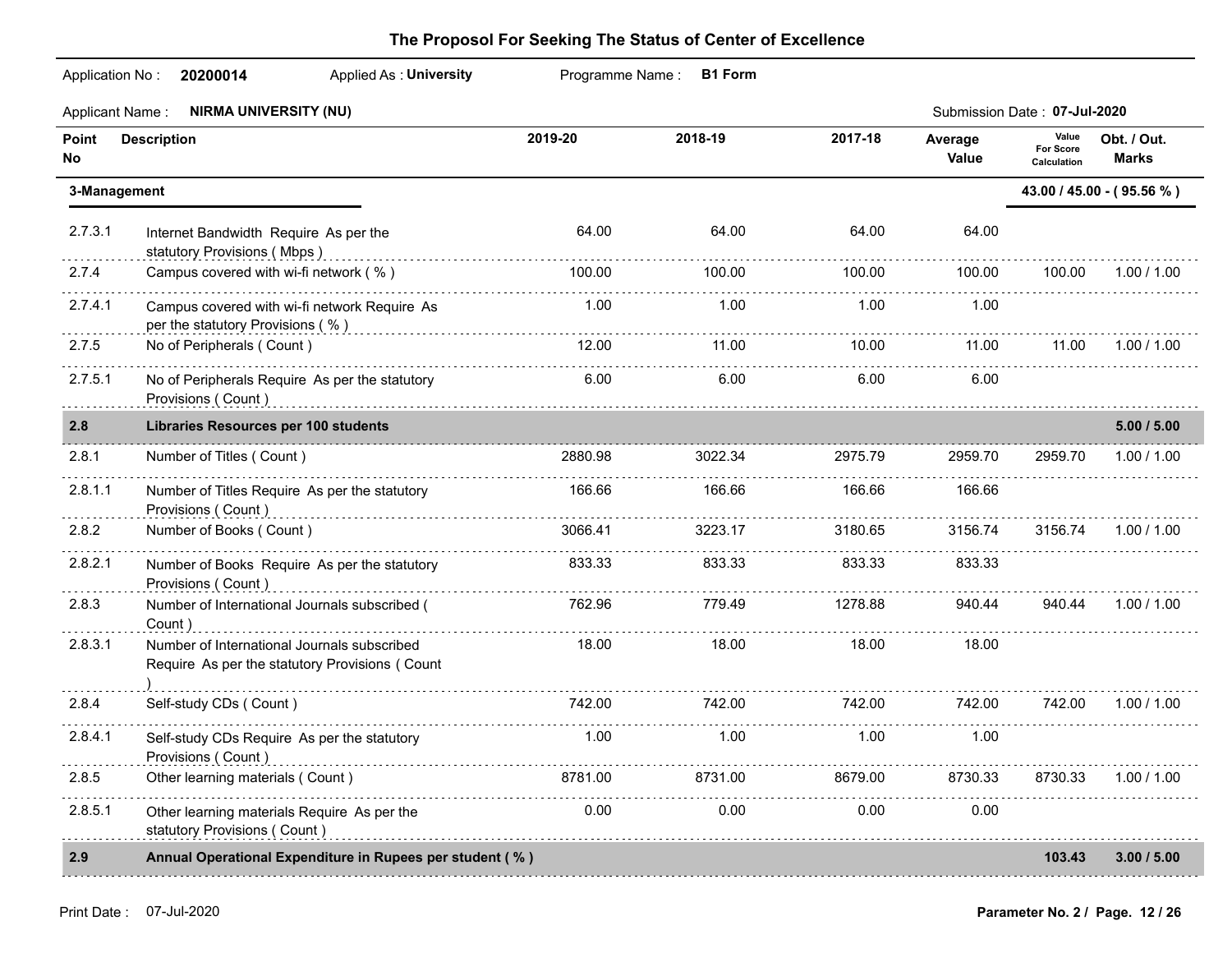|                | <b>NIRMA UNIVERSITY (NU)</b><br><b>Applicant Name:</b>                                       |           |           |           |                  | Submission Date: 07-Jul-2020      |                             |
|----------------|----------------------------------------------------------------------------------------------|-----------|-----------|-----------|------------------|-----------------------------------|-----------------------------|
| Point<br>No    | <b>Description</b>                                                                           | 2019-20   | 2018-19   | 2017-18   | Average<br>Value | Value<br>For Score<br>Calculation | Obt. / Out.<br><b>Marks</b> |
|                | 3-Management                                                                                 |           |           |           |                  |                                   | 43.00 / 45.00 - (95.56 %)   |
| 2.9.1          | Fee per year per student ( In Rs )                                                           | 457000.00 | 457000.00 | 457000.00 | 457000.00        |                                   |                             |
| 2.9.2          | Actual Expenditure per student per year ( In Rs<br>Per Student)                              | 508087.00 | 457217.00 | 452788.00 | 472697.33        |                                   |                             |
| 2.10           | Solid Waste disposal system, Use of Solar Energy, Rainwater harvesting Rupees<br>per student |           |           |           |                  |                                   | 3.00 / 3.00                 |
| 2.10.1         | Solid Waste disposal system (Yes/No)                                                         | Y         | Y         | Y         | Y.               | Y                                 | 1.00 / 1.00                 |
| 2.10.2         | Use of Solar Energy (Yes/No)                                                                 | Y         | Y         | Y         | Y.               | Y.                                | 1.00 / 1.00                 |
| 2.10.3         | Rainwater harvesting (Yes/No)                                                                | Y         | Y         | Y         | Y.               | Y                                 | 1.00 / 1.00                 |
|                | 7-Architecture                                                                               |           |           |           |                  |                                   | 45.00 / 45.00 - (100.00 %)  |
| $\overline{2}$ | <b>Basic Infrastructure (Institute Specific Data)</b>                                        |           |           |           |                  |                                   | 45.00 / 45.00               |
| 2.1            | <b>Total Land Area (Sq.Meter)</b>                                                            | 20234.00  | 20234.00  | 20234.00  | 20234.00         |                                   | 4.00 / 4.00                 |
| 2.1.1          | Utilised for academics (Sq.Meter)                                                            | 20234.00  | 20234.00  | 20234.00  | 20234.00         | 20234.00                          | 1.00 / 1.00                 |
| 2.1.1.1        | Minimum Required as Per statutory Provisions<br>For academics (Sq.Meter)                     | 8000.00   | 8000.00   | 8000.00   | 8000.00          |                                   |                             |
| 2.1.2          | Utilised for Hostels (Sq.Meter)                                                              | 13030.00  | 13030.00  | 13030.00  | 13030.00         | 13030.00                          | 1.00 / 1.00                 |
| 2.1.2.1        | Minimum Required as Per statutory Provisions<br>for Hostels (Sq.Meter)                       | 1.00      | 1.00      | 1.00      | 1.00             |                                   |                             |
| 2.1.3          | Utilised for faculties/staff residences: (Sq.Meter                                           | 208.07    | 208.07    | 208.07    | 208.07           | 208.07                            | 1.00 / 1.00                 |
| 2.1.3.1        | Minimum Required as Per statutory Provisions<br>for faculties/staff residences: (Sq.Meter)   | 1.00      | 1.00      | 1.00      | 1.00             |                                   |                             |
| 2.1.4          | Utilised for amenities/sports etc (Sq.Meter)                                                 | 77228.48  | 77228.48  | 77228.48  | 77228.48         | 77228.48                          | 1.00 / 1.00                 |
| 2.1.4.1        | Minimum Required as Per statutory Provisions<br>for amenities/sports etc (Sq.Meter)          | 1.00      | 1.00      | 1.00      | 1.00             |                                   |                             |
| $2.2$          | <b>Total Built Up Area (Sq.Meter)</b>                                                        | 9992.02   | 9992.02   | 9992.02   | 9992.02          |                                   | 4.00 / 4.00                 |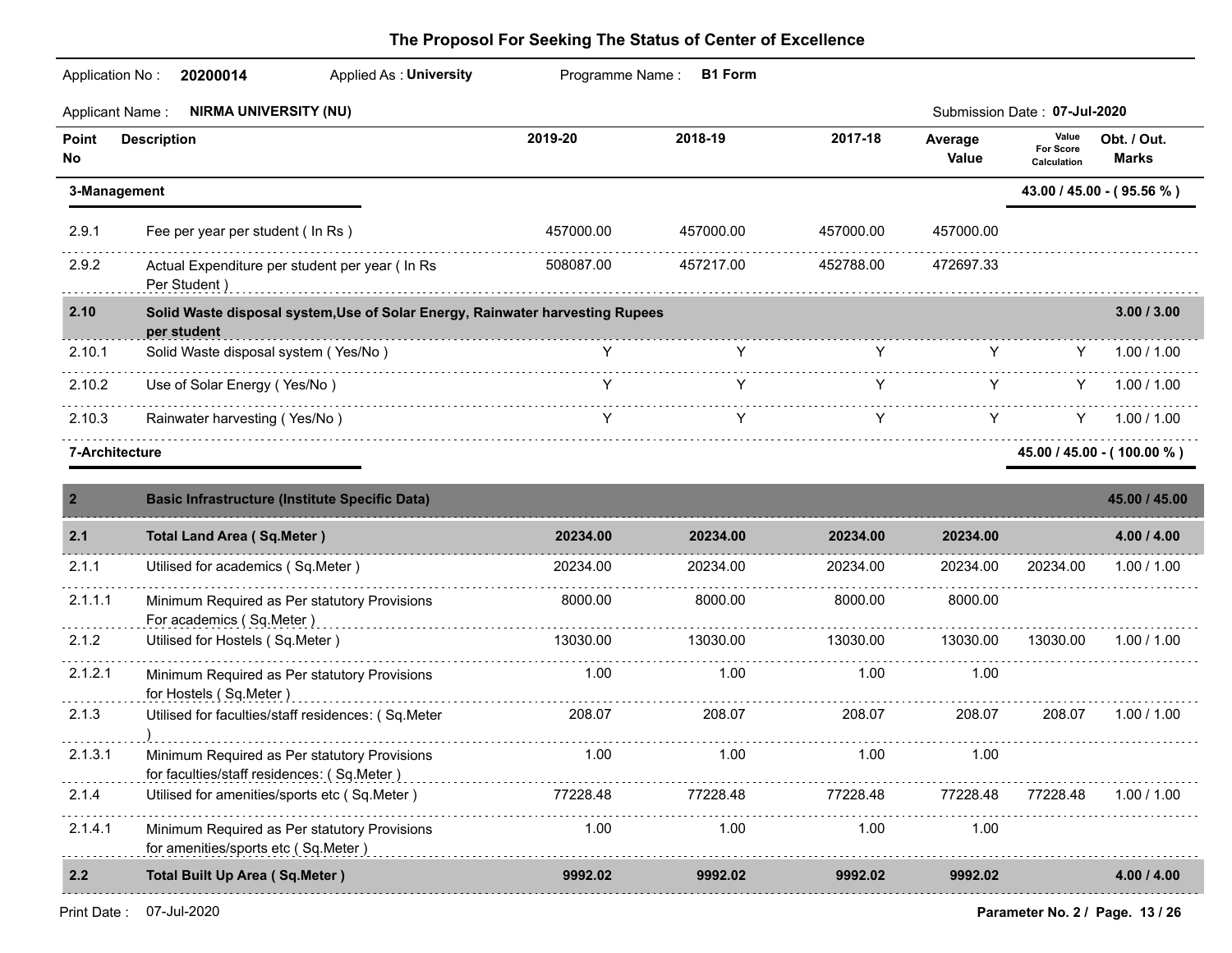|             | Application No: 20200014<br>Applied As: University                                                                                                                                                                                                                             |         | Programme Name: B1 Form |         |                  |                                   |                            |
|-------------|--------------------------------------------------------------------------------------------------------------------------------------------------------------------------------------------------------------------------------------------------------------------------------|---------|-------------------------|---------|------------------|-----------------------------------|----------------------------|
|             | <b>NIRMA UNIVERSITY (NU)</b><br><b>Applicant Name:</b>                                                                                                                                                                                                                         |         |                         |         |                  | Submission Date: 07-Jul-2020      |                            |
| Point<br>No | <b>Description</b>                                                                                                                                                                                                                                                             | 2019-20 | 2018-19                 | 2017-18 | Average<br>Value | Value<br>For Score<br>Calculation | Obt. / Out.<br>Marks       |
|             | 7-Architecture                                                                                                                                                                                                                                                                 |         |                         |         |                  |                                   | 45.00 / 45.00 - (100.00 %) |
| 2.2.1       | Utilised for Academic (Sq.Meter)                                                                                                                                                                                                                                               | 8865.02 | 8865.02                 | 8865.02 | 8865.02          | 8865.02                           | 2.00 / 2.00                |
| 2.2.1.1     | Minimum Required as Per statutory Provisions<br>for Academic (Sq.Meter)                                                                                                                                                                                                        | 3000.00 | 3000.00                 | 3000.00 | 3000.00          |                                   |                            |
| 2.2.2       | Utilised for Non-Academics (Sq.Meter)                                                                                                                                                                                                                                          | 1127.00 | 1127.00                 | 1127.00 | 1127.00          | 1127.00                           | 2.00 / 2.00                |
| 2.2.2.2     | Minimum Required as Per statutory Provisions<br>for Non-Academics (Sq.Meter)                                                                                                                                                                                                   | 900.00  | 900.00                  | 900.00  | 900.00           |                                   |                            |
| 2.3         | Class rooms equipped with ICT facilities (%)                                                                                                                                                                                                                                   |         |                         |         |                  | 100.00                            | 5.00 / 5.00                |
| 2.3.1       | Total Number Of Classrooms (Count)                                                                                                                                                                                                                                             | 13.00   | 13.00                   | 13.00   | 13.00            |                                   |                            |
| 2.3.2       | Total Number Of ICT Enabled Classrooms (<br>Count)                                                                                                                                                                                                                             | 13.00   | 13.00                   | 13.00   | 13.00            |                                   |                            |
| 2.4         | Total No of Teaching laboratories Available ( Count )                                                                                                                                                                                                                          | 7.00    | 7.00                    | 7.00    | 7.00             | 7.00                              | 4.00 / 4.00                |
| 2.4.1       | Total No Of Teaching laboratories As per the<br>statutory Provisions (Count) example and the control of the control of the control of the control of the control of the control of the control of the control of the control of the control of the control of the control of t | 5.00    | 5.00                    | 5.00    | 5.00             |                                   |                            |
| 2.5         | Total Number Of Research laboratories Available ( Count )                                                                                                                                                                                                                      | 2.00    | 2.00                    | 2.00    | 2.00             | 200.00                            | 5.00 / 5.00                |
| 2.5.1       | Total Number Of Research laboratories As per<br>the statutory Provisions (Count)                                                                                                                                                                                               | 1.00    | 1.00                    | 1.00    | 1.00             |                                   |                            |
| 2.6         | Expenditure on Equipment per 100 students (%)                                                                                                                                                                                                                                  |         |                         |         |                  | 80.17                             | 5.00 / 5.00                |
| 2.6.1       | Total Expenditure (In Lacs)                                                                                                                                                                                                                                                    | 0.41    | 5.27                    | 1.58    | 2.42             |                                   |                            |
| 2.6.2       | Total Expenditure on Sophisticated equipment (                                                                                                                                                                                                                                 | 0.00    | 5.10                    | 0.73    | 1.94             |                                   |                            |
| 2.7         | Facilities, including Internet Connectivity, Licensed Software per 100 students                                                                                                                                                                                                |         |                         |         |                  |                                   | 5.00 / 5.00                |
| 2.7.1       | No. of Computers (Count)                                                                                                                                                                                                                                                       | 82.00   | 82.00                   | 52.00   | 72.00            | 72.00                             | 1.00 / 1.00                |
| 2.7.1.1     | No. of Computers Require As per the statutory<br>Provisions (Count)                                                                                                                                                                                                            | 40.00   | 40.00                   | 40.00   | 40.00            |                                   |                            |
| 2.7.2       | No. of Licence software (Count)                                                                                                                                                                                                                                                | 14.00   | 13.00                   | 11.00   | 12.67            | 12.67                             | 1.00 / 1.00                |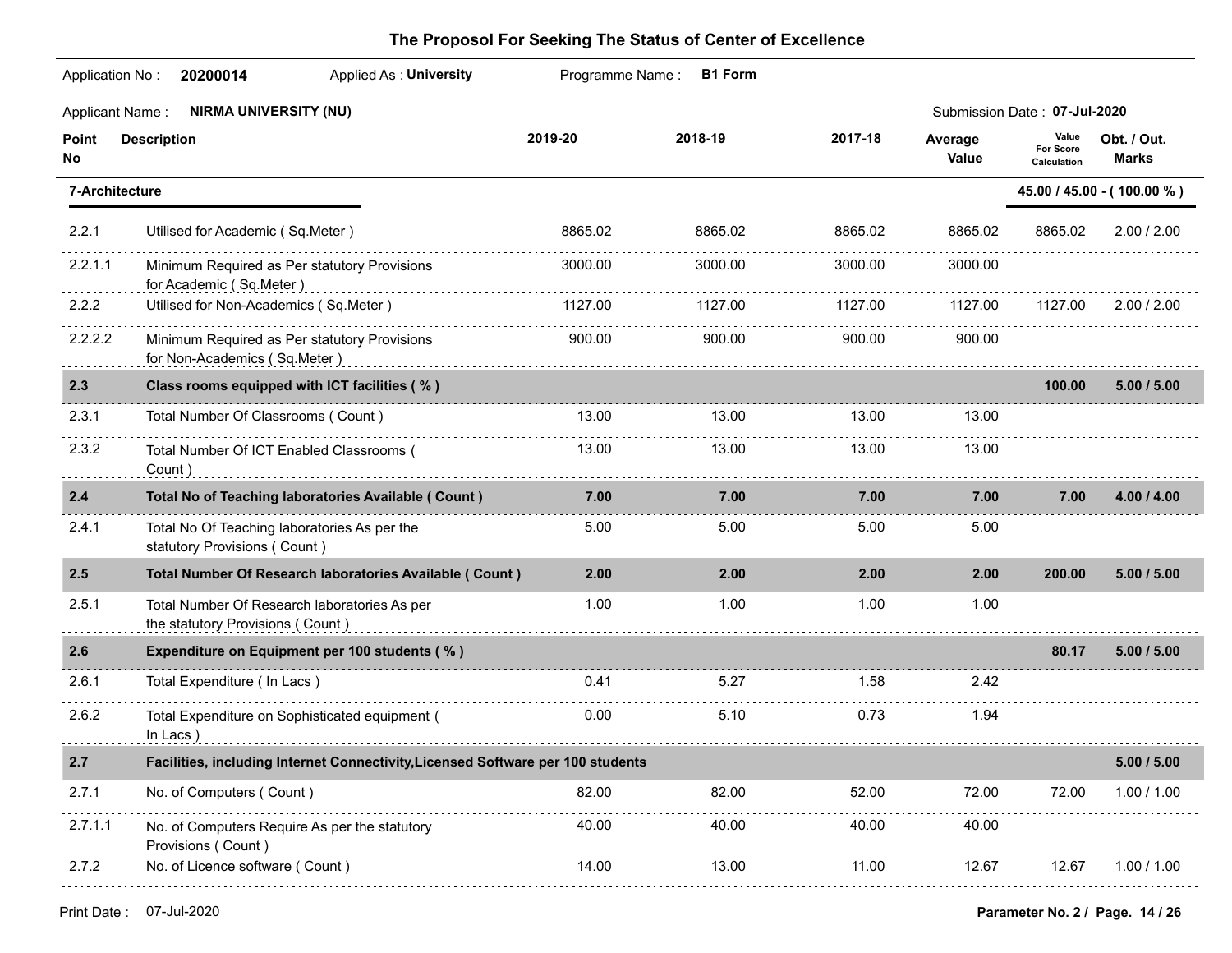| Application No:        | <b>Applied As: University</b><br>20200014                                                                                                  | Programme Name: | <b>B1 Form</b> |         |                  |                                   |                             |
|------------------------|--------------------------------------------------------------------------------------------------------------------------------------------|-----------------|----------------|---------|------------------|-----------------------------------|-----------------------------|
| <b>Applicant Name:</b> | <b>NIRMA UNIVERSITY (NU)</b>                                                                                                               |                 |                |         |                  | Submission Date: 07-Jul-2020      |                             |
| Point<br>No            | <b>Description</b>                                                                                                                         | 2019-20         | 2018-19        | 2017-18 | Average<br>Value | Value<br>For Score<br>Calculation | Obt. / Out.<br><b>Marks</b> |
| 7-Architecture         |                                                                                                                                            |                 |                |         |                  |                                   | 45.00 / 45.00 - (100.00 %)  |
| 2.7.2.1                | No. of Licence software Require As per the<br>statutory Provisions (Count)                                                                 | 5.00            | 5.00           | 5.00    | 5.00             |                                   |                             |
| 2.7.3                  | Internet Bandwidth (Mbps) Available in campus (<br>Mbps)                                                                                   | 1024.00         | 1024.00        | 1024.00 | 1024.00          | 1024.00                           | 1.00 / 1.00                 |
| 2.7.3.1                | Internet Bandwidth Require As per the<br>statutory Provisions (Mbps)                                                                       | 200.00          | 200.00         | 200.00  | 200.00           |                                   |                             |
| 2.7.4                  | Campus covered with wi-fi network (%)                                                                                                      | 100.00          | 100.00         | 100.00  | 100.00           | 100.00                            | 1.00 / 1.00                 |
| 2.7.4.1                | Campus covered with wi-fi network Require As<br>per the statutory Provisions (%) example and the statutory of the statutory Provisions (%) | 50.00           | 50.00          | 50.00   | 50.00            |                                   |                             |
| 2.7.5                  | No of Peripherals (Count)                                                                                                                  | 15.00           | 15.00          | 15.00   | 15.00            | 15.00                             | 1.00 / 1.00                 |
| 2.7.5.1                | No of Peripherals Require As per the statutory<br>Provisions (Count)                                                                       | 5.00            | 5.00           | 5.00    | 5.00             |                                   |                             |
| 2.8                    | <b>Libraries Resources per 100 students</b>                                                                                                |                 |                |         |                  |                                   | 5.00 / 5.00                 |
| 2.8.1                  | Number of Titles (Count)                                                                                                                   | 784.00          | 798.00         | 824.00  | 802.00           | 802.00                            | 1.00 / 1.00                 |
| 2.8.1.1                | Number of Titles Require As per the statutory<br>Provisions (Count)                                                                        | 377.78          | 363.00         | 350.00  | 363.59           |                                   |                             |
| 2.8.2                  | Number of Books (Count)                                                                                                                    | 1054.00         | 941.00         | 980.00  | 991.67           | 991.67                            | 1.00 / 1.00                 |
| 2.8.2.1                | Number of Books Require As per the statutory<br>Provisions (Count)                                                                         | 377.78          | 363.00         | 350.00  | 363.59           |                                   |                             |
| 2.8.3                  | Number of International Journals subscribed (<br>Count)                                                                                    | 114.00          | 132.00         | 169.00  | 138.33           | 138.33                            | 1.00 / 1.00                 |
| 2.8.3.1                | Number of International Journals subscribed<br>Require As per the statutory Provisions (Count                                              | 4.50            | 4.03           | 5.19    | 4.57             |                                   |                             |
| 2.8.4                  | Self-study CDs (Count)                                                                                                                     | 20.80           | 23.90          | 31.00   | 25.23            | 25.23                             | 1.00 / 1.00                 |
| 2.8.4.1                | Self-study CDs Require As per the statutory<br>Provisions (Count)                                                                          | 6.00            | 5.00           | 4.00    | 5.00             |                                   |                             |
| 2.8.5                  | Other learning materials (Count)                                                                                                           | 513.00          | 333.00         | 113.00  | 319.67           | 319.67                            | 1.00 / 1.00                 |
|                        |                                                                                                                                            |                 |                |         |                  |                                   |                             |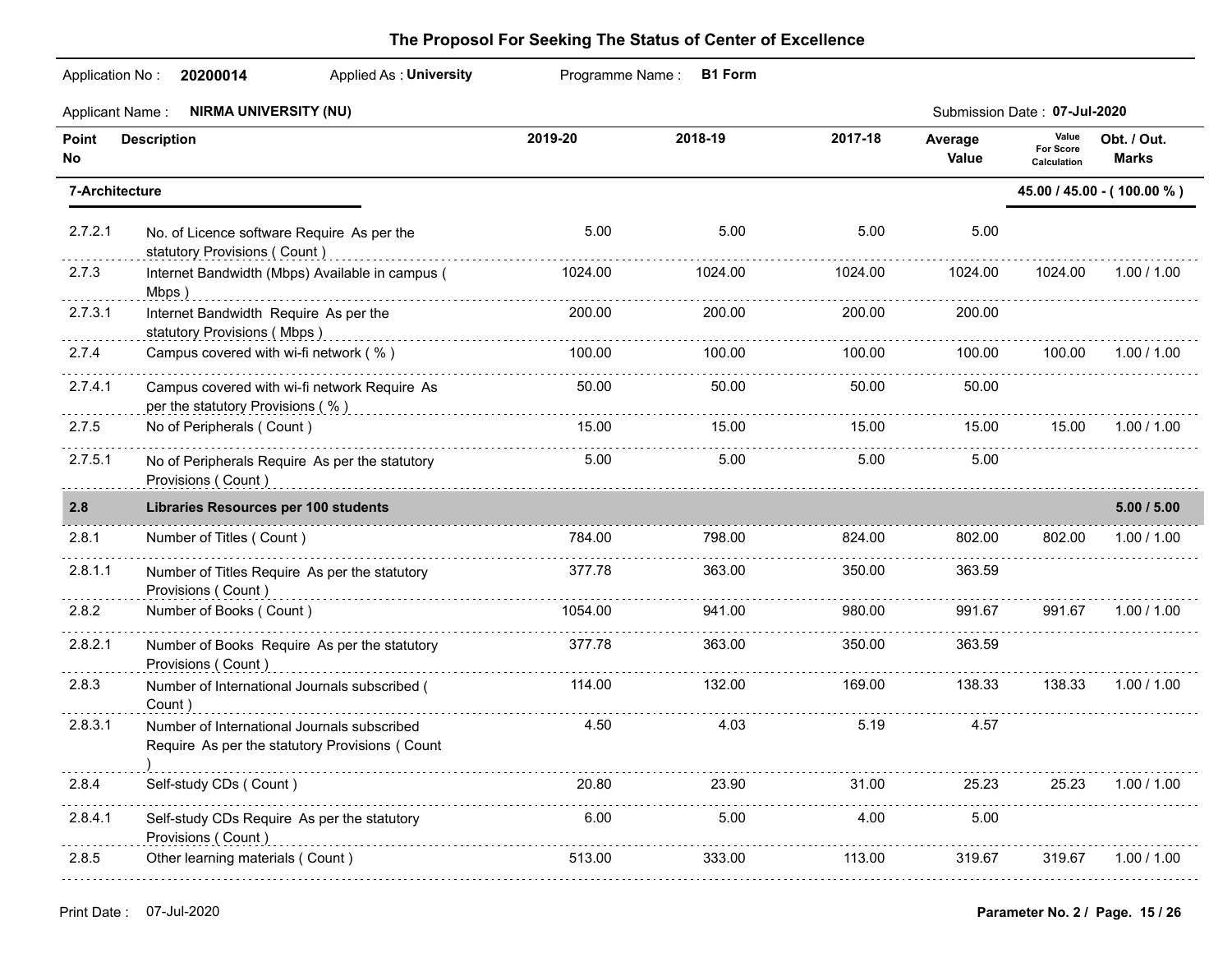| Application No: | 20200014<br>Applied As: University                                                           | Programme Name: | <b>B1 Form</b> |           |                  |                                          |                             |
|-----------------|----------------------------------------------------------------------------------------------|-----------------|----------------|-----------|------------------|------------------------------------------|-----------------------------|
| Applicant Name: | <b>NIRMA UNIVERSITY (NU)</b>                                                                 |                 |                |           |                  | Submission Date: 07-Jul-2020             |                             |
| Point<br>No     | <b>Description</b>                                                                           | 2019-20         | 2018-19        | 2017-18   | Average<br>Value | Value<br><b>For Score</b><br>Calculation | Obt. / Out.<br><b>Marks</b> |
| 7-Architecture  |                                                                                              |                 |                |           |                  |                                          | 45.00 / 45.00 - (100.00 %)  |
| 2.8.5.1         | Other learning materials Require As per the<br>statutory Provisions (Count)                  | 0.00            | 0.00           | 0.00      | 0.00             |                                          |                             |
| 2.9             | Annual Operational Expenditure in Rupees per student (%)                                     |                 |                |           |                  | 162.93                                   | 5.00 / 5.00                 |
| 2.9.1           | Fee per year per student (In Rs)                                                             | 181683.00       | 165111.00      | 148250.00 | 165014.67        |                                          |                             |
| 2.9.2           | Actual Expenditure per student per year ( In Rs<br>Per Student)                              | 252341.00       | 268051.00      | 286187.00 | 268859.67        |                                          |                             |
| 2.10            | Solid Waste disposal system, Use of Solar Energy, Rainwater harvesting Rupees<br>per student |                 |                |           |                  |                                          | 3.00 / 3.00                 |
| 2.10.1          | Solid Waste disposal system (Yes/No)                                                         | Y.              | Y              | Y         | Y.               |                                          | 1.00 / 1.00                 |
| 2.10.2          | Use of Solar Energy (Yes/No)                                                                 |                 | Y              | Y         | Y.               | Y.                                       | 1.00 / 1.00                 |
| 2.10.3          | Rainwater harvesting (Yes/No)                                                                | Y               | Y              | Y         | Y.               | Y.                                       | 1.00 / 1.00                 |
| 91-Other 1      |                                                                                              |                 |                |           |                  |                                          | 38.00 / 45.00 - (84.44 %)   |
| $\overline{2}$  | <b>Basic Infrastructure (Institute Specific Data)</b>                                        |                 |                |           |                  |                                          | 38.00 / 45.00               |
| 2.1             | <b>Total Land Area (Sq.Meter)</b>                                                            | 433271.00       | 433271.00      | 433271.00 | 433271.00        |                                          | 4.00 / 4.00                 |
| 2.1.1           | Utilised for academics (Sq.Meter)                                                            | 6768.00         | 6768.00        | 6768.00   | 6768.00          | 6768.00                                  | 1.00 / 1.00                 |
| 2.1.1.1         | Minimum Required as Per statutory Provisions<br>For academics (Sq.Meter)                     | 5922.00         | 5922.00        | 5922.00   | 5922.00          |                                          |                             |
| 2.1.2           | Utilised for Hostels (Sq.Meter)                                                              | 13030.88        | 13030.88       | 13030.88  | 13030.88         | 13030.88                                 | 1.00 / 1.00                 |
| 2.1.2.1         | Minimum Required as Per statutory Provisions<br>for Hostels (Sq.Meter)                       | 2400.00         | 2400.00        | 2400.00   | 2400.00          |                                          |                             |
| 2.1.3           | Utilised for faculties/staff residences: (Sq.Meter                                           | 208.07          | 208.07         | 208.07    | 208.07           | 208.07                                   | 1.00 / 1.00                 |
| 2.1.3.1         | Minimum Required as Per statutory Provisions<br>for faculties/staff residences: (Sq.Meter)   | 1.00            | 1.00           | 1.00      | 1.00             |                                          |                             |
| 2.1.4           | Utilised for amenities/sports etc (Sq.Meter)                                                 | 77228.28        | 77228.28       | 77228.28  | 77228.28         | 77228.28                                 | 1.00 / 1.00                 |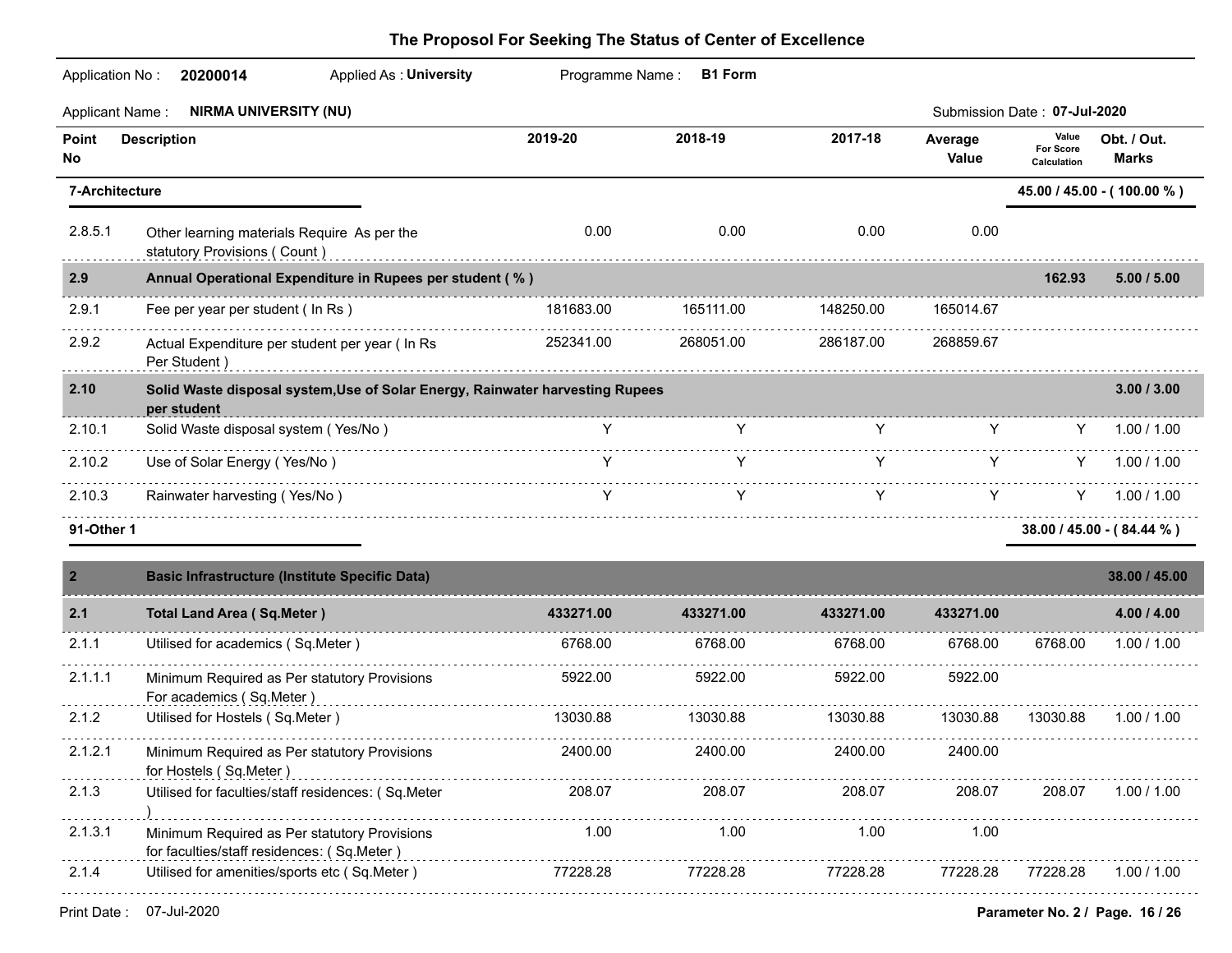| Application No:        | 20200014<br><b>Applied As: University</b>                                                                                                                                                                                                                                      |          | Programme Name: B1 Form |          |                  |                                   |                             |
|------------------------|--------------------------------------------------------------------------------------------------------------------------------------------------------------------------------------------------------------------------------------------------------------------------------|----------|-------------------------|----------|------------------|-----------------------------------|-----------------------------|
| <b>Applicant Name:</b> | <b>NIRMA UNIVERSITY (NU)</b>                                                                                                                                                                                                                                                   |          |                         |          |                  | Submission Date: 07-Jul-2020      |                             |
| Point<br>No            | <b>Description</b>                                                                                                                                                                                                                                                             | 2019-20  | 2018-19                 | 2017-18  | Average<br>Value | Value<br>For Score<br>Calculation | Obt. / Out.<br><b>Marks</b> |
| 91-Other 1             |                                                                                                                                                                                                                                                                                |          |                         |          |                  |                                   | 38.00 / 45.00 - (84.44 %)   |
| 2.1.4.1                | Minimum Required as Per statutory Provisions<br>for amenities/sports etc (Sq.Meter)                                                                                                                                                                                            | 1.00     | 1.00                    | 1.00     | 1.00             |                                   |                             |
| 2.2                    | <b>Total Built Up Area (Sq.Meter)</b>                                                                                                                                                                                                                                          | 10372.52 | 10372.52                | 10372.52 | 10372.52         |                                   | 4.00 / 4.00                 |
| 2.2.1                  | Utilised for Academic (Sq.Meter)                                                                                                                                                                                                                                               | 7273.24  | 7273.24                 | 7273.24  | 7273.24          | 7273.24                           | 2.00 / 2.00                 |
| 2.2.1.1                | Minimum Required as Per statutory Provisions<br>for Academic (Sq.Meter)                                                                                                                                                                                                        | 4333.30  | 4333.30                 | 4333.30  | 4333.30          |                                   |                             |
| 2.2.2                  | Utilised for Non-Academics (Sq.Meter)                                                                                                                                                                                                                                          | 3099.28  | 3099.28                 | 3099.28  | 3099.28          | 3099.28                           | 2.00 / 2.00                 |
| 2.2.2.2                | Minimum Required as Per statutory Provisions<br>for Non-Academics (Sq.Meter) entertainment and the format and the format and the format and the format and the format and the format and the format and the format and the format and the format and the format and the format | 1.00     | 1.00                    | 1.00     | 1.00             |                                   |                             |
| 2.3                    | Class rooms equipped with ICT facilities (%)                                                                                                                                                                                                                                   |          |                         |          |                  | 100.00                            | 5.00 / 5.00                 |
| 2.3.1                  | Total Number Of Classrooms (Count)                                                                                                                                                                                                                                             | 25.00    | 25.00                   | 25.00    | 25.00            |                                   |                             |
| 2.3.2                  | Total Number Of ICT Enabled Classrooms (<br>Count)                                                                                                                                                                                                                             | 25.00    | 25.00                   | 25.00    | .<br>25.00       |                                   |                             |
| 2.4                    | Total No of Teaching laboratories Available ( Count )                                                                                                                                                                                                                          | 2.00     | 2.00 <sub>1</sub>       | 2.00     | 2.00             | 2.00                              | 4.00 / 4.00                 |
| 2.4.1                  | Total No Of Teaching laboratories As per the<br>statutory Provisions (Count)<br>and Count (Count)                                                                                                                                                                              | 1.00     | 1.00                    | 1.00     | 1.00             |                                   |                             |
| 2.5                    | Total Number Of Research laboratories Available ( Count )                                                                                                                                                                                                                      | 7.00     | 7.00                    | 7.00     | 7.00             | 700.00                            | 5.00 / 5.00                 |
| 2.5.1                  | Total Number Of Research laboratories As per<br>the statutory Provisions (Count)                                                                                                                                                                                               | 1.00     | 1.00                    | 1.00     | 1.00             |                                   |                             |
| 2.6                    | Expenditure on Equipment per 100 students (%)                                                                                                                                                                                                                                  |          |                         |          |                  | 0.00                              | 0.00 / 5.00                 |
| 2.6.1                  | Total Expenditure (In Lacs)                                                                                                                                                                                                                                                    | 0.24     | 0.31                    | 0.21     | 0.25             |                                   |                             |
| 2.6.2                  | Total Expenditure on Sophisticated equipment (<br>In Lacs)                                                                                                                                                                                                                     | 0.00     | 0.00                    | 0.00     | 0.00             |                                   |                             |
| 2.7                    | Facilities, including Internet Connectivity, Licensed Software per 100 students                                                                                                                                                                                                |          |                         |          |                  |                                   | 5.00 / 5.00                 |
| 2.7.1                  | No. of Computers (Count)                                                                                                                                                                                                                                                       | 155.00   | 155.00                  | 105.00   | 138.33           | 138.33                            | 1.00 / 1.00                 |
|                        |                                                                                                                                                                                                                                                                                |          |                         |          |                  |                                   |                             |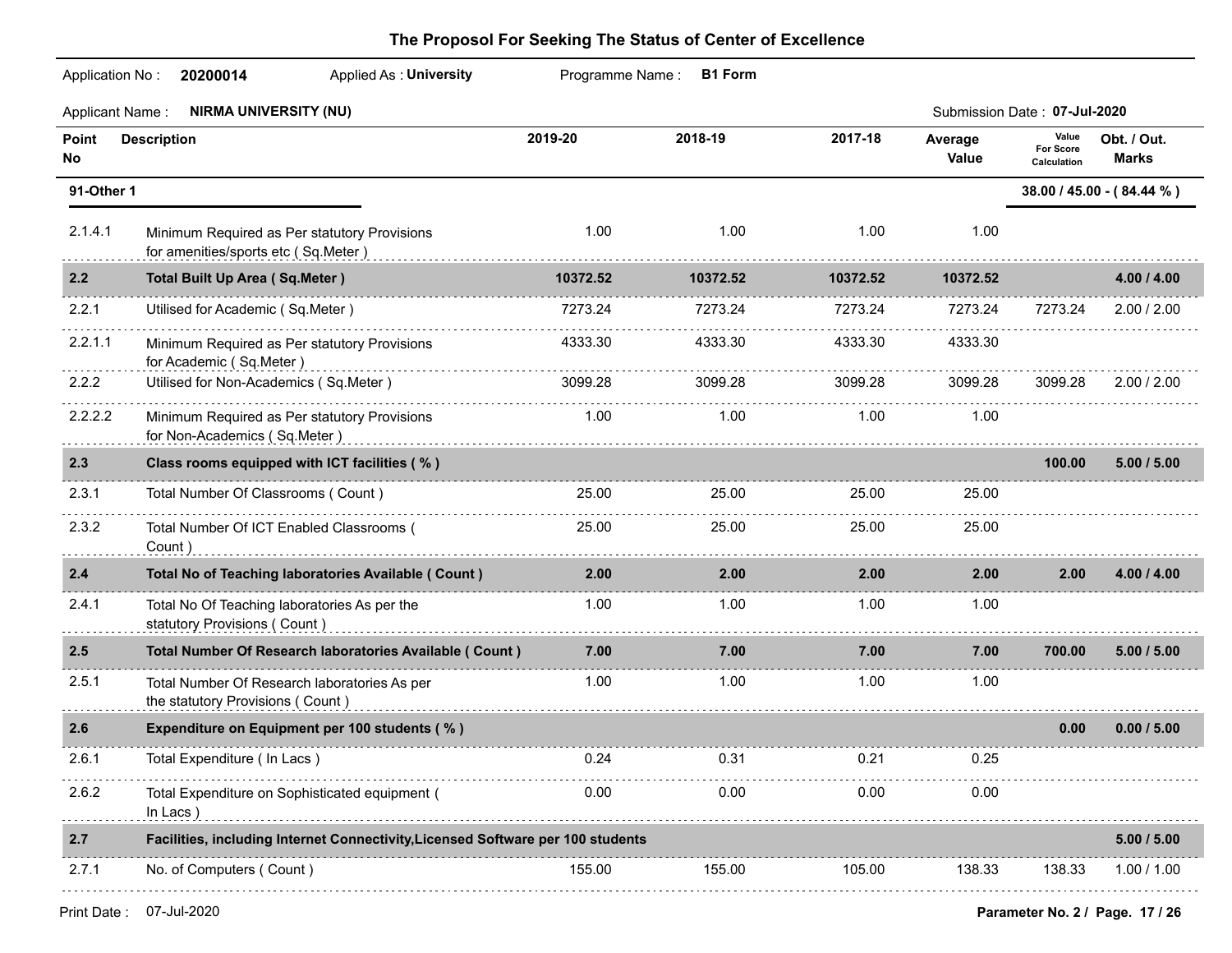|             | <b>NIRMA UNIVERSITY (NU)</b><br><b>Applicant Name:</b>                                        |         |         |         |                  | Submission Date: 07-Jul-2020      |                             |
|-------------|-----------------------------------------------------------------------------------------------|---------|---------|---------|------------------|-----------------------------------|-----------------------------|
| Point<br>No | <b>Description</b>                                                                            | 2019-20 | 2018-19 | 2017-18 | Average<br>Value | Value<br>For Score<br>Calculation | Obt. / Out.<br><b>Marks</b> |
| 91-Other 1  |                                                                                               |         |         |         |                  |                                   | 38.00 / 45.00 - (84.44 %)   |
| 2.7.1.1     | No. of Computers Require As per the statutory<br>Provisions (Count)                           | 65.00   | 65.00   | 63.00   | 64.33            |                                   |                             |
| 2.7.2       | No. of Licence software (Count)                                                               | 12.00   | 12.00   | 11.00   | 11.67            | 11.67                             | 1.00 / 1.00                 |
| 2.7.2.1     | No. of Licence software Require As per the<br>statutory Provisions (Count)                    | 1.00    | 1.00    | 1.00    | 1.00             |                                   |                             |
| 2.7.3       | Internet Bandwidth (Mbps) Available in campus (<br>Mbps)                                      | 1024.00 | 512.00  | 420.00  | 652.00           | 652.00                            | 1.00 / 1.00                 |
| 2.7.3.1     | Internet Bandwidth Require As per the<br>statutory Provisions (Mbps)                          | 100.00  | 100.00  | 100.00  | 100.00           |                                   |                             |
| 2.7.4       | Campus covered with wi-fi network (%)                                                         | 100.00  | 100.00  | 100.00  | 100.00           | 100.00                            | 1.00 / 1.00                 |
| 2.7.4.1     | Campus covered with wi-fi network Require As<br>per the statutory Provisions (%).             | 1.00    | 1.00    | 1.00    | 1.00             |                                   |                             |
| 2.7.5       | No of Peripherals (Count)                                                                     | 15.00   | 12.00   | 12.00   | 13.00            | 13.00                             | 1.00 / 1.00                 |
| 2.7.5.1     | No of Peripherals Require As per the statutory<br>Provisions (Count)                          | 1.00    | 1.00    | 1.00    | 1.00             |                                   |                             |
| 2.8         | <b>Libraries Resources per 100 students</b>                                                   |         |         |         |                  |                                   | 5.00 / 5.00                 |
| 2.8.1       | Number of Titles (Count)                                                                      | 1150.93 | 1131.81 | 1192.25 | 1158.33          | 1158.33                           | 1.00 / 1.00                 |
| 2.8.1.1     | Number of Titles Require As per the statutory<br>Provisions (Count)                           | 1000.00 | 1000.00 | 1000.00 | 1000.00          |                                   |                             |
| 2.8.2       | Number of Books (Count)                                                                       | 1406.15 | 1392.20 | 1467.55 | 1421.97          | 1421.97                           | 1.00 / 1.00                 |
| 2.8.2.1     | Number of Books Require As per the statutory<br>Provisions (Count)                            | 1000.00 | 1000.00 | 1000.00 | 1000.00          |                                   |                             |
| 2.8.3       | Number of International Journals subscribed (<br>Count)                                       | 353.27  | 240.53  | 264 23  | 286.01           | 286.01                            | 1.00 / 1.00                 |
| 2.8.3.1     | Number of International Journals subscribed<br>Require As per the statutory Provisions (Count | 3.00    | 3.00    | 3.00    | 3.00             |                                   |                             |
| 2.8.4       | Self-study CDs (Count)                                                                        | 217.00  | 176.00  | 138.00  | 177.00           | 177.00                            | 1.00 / 1.00                 |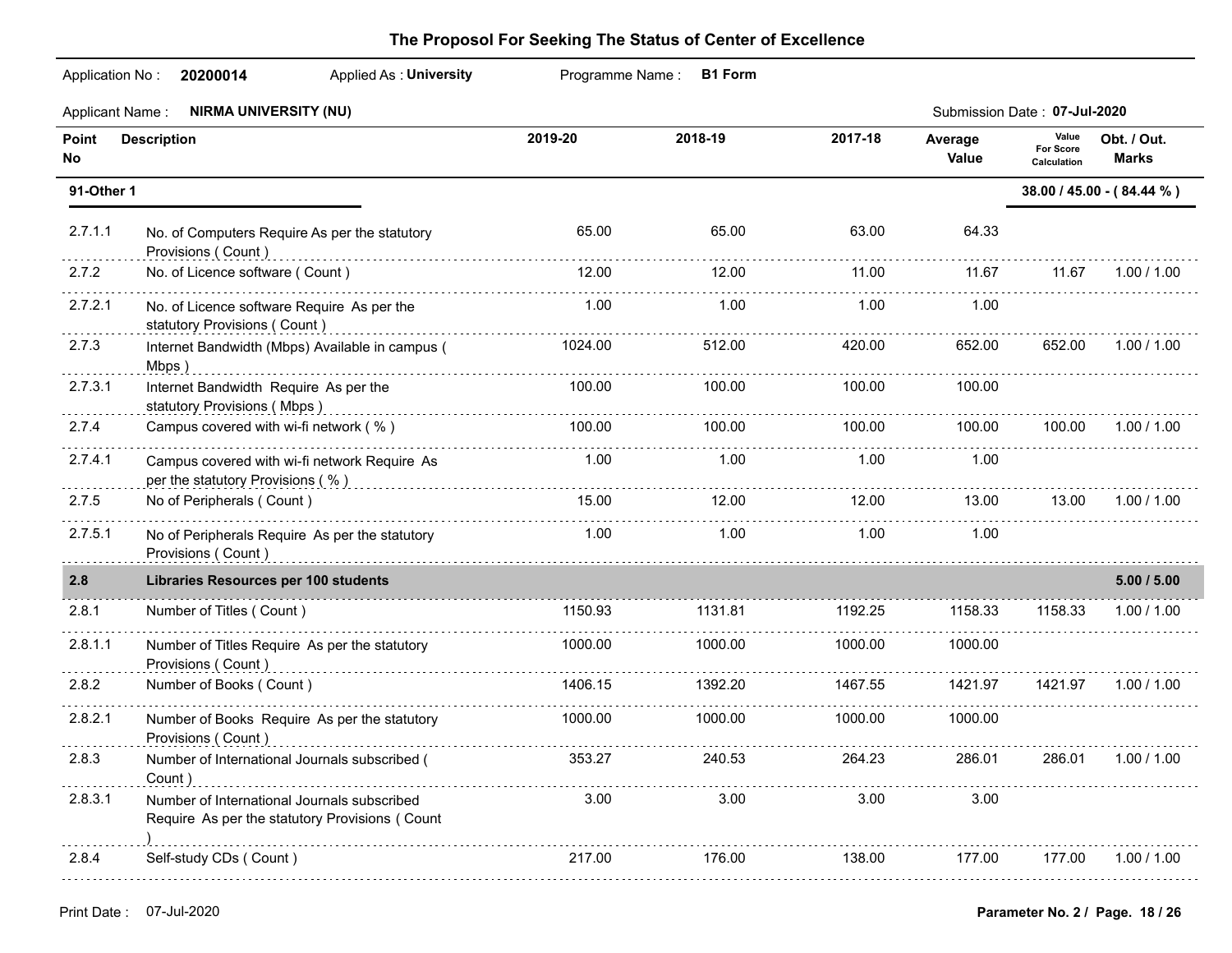| <b>Applicant Name:</b> | <b>NIRMA UNIVERSITY (NU)</b>                                                                 |           |                                                                                                                                                                                                                                     |           |                  | Submission Date: 07-Jul-2020             |                              |
|------------------------|----------------------------------------------------------------------------------------------|-----------|-------------------------------------------------------------------------------------------------------------------------------------------------------------------------------------------------------------------------------------|-----------|------------------|------------------------------------------|------------------------------|
| Point<br>No            | <b>Description</b>                                                                           | 2019-20   | 2018-19                                                                                                                                                                                                                             | 2017-18   | Average<br>Value | Value<br><b>For Score</b><br>Calculation | Obt. / Out.<br><b>Marks</b>  |
| 91-Other 1             |                                                                                              |           |                                                                                                                                                                                                                                     |           |                  |                                          | 38.00 / 45.00 - (84.44 %)    |
| 2.8.4.1                | Self-study CDs Require As per the statutory<br>Provisions (Count)                            | 1.00      | 1.00                                                                                                                                                                                                                                | 1.00      | 1.00             |                                          |                              |
| 2.8.5                  | Other learning materials (Count)                                                             | 2199.00   | 2117.00                                                                                                                                                                                                                             | 2050.00   | 2122.00          | 2122.00                                  | 1.00 / 1.00                  |
| 2.8.5.1                | Other learning materials Require As per the<br>statutory Provisions (Count )<br><sub>1</sub> | 0.00      | 0.00                                                                                                                                                                                                                                | 0.00      | 0.00             |                                          |                              |
| 2.9                    | Annual Operational Expenditure in Rupees per student (%)                                     |           |                                                                                                                                                                                                                                     |           |                  | 105.39                                   | 3.00 / 5.00                  |
| 2.9.1                  | Fee per year per student (In Rs)                                                             | 177314.00 | 158906.00                                                                                                                                                                                                                           | 141239.00 | 159153.00        |                                          |                              |
| 2.9.2                  | Actual Expenditure per student per year ( In Rs<br>Per Student)                              | 176324.00 | 168118.00                                                                                                                                                                                                                           | 158758.00 | 167733.33        |                                          |                              |
| 2.10                   | Solid Waste disposal system, Use of Solar Energy, Rainwater harvesting Rupees<br>per student |           |                                                                                                                                                                                                                                     |           |                  |                                          | 3.00 / 3.00                  |
| 2.10.1                 | Solid Waste disposal system (Yes/No)                                                         |           | <b>Y</b> and the set of the set of the set of the set of the set of the set of the set of the set of the set of the set of the set of the set of the set of the set of the set of the set of the set of the set of the set of the s | Y.        | Y.               |                                          | 1.00 / 1.00                  |
| 2.10.2                 | Use of Solar Energy (Yes/No)                                                                 | Y         | Y.                                                                                                                                                                                                                                  | Y         | Y.               |                                          | Y .<br>1.00 / 1.00           |
| 2.10.3                 | Rainwater harvesting (Yes/No)                                                                | Y         | Y.                                                                                                                                                                                                                                  | Y         | Y.               | Y.                                       | 1.00 / 1.00                  |
| 92-Other 2             |                                                                                              |           |                                                                                                                                                                                                                                     |           |                  |                                          | $45.00 / 45.00 - (100.00 %)$ |
| $\overline{2}$         | <b>Basic Infrastructure (Institute Specific Data)</b>                                        |           |                                                                                                                                                                                                                                     |           |                  |                                          | 45.00 / 45.00                |
| 2.1                    | <b>Total Land Area (Sq.Meter)</b>                                                            | 433271.00 | 433271.00                                                                                                                                                                                                                           | 433271.00 | 433271.00        |                                          | 4.00 / 4.00                  |
| 2.1.1                  | Utilised for academics (Sq.Meter)                                                            | 1914.00   | 1914.00                                                                                                                                                                                                                             | 1914.00   | 1914.00          | 1914.00                                  | 1.00 / 1.00                  |
| 2.1.1.1                | Minimum Required as Per statutory Provisions<br>For academics (Sq.Meter)                     | 1.00      | 1.00                                                                                                                                                                                                                                | 1.00      | 1.00             |                                          |                              |
| 2.1.2                  | Utilised for Hostels (Sq.Meter)                                                              | 13030.88  | 13030.88                                                                                                                                                                                                                            | 13030.88  | 13030.88         | 13030.88                                 | 1.00 / 1.00                  |
| 2.1.2.1                | Minimum Required as Per statutory Provisions<br>for Hostels (Sq.Meter)                       | 1.00      | 1.00                                                                                                                                                                                                                                | 1.00      | 1.00             |                                          |                              |
| 2.1.3                  | Utilised for faculties/staff residences: (Sq.Meter                                           | 208.07    | 208.07                                                                                                                                                                                                                              | 208.07    | 208.07           | 208.07                                   | 1.00 / 1.00                  |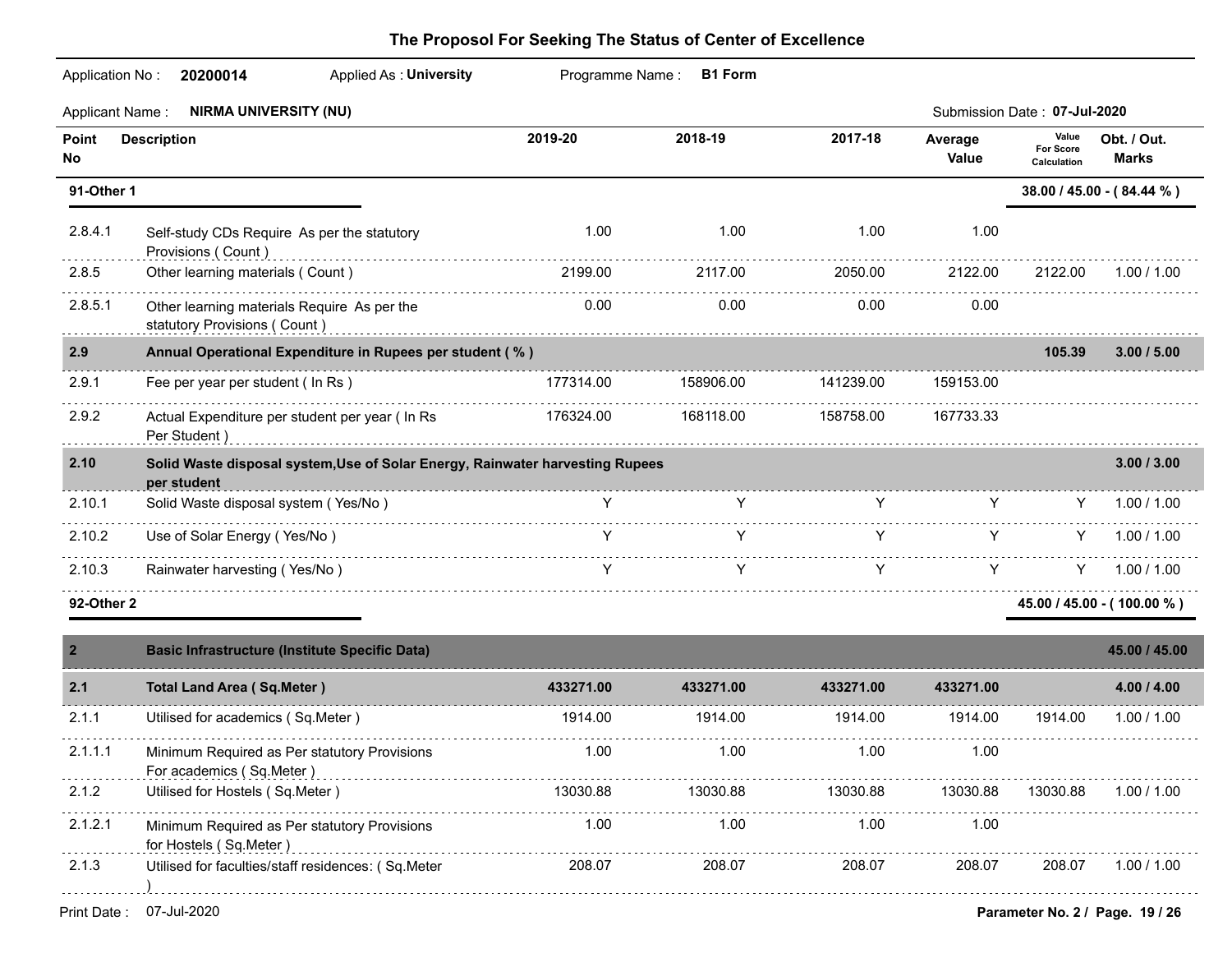|             | Application No: 20200014<br><b>Applied As: University</b>                                                                                                                                                                                                                      |          | Programme Name: B1 Form |                   |                  |                                   |                             |
|-------------|--------------------------------------------------------------------------------------------------------------------------------------------------------------------------------------------------------------------------------------------------------------------------------|----------|-------------------------|-------------------|------------------|-----------------------------------|-----------------------------|
|             | Applicant Name: NIRMA UNIVERSITY (NU)                                                                                                                                                                                                                                          |          |                         |                   |                  | Submission Date: 07-Jul-2020      |                             |
| Point<br>No | <b>Description</b>                                                                                                                                                                                                                                                             | 2019-20  | 2018-19                 | 2017-18           | Average<br>Value | Value<br>For Score<br>Calculation | Obt. / Out.<br><b>Marks</b> |
| 92-Other 2  |                                                                                                                                                                                                                                                                                |          |                         |                   |                  |                                   | 45.00 / 45.00 - (100.00 %)  |
| 2.1.3.1     | Minimum Required as Per statutory Provisions<br>for faculties/staff residences: (Sq.Meter)                                                                                                                                                                                     | 1.00     | 1.00                    | 1.00              | 1.00             |                                   |                             |
| 2.1.4       | Utilised for amenities/sports etc (Sq.Meter)                                                                                                                                                                                                                                   | 77228.48 | 77228.48                | 77228.48          | 77228.48         | 77228.48                          | 1.00 / 1.00                 |
| 2.1.4.1     | Minimum Required as Per statutory Provisions<br>for amenities/sports etc (Sq.Meter)                                                                                                                                                                                            | 1.00     | 1.00                    | 1.00              | 1.00             |                                   |                             |
| 2.2         | <b>Total Built Up Area (Sq.Meter)</b>                                                                                                                                                                                                                                          | 1530.59  | 1530.59                 | 1530.59           | 1530.59          |                                   | 4.00 / 4.00                 |
| 2.2.1       | Utilised for Academic (Sq.Meter)                                                                                                                                                                                                                                               | 1186.29  | 1186.29                 | 1186.29           | 1186.29          | 1186.29                           | 2.00 / 2.00                 |
| 2.2.1.1     | Minimum Required as Per statutory Provisions<br>for Academic (Sq.Meter)                                                                                                                                                                                                        | 1.00     | 1.00                    | 1.00              | 1.00             |                                   |                             |
| 2.2.2       | Utilised for Non-Academics (Sq.Meter)                                                                                                                                                                                                                                          | 344.30   | 344.30                  | 344.30            | 344.30           | 344.30                            | 2.00 / 2.00                 |
| 2.2.2.2     | Minimum Required as Per statutory Provisions<br>for Non-Academics (Sq.Meter) entertainment and the format and the format of the format and the format of the format and the format of the format and the format of the format and the format of the format of the format of th | 1.00     | 1.00                    | 1.00              | 1.00             |                                   |                             |
| 2.3         | Class rooms equipped with ICT facilities (%)                                                                                                                                                                                                                                   |          |                         |                   |                  | 100.00                            | 5.00 / 5.00                 |
| 2.3.1       | Total Number Of Classrooms (Count)                                                                                                                                                                                                                                             | 3.00     | 3.00                    | 3.00              | 3.00             |                                   |                             |
| 2.3.2       | Total Number Of ICT Enabled Classrooms (<br>Count)                                                                                                                                                                                                                             | 3.00     | 3.00                    | 3.00              | 3.00             |                                   |                             |
| 2.4         | Total No of Teaching laboratories Available ( Count )                                                                                                                                                                                                                          | 3.00     | 3.00 <sub>1</sub>       | 3.00 <sub>1</sub> | 3.00             | 3.00                              | 4.00 / 4.00                 |
| 2.4.1       | Total No Of Teaching laboratories As per the<br>statutory Provisions (Count)                                                                                                                                                                                                   | 2.00     | 2.00                    | 2.00              | 2.00             |                                   |                             |
| 2.5         | Total Number Of Research laboratories Available ( Count )                                                                                                                                                                                                                      | 3.00     | 3.00 <sub>1</sub>       | 3.00              | 3.00             | 100.00                            | 5.00 / 5.00                 |
| 2.5.1       | Total Number Of Research laboratories As per<br>the statutory Provisions (Count)                                                                                                                                                                                               | 3.00     | 3.00 <sub>1</sub>       | 3.00              | 3.00             |                                   |                             |
| 2.6         | Expenditure on Equipment per 100 students (%)                                                                                                                                                                                                                                  |          |                         |                   |                  | 92.04                             | 5.00 / 5.00                 |
| 2.6.1       | Total Expenditure ( In Lacs )                                                                                                                                                                                                                                                  | 29.34    | 81.79                   | 6.88              | 39.34            |                                   |                             |
| 2.6.2       | Total Expenditure on Sophisticated equipment (<br>In Lacs)                                                                                                                                                                                                                     | 23.43    | 79.73                   | 5.46              | 36.21            |                                   |                             |
|             |                                                                                                                                                                                                                                                                                |          |                         |                   |                  |                                   |                             |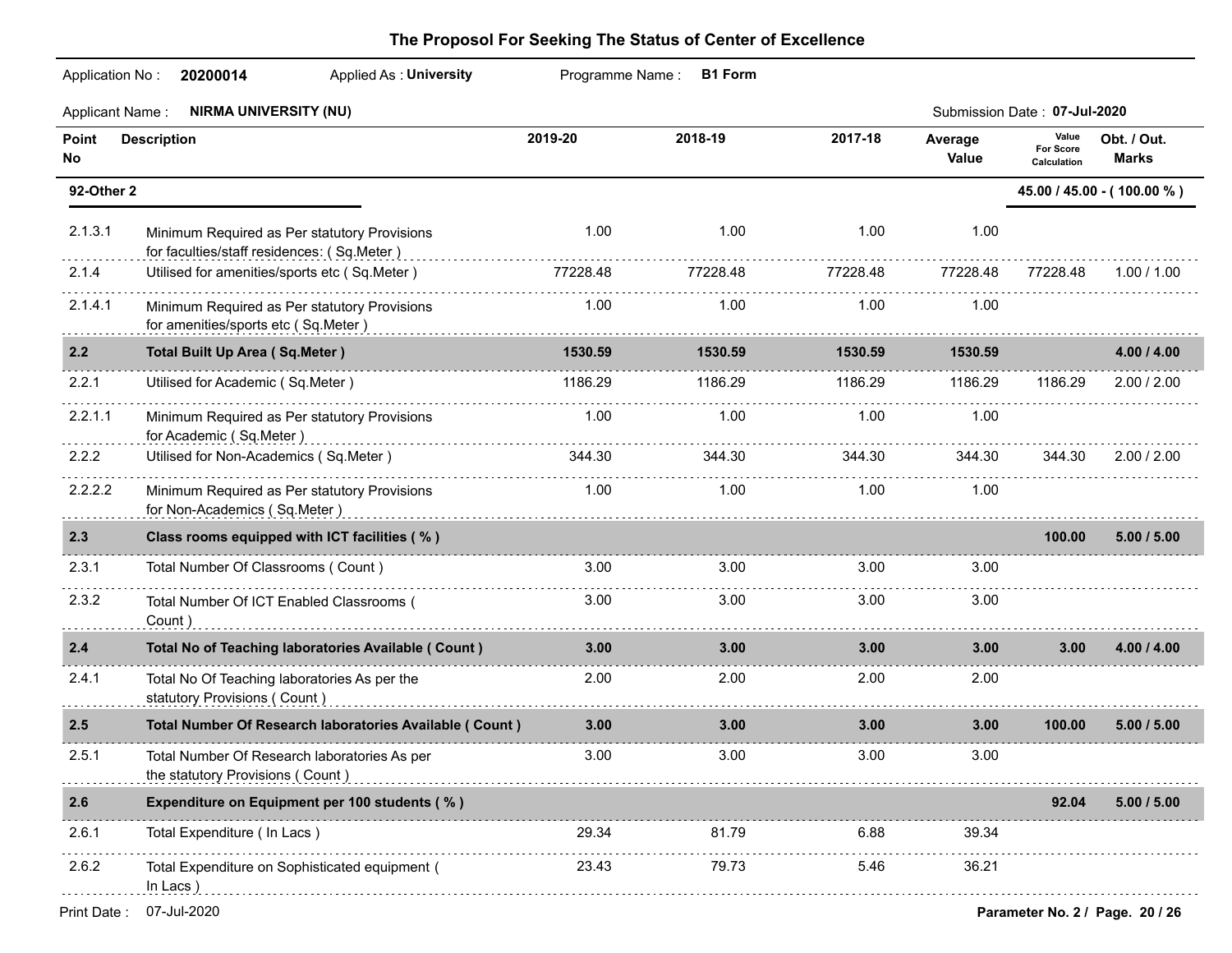| Application No:    | <b>Applied As: University</b><br>20200014                                                                                                                                                                                                                                       |         | Programme Name: B1 Form |         |                  |                                          |                             |
|--------------------|---------------------------------------------------------------------------------------------------------------------------------------------------------------------------------------------------------------------------------------------------------------------------------|---------|-------------------------|---------|------------------|------------------------------------------|-----------------------------|
|                    | <b>NIRMA UNIVERSITY (NU)</b><br>Applicant Name:                                                                                                                                                                                                                                 |         |                         |         |                  | Submission Date: 07-Jul-2020             |                             |
| Point<br><b>No</b> | <b>Description</b>                                                                                                                                                                                                                                                              | 2019-20 | 2018-19                 | 2017-18 | Average<br>Value | Value<br><b>For Score</b><br>Calculation | Obt. / Out.<br><b>Marks</b> |
| 92-Other 2         |                                                                                                                                                                                                                                                                                 |         |                         |         |                  |                                          | 45.00 / 45.00 - (100.00 %)  |
| 2.7                | Facilities, including Internet Connectivity, Licensed Software per 100 students                                                                                                                                                                                                 |         |                         |         |                  |                                          | 5.00 / 5.00                 |
| 2.7.1              | No. of Computers (Count)                                                                                                                                                                                                                                                        | 49.00   | 43.00                   | 37.00   | 43.00            | 43.00                                    | 1.00 / 1.00                 |
| 2.7.1.1            | No. of Computers Require As per the statutory<br>Provisions (Count)                                                                                                                                                                                                             | 1.00    | 1.00                    | 1.00    | 1.00             |                                          |                             |
| 2.7.2              | No. of Licence software (Count)                                                                                                                                                                                                                                                 | 5.00    | 2.00                    | 0.00    | 2.33             | 2.33                                     | 1.00 / 1.00                 |
| 2.7.2.1            | No. of Licence software Require As per the<br>statutory Provisions (Count)                                                                                                                                                                                                      | 1.00    | 1.00                    | 1.00    | 1.00             |                                          |                             |
| 2.7.3              | Internet Bandwidth (Mbps) Available in campus (<br>Mbps)                                                                                                                                                                                                                        | 1024.00 | 512.00                  | 420.00  | 652.00           | 652.00                                   | 1.00 / 1.00                 |
| 2.7.3.1            | Internet Bandwidth Require As per the<br>statutory Provisions (Mbps)                                                                                                                                                                                                            | 1.00    | 1.00                    | 1.00    | 1.00             |                                          |                             |
| 2.7.4              | Campus covered with wi-fi network (%)                                                                                                                                                                                                                                           | 100.00  | 100.00                  | 100.00  | 100.00           | 100.00                                   | 1.00 / 1.00                 |
| 2.7.4.1            | Campus covered with wi-fi network Require As<br>per the statutory Provisions (%)                                                                                                                                                                                                | 1.00    | 1.00                    | 1.00    | 1.00             |                                          |                             |
| 2.7.5              | No of Peripherals (Count)                                                                                                                                                                                                                                                       | 6.00    | 6.00                    | 7.00    | 6.33             | 6.33                                     | 1.00 / 1.00                 |
| 2.7.5.1<br>.       | No of Peripherals Require As per the statutory<br>Provisions ( Count ) with an account of the control of the control of the control of the control of the count of the control of the control of the control of the control of the control of the control of the control of the | 1.00    | 1.00                    | 1.00    | 1.00             |                                          |                             |
| 2.8                | <b>Libraries Resources per 100 students</b>                                                                                                                                                                                                                                     |         |                         |         |                  |                                          | 5.00 / 5.00                 |
| 2.8.1              | Number of Titles (Count)                                                                                                                                                                                                                                                        | 1241.34 | 1202.23                 | 1151.65 | 1198.41          | 1198.41                                  | 1.00 / 1.00                 |
| 2.8.1.1            | Number of Titles Require As per the statutory<br>Provisions (Count)                                                                                                                                                                                                             | 1.00    | 1.00                    | 1.00    | 1.00             |                                          |                             |
| 2.8.2              | Number of Books (Count)                                                                                                                                                                                                                                                         | 1425.14 | 1379.33                 | 1320.88 | 1375.12          |                                          | 1375.12 1.00 / 1.00         |
| 2.8.2.1            | Number of Books Require As per the statutory<br>Provisions (Count)                                                                                                                                                                                                              | 1.00    | 1.00                    | 1.00    | 1.00             |                                          |                             |
| 2.8.3              | Number of International Journals subscribed (<br>Count)                                                                                                                                                                                                                         | 5.03    | 5.03                    | 7.69    | 5.92             | 5.92                                     | 1.00 / 1.00                 |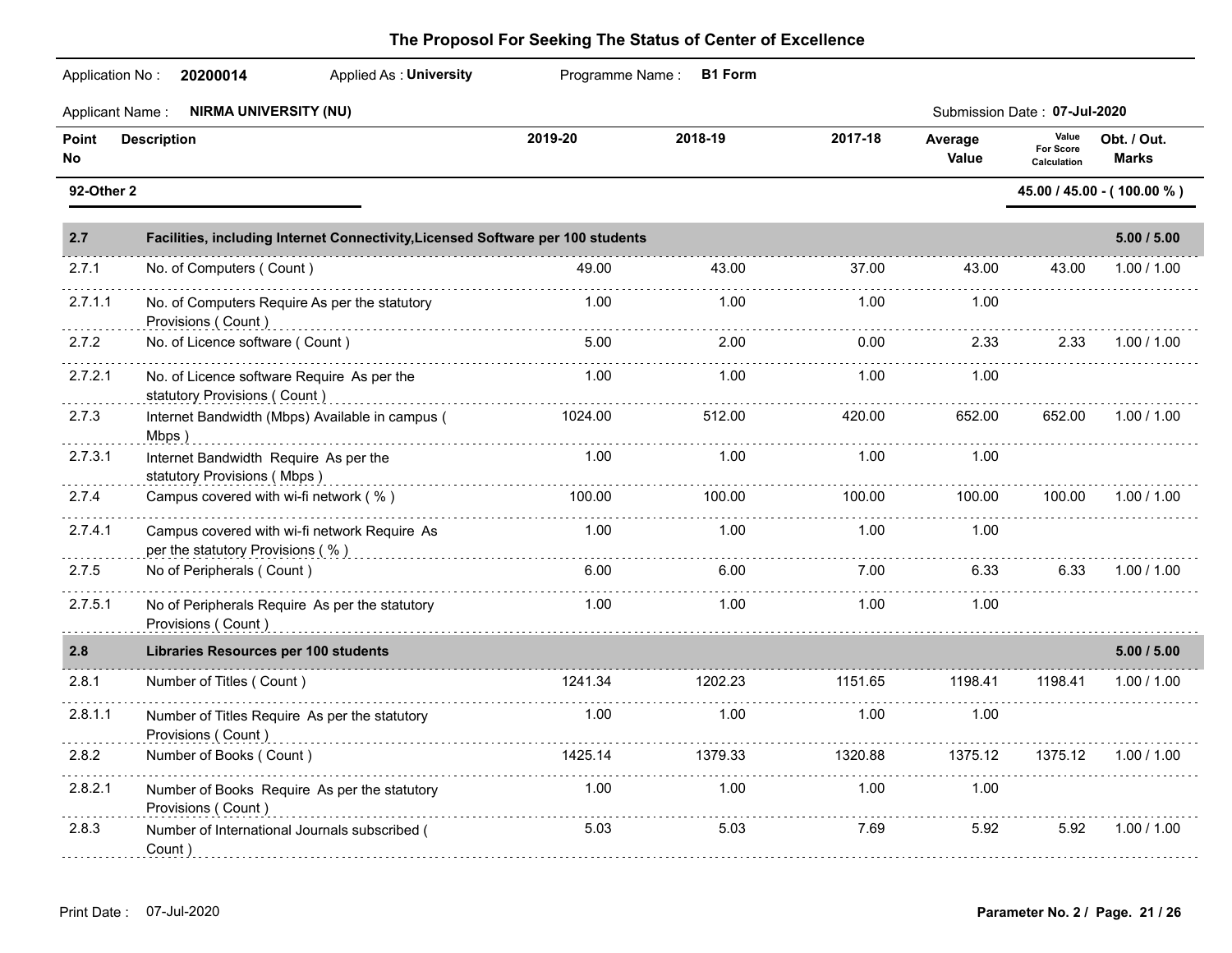| <b>Applicant Name:</b>                | <b>NIRMA UNIVERSITY (NU)</b>                                                                  |           |           |           |                  | Submission Date: 07-Jul-2020      |                             |
|---------------------------------------|-----------------------------------------------------------------------------------------------|-----------|-----------|-----------|------------------|-----------------------------------|-----------------------------|
| Point<br>No                           | <b>Description</b>                                                                            | 2019-20   | 2018-19   | 2017-18   | Average<br>Value | Value<br>For Score<br>Calculation | Obt. / Out.<br><b>Marks</b> |
| 92-Other 2                            |                                                                                               |           |           |           |                  |                                   | 45.00 / 45.00 - (100.00 %)  |
| 2.8.3.1<br>and the state of the state | Number of International Journals subscribed<br>Require As per the statutory Provisions (Count | 1.00      | 1.00      | 1.00      | 1.00             |                                   |                             |
| 2.8.4                                 | Self-study CDs (Count)                                                                        | 2.00      | 2.00      | 2.00      | 2.00             | 2.00                              | 1.00 / 1.00                 |
| 2.8.4.1                               | Self-study CDs Require As per the statutory<br>Provisions (Count)                             | 1.00      | 1.00      | 1.00      | 1.00             |                                   |                             |
| 2.8.5                                 | Other learning materials (Count)                                                              | 938.00    | 894.00    | 837.00    | 889.67           | 889.67                            | 1.00 / 1.00                 |
| 2.8.5.1                               | Other learning materials Require As per the<br>statutory Provisions (Count)                   | 0.00      | 0.00      | 0.00      | 0.00             |                                   |                             |
| 2.9                                   | Annual Operational Expenditure in Rupees per student (%)                                      |           |           |           |                  | 135.12                            | 5.00 / 5.00                 |
| 2.9.1                                 | Fee per year per student ( In Rs )                                                            | 139100.00 | 129375.00 | 112500.00 | 126991.67        |                                   |                             |
| 2.9.2                                 | Actual Expenditure per student per year ( In Rs<br>Per Student )                              | 178200.00 | 172524.00 | 164046.00 | 171590.00        |                                   |                             |
| 2.10                                  | Solid Waste disposal system, Use of Solar Energy, Rainwater harvesting Rupees<br>per student  |           |           |           |                  |                                   | 3.00 / 3.00                 |
| 2.10.1                                | Solid Waste disposal system (Yes/No)                                                          | Y.        | Y         | Y         | Y.               | Y –                               | 1.00 / 1.00                 |
| 2.10.2                                | Use of Solar Energy (Yes/No)                                                                  | Y         | Y         | Y         | Y                | Y –                               | 1.00 / 1.00                 |
| 2.10.3                                | Rainwater harvesting (Yes/No)                                                                 | Y         | Y         | Y         | Y.               | Y –                               | 1.00 / 1.00                 |
| 93-Other 3                            |                                                                                               |           |           |           |                  |                                   | $42.00 / 45.00 - (93.33 %)$ |
|                                       | <b>Basic Infrastructure (Institute Specific Data)</b>                                         |           |           |           |                  |                                   | 42.00 / 45.00               |

| 2.1     | <b>Total Land Area (Sq.Meter)</b>            | 433277.00 | 433277.00 | 433277.00 | 433277.00 |        | 4.00 / 4.00 |
|---------|----------------------------------------------|-----------|-----------|-----------|-----------|--------|-------------|
| 2.1.    | Utilised for academics (Sq.Meter)            | 817.38    | 549.75    | 411.33    | 592.82    | 592.82 | 1.00 / 1.00 |
| 2.1.1.1 | Minimum Required as Per statutory Provisions | 480.00    | 400.00    | 320.00    | 400.00    |        |             |
|         | For academics (Sq. Meter)                    |           |           |           |           |        |             |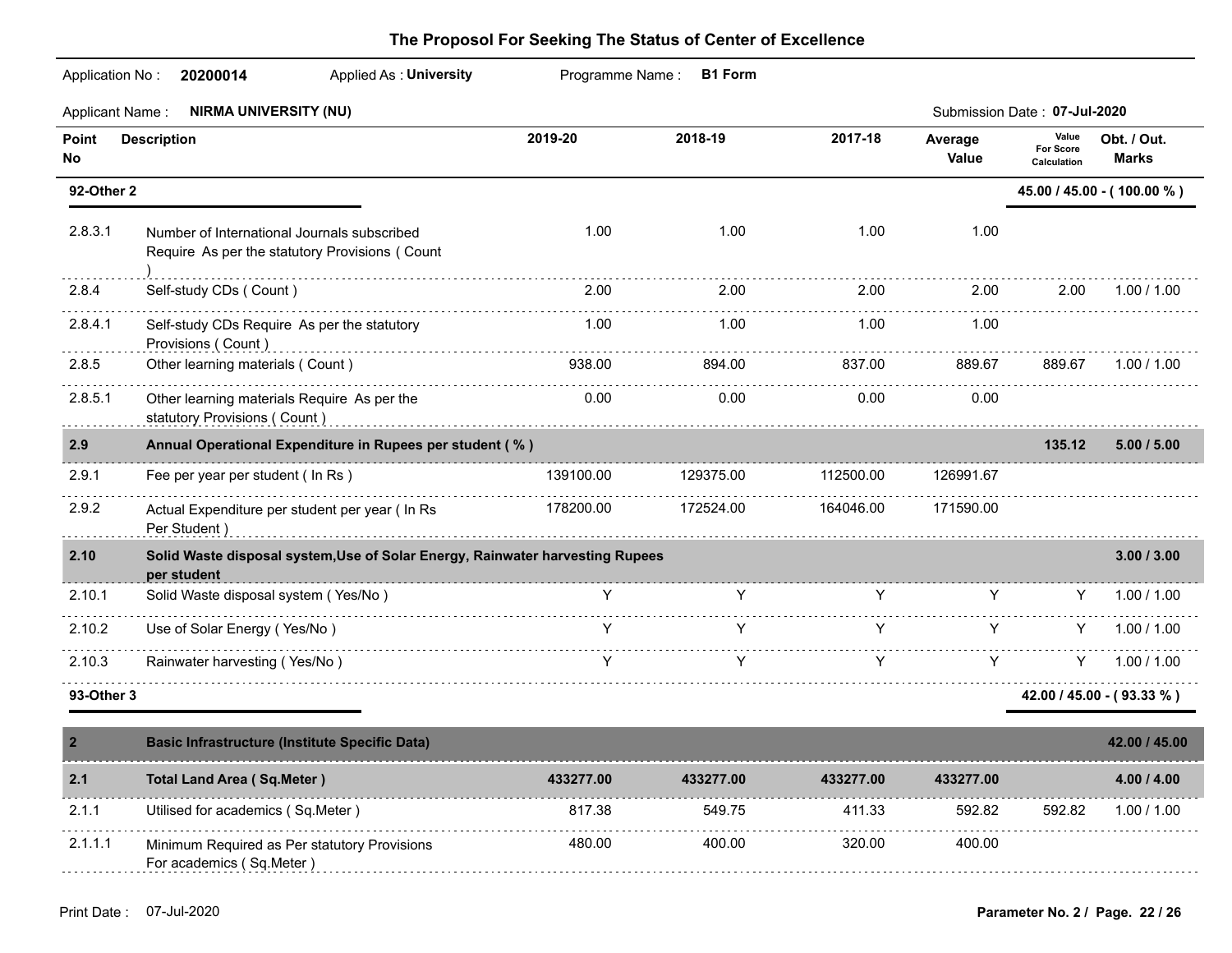| Application No:        | <b>Applied As: University</b><br>20200014                                                  |          | Programme Name: B1 Form |          |                  |                                   |                                 |
|------------------------|--------------------------------------------------------------------------------------------|----------|-------------------------|----------|------------------|-----------------------------------|---------------------------------|
| <b>Applicant Name:</b> | <b>NIRMA UNIVERSITY (NU)</b>                                                               |          |                         |          |                  | Submission Date: 07-Jul-2020      |                                 |
| Point<br>No            | <b>Description</b>                                                                         | 2019-20  | 2018-19                 | 2017-18  | Average<br>Value | Value<br>For Score<br>Calculation | Obt. / Out.<br><b>Marks</b>     |
| 93-Other 3             |                                                                                            |          |                         |          |                  |                                   | 42.00 / 45.00 - (93.33 %)       |
| 2.1.2                  | Utilised for Hostels (Sq.Meter)                                                            | 13030.88 | 13030.88                | 13030.88 | 13030.88         | 13030.88                          | 1.00 / 1.00                     |
| 2.1.2.1                | Minimum Required as Per statutory Provisions<br>for Hostels (Sq.Meter)                     | 1.00     | 1.00                    | 1.00     | 1.00             |                                   |                                 |
| 2.1.3                  | Utilised for faculties/staff residences: (Sq.Meter                                         | 208.07   | 208.07                  | 208.07   | 208.07           | 208.07                            | 1.00 / 1.00                     |
| 2.1.3.1                | Minimum Required as Per statutory Provisions<br>for faculties/staff residences: (Sq.Meter) | 1.00     | 1.00                    | 1.00     | 1.00             |                                   |                                 |
| 2.1.4                  | Utilised for amenities/sports etc (Sq.Meter)                                               | 77228.48 | 77228.48<br>.           | 77228.48 | 77228.48         | 77228.48                          | 1.00 / 1.00                     |
| 2.1.4.1                | Minimum Required as Per statutory Provisions<br>for amenities/sports etc (Sq.Meter)        | 1.00     | 1.00                    | 1.00     | 1.00             |                                   |                                 |
| 2.2                    | <b>Total Built Up Area (Sq.Meter)</b>                                                      | 1089.85  | 733.00                  | 548.44   | 790.43           |                                   | 4.00 / 4.00                     |
| 2.2.1                  | Utilised for Academic (Sq.Meter)                                                           | 817.38   | 549.75                  | 411.33   | 592.82           | 592.82                            | 2.00 / 2.00                     |
| 2.2.1.1                | Minimum Required as Per statutory Provisions<br>for Academic (Sq.Meter)                    | 480.00   | 400.00                  | 320.00   | 400.00           |                                   |                                 |
| 2.2.2                  | Utilised for Non-Academics (Sq.Meter)                                                      | 272.46   | 183.25                  | 137.11   | 197.61           | 197.61                            | 2.00 / 2.00                     |
| 2.2.2.2                | Minimum Required as Per statutory Provisions<br>for Non-Academics (Sq.Meter)               | 1.00     | 1.00                    | 1.00     | 1.00             |                                   |                                 |
| 2.3                    | Class rooms equipped with ICT facilities (%)                                               |          |                         |          |                  | 100.00                            | 5.00 / 5.00                     |
| 2.3.1                  | Total Number Of Classrooms (Count)                                                         | 6.00     | 5.00                    | 4.00     | 5.00             |                                   |                                 |
| 2.3.2                  | Total Number Of ICT Enabled Classrooms (<br>Count)                                         | 6.00     | 5.00                    | 4.00     | 5.00             |                                   |                                 |
| 2.4                    | Total No of Teaching laboratories Available ( Count )                                      | 2.00     | 2.00                    | 2.00     | 2.00             | 2.00                              | 4.00 / 4.00                     |
| 2.4.1                  | Total No Of Teaching laboratories As per the<br>statutory Provisions (Count)               | 1.00     | 1.00                    | 1.00     | 1.00             |                                   |                                 |
| $2.5\,$                | Total Number Of Research laboratories Available ( Count )                                  | $1.00$   | 1.00                    | 1.00     | 1.00             | 100.00                            | 5.00 / 5.00                     |
| 2.5.1                  | Total Number Of Research laboratories As per<br>the statutory Provisions (Count)           | 1.00     | 1.00                    | 1.00     | 1.00             |                                   |                                 |
| Print Date:            | 07-Jul-2020                                                                                |          |                         |          |                  |                                   | Parameter No. 2 / Page. 23 / 26 |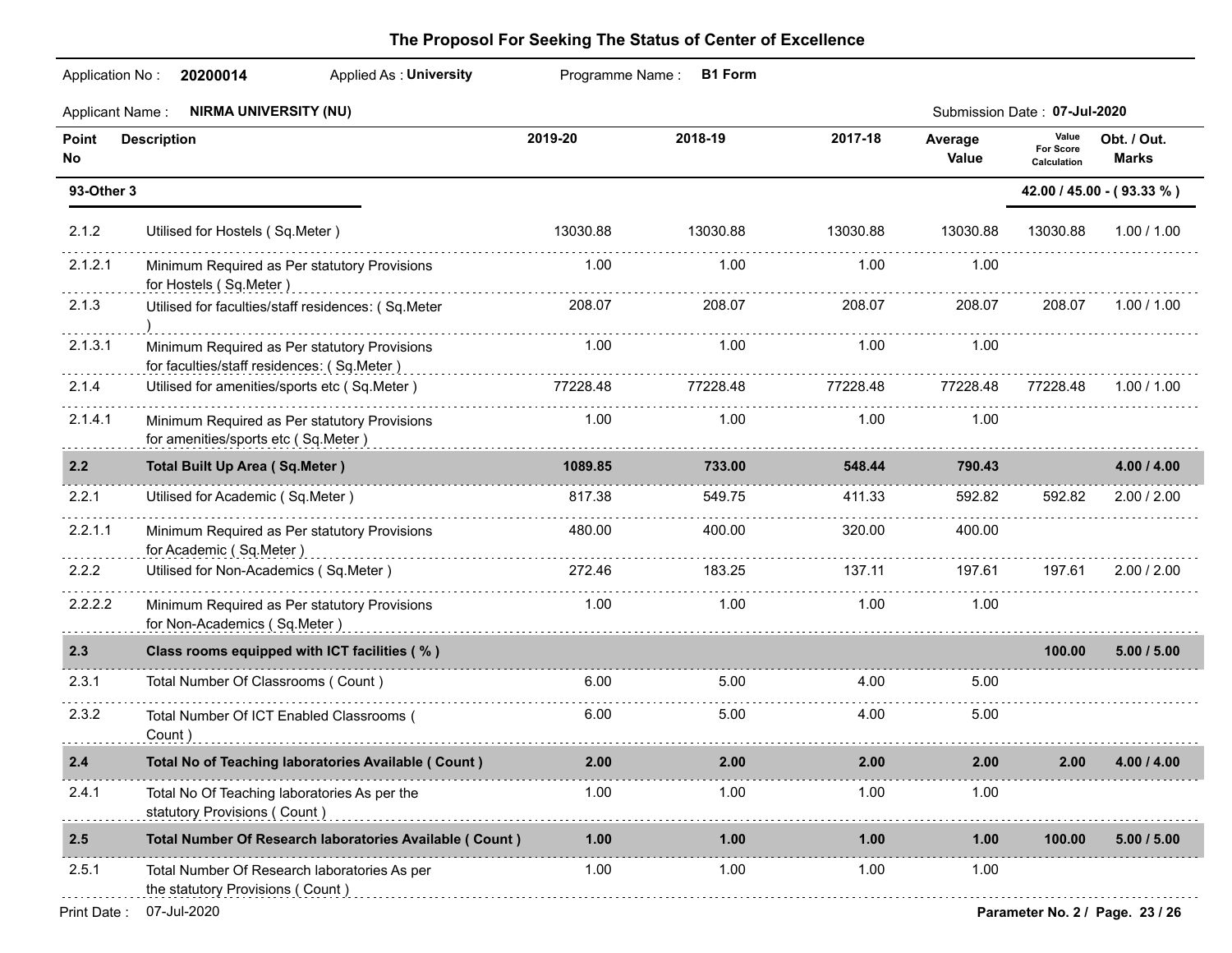| Application No:        | <b>Applied As: University</b><br>20200014                                        |         | Programme Name: B1 Form |             |                  |                                   |                             |
|------------------------|----------------------------------------------------------------------------------|---------|-------------------------|-------------|------------------|-----------------------------------|-----------------------------|
| <b>Applicant Name:</b> | <b>NIRMA UNIVERSITY (NU)</b>                                                     |         |                         |             |                  | Submission Date: 07-Jul-2020      |                             |
| Point<br>No            | <b>Description</b>                                                               | 2019-20 | 2018-19                 | 2017-18     | Average<br>Value | Value<br>For Score<br>Calculation | Obt. / Out.<br><b>Marks</b> |
| 93-Other 3             |                                                                                  |         |                         |             |                  |                                   | 42.00 / 45.00 - (93.33 %)   |
| 2.6                    | Expenditure on Equipment per 100 students (%)                                    |         |                         |             |                  | 97.98                             | 5.00 / 5.00                 |
| 2.6.1                  | Total Expenditure (In Lacs)                                                      | 2.96    | 0.00                    | 0.00        | 0.99             |                                   |                             |
| 2.6.2                  | Total Expenditure on Sophisticated equipment (<br>In Lacs)                       | 2.91    | 0.00                    | 0.00        | 0.97             |                                   |                             |
| 2.7                    | Facilities, including Internet Connectivity, Licensed Software per 100 students  |         |                         | 5.00 / 5.00 |                  |                                   |                             |
| 2.7.1                  | No. of Computers (Count)                                                         | 8.00    | 6.00                    | 3.00        | 5.67             | 5.67                              | 1.00 / 1.00                 |
| 2.7.1.1                | No. of Computers Require As per the statutory<br>Provisions (Count)              | 1.00    | 1.00                    | 1.00        | 1.00             |                                   |                             |
| 2.7.2                  | No. of Licence software (Count)                                                  | 9.00    | 5.00                    | 4.00        | 6.00             | 6.00                              | 1.00 / 1.00                 |
| 2.7.2.1                | No. of Licence software Require As per the<br>statutory Provisions (Count)       | 1.00    | 1.00                    | 1.00        | 1.00             |                                   |                             |
| 2.7.3                  | Internet Bandwidth (Mbps) Available in campus (<br>Mbps)                         | 1024.00 | 512.00                  | 420.00      | 652.00           | 652.00                            | 1.00 / 1.00                 |
| 2.7.3.1                | Internet Bandwidth Require As per the<br>statutory Provisions (Mbps)             | 1.00    | 1.00                    | 1.00        | 1.00             |                                   |                             |
| 2.7.4                  | Campus covered with wi-fi network (%)                                            | 100.00  | 100.00                  | 100.00      | 100.00           | 100.00                            | 1.00 / 1.00                 |
| 2.7.4.1                | Campus covered with wi-fi network Require As<br>per the statutory Provisions (%) | 1.00    | 1.00                    | 1.00        | 1.00             |                                   |                             |
| 2.7.5                  | No of Peripherals (Count)                                                        | 12.00   | 10.00                   | 8.00        | 10.00            | 10.00                             | 1.00 / 1.00                 |
| 2.7.5.1                | No of Peripherals Require As per the statutory<br>Provisions (Count)             | 1.00    | 1.00                    | 1.00        | 1.00             |                                   |                             |
| 2.8                    | <b>Libraries Resources per 100 students</b>                                      |         |                         |             |                  |                                   | 4.00 / 5.00                 |
| 2.8.1                  | Number of Titles (Count)                                                         | 165.22  | 166.12                  | 135.00      | 155.45           | 155.45                            | 1.00 / 1.00                 |
| 2.8.1.1                | Number of Titles Require As per the statutory<br>Provisions (Count)              | 1.00    | 1.00                    | 1.00        | 1.00             |                                   |                             |
| 2.8.2                  | Number of Books (Count)                                                          | 165.22  | 166.12                  | 135.00      | 155.45           | 155.45                            | 1.00 / 1.00                 |
|                        |                                                                                  |         |                         |             |                  |                                   |                             |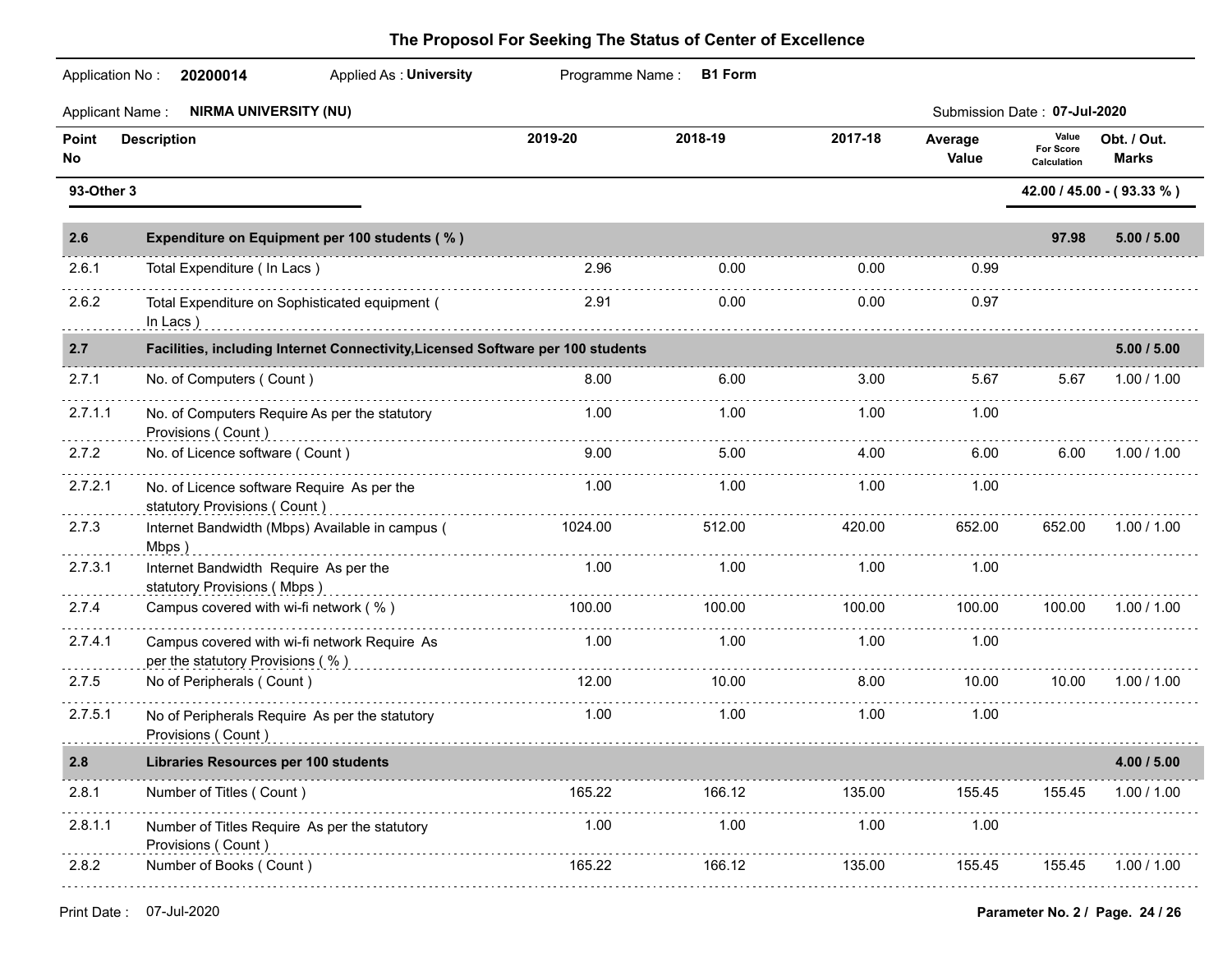|              | Applicant Name: NIRMA UNIVERSITY (NU)                                                            |          |          |          |                  | Submission Date: 07-Jul-2020      |                             |
|--------------|--------------------------------------------------------------------------------------------------|----------|----------|----------|------------------|-----------------------------------|-----------------------------|
| Point<br>No. | <b>Description</b>                                                                               | 2019-20  | 2018-19  | 2017-18  | Average<br>Value | Value<br>For Score<br>Calculation | Obt. / Out.<br><b>Marks</b> |
| 93-Other 3   |                                                                                                  |          |          |          |                  | 42.00 / 45.00 - (93.33 %)         |                             |
| 2.8.2.1      | Number of Books Require As per the statutory<br>Provisions (Count)                               | 1.00     | 1.00     | 1.00     | 1.00             |                                   |                             |
| 2.8.3        | Number of International Journals subscribed (<br>Count)                                          | 1.00     | 1.00     | 1.00     | 1.00             | 1.00                              | 0.00 / 1.00                 |
| 2.8.3.1      | Number of International Journals subscribed<br>Require As per the statutory Provisions (Count    | 1.00     | 1.00     | 1.00     | 1.00             |                                   |                             |
| 2.8.4        | Self-study CDs (Count)                                                                           | 742.00   | 742.00   | 742.00   | 742.00           | 742.00                            | 1.00 / 1.00                 |
| 2.8.4.1      | Self-study CDs Require As per the statutory<br>Provisions (Count)                                | 1.00     | 1.00     | 1.00     | 1.00             |                                   |                             |
| 2.8.5        | Other learning materials (Count)                                                                 | 52.00    | 51.00    | 34.00    | 45.67            | 45.67                             | 1.00 / 1.00                 |
| 2.8.5.1      | Other learning materials Require As per the<br>statutory Provisions (Count)<br>and Count (Count) | 0.00     | 0.00     | 0.00     | 0.00             |                                   |                             |
| 2.9          | Annual Operational Expenditure in Rupees per student (%)                                         |          |          |          |                  | 102.09                            | 3.00 / 5.00                 |
| 2.9.1        | Fee per year per student ( In Rs )                                                               | 82500.00 | 75000.00 | 75000.00 | 77500.00         |                                   |                             |
| 2.9.2        | Actual Expenditure per student per year ( In Rs<br>Per Student)                                  | 84324.00 | 82350.00 | 70680.00 | 79118.00         |                                   |                             |
| 2.10         | Solid Waste disposal system, Use of Solar Energy, Rainwater harvesting Rupees<br>per student     |          |          |          |                  |                                   | 3.00 / 3.00                 |
| 2.10.1       | Solid Waste disposal system (Yes/No)                                                             | Y.       | Y        | Y        | Y.               | Y -                               | 1.00 / 1.00                 |
| 2.10.2       | Use of Solar Energy (Yes/No)                                                                     |          |          | Y        | Y                | Y.                                | 1.00 / 1.00                 |
| 2.10.3       | Rainwater harvesting (Yes/No)                                                                    | Y        | Y        | v        | Y                | Y.                                | 1.00 / 1.00                 |

| Programme wise Score         | Obt Marks / Out Marks (<br>Percentage) |  |
|------------------------------|----------------------------------------|--|
| 1-Engineering and Technology | 44.00 / 45.00 - (97.78 %)              |  |
| 2-Pharmacy                   | 43.00 / 45.00 - (95.56 %)              |  |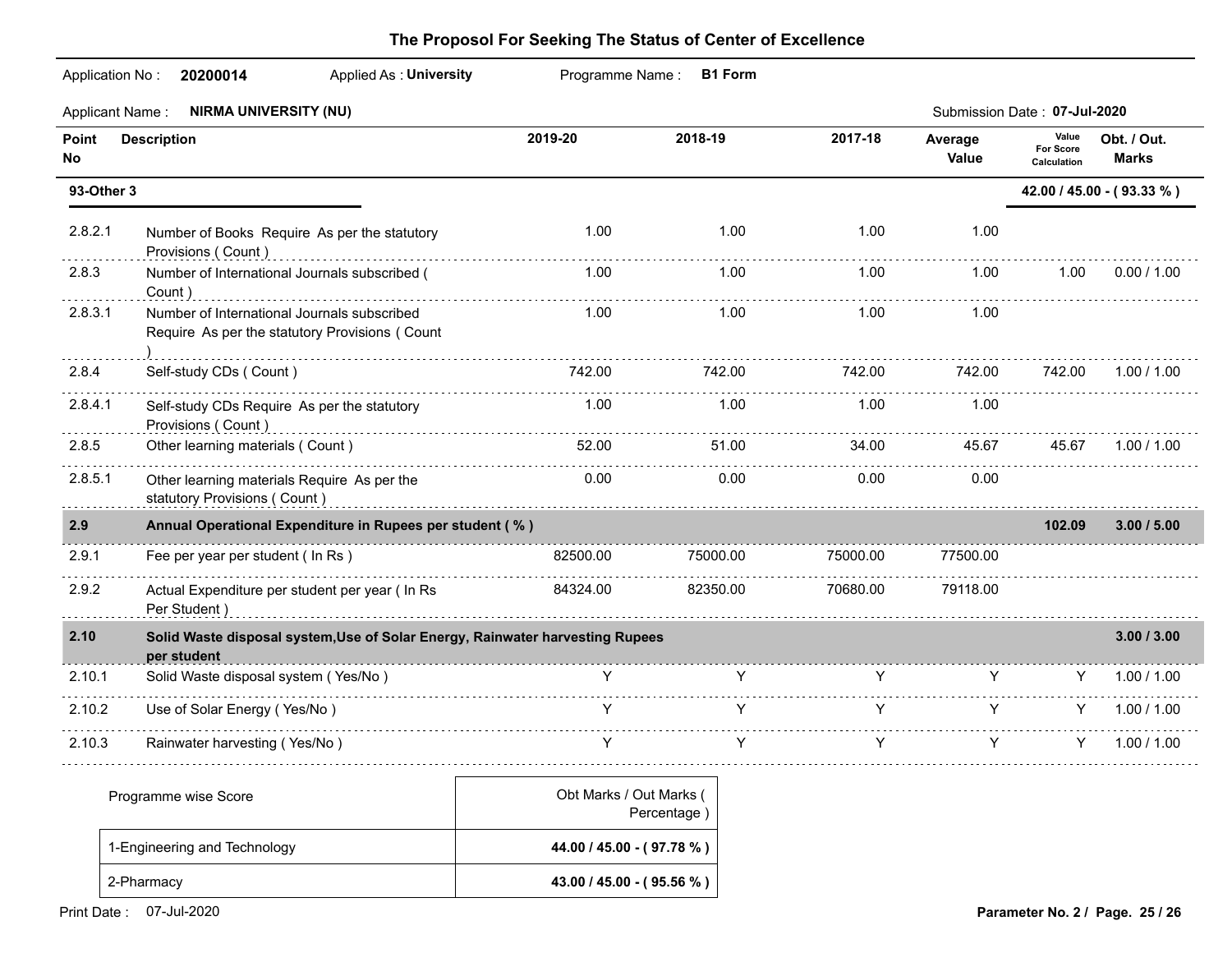| 20200014<br>Application No:                            | Applied As: University | Programme Name: | <b>B1 Form</b>                         |         |                  |                                   |                      |
|--------------------------------------------------------|------------------------|-----------------|----------------------------------------|---------|------------------|-----------------------------------|----------------------|
| <b>NIRMA UNIVERSITY (NU)</b><br><b>Applicant Name:</b> |                        |                 |                                        |         |                  | Submission Date: 07-Jul-2020      |                      |
| <b>Description</b><br>Point<br>No                      |                        | 2019-20         | 2018-19                                | 2017-18 | Average<br>Value | Value<br>For Score<br>Calculation | Obt. / Out.<br>Marks |
|                                                        |                        |                 | Obt Marks / Out Marks (<br>Percentage) |         |                  |                                   |                      |
| 3-Management                                           |                        |                 | 43.00 / 45.00 - (95.56 %)              |         |                  |                                   |                      |
| 7-Architecture                                         |                        |                 | 45.00 / 45.00 - (100.00 %)             |         |                  |                                   |                      |
| 91-Other 1                                             |                        |                 | 38.00 / 45.00 - (84.44 %)              |         |                  |                                   |                      |
| 92-Other 2                                             |                        |                 | 45.00 / 45.00 - (100.00 %)             |         |                  |                                   |                      |
| 93-Other 3                                             |                        |                 | 42.00 / 45.00 - (93.33 %)              |         |                  |                                   |                      |
|                                                        |                        |                 |                                        |         |                  |                                   |                      |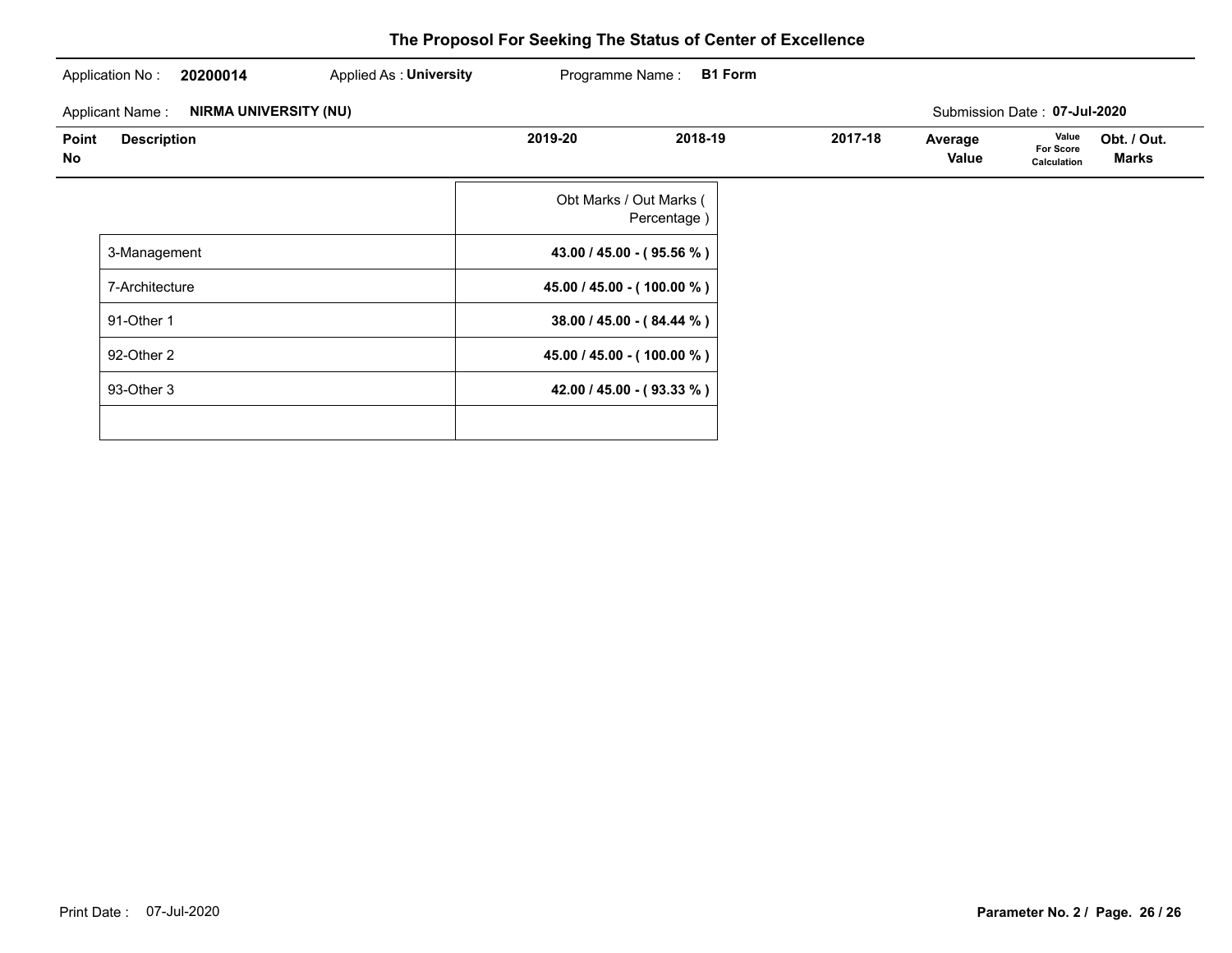|                         | Applicant Name: NIRMA UNIVERSITY (NU)                                                                            |            |         |         |                  | Submission Date: 07-Jul-2020      |                           |
|-------------------------|------------------------------------------------------------------------------------------------------------------|------------|---------|---------|------------------|-----------------------------------|---------------------------|
| Point<br>No             | <b>Description</b>                                                                                               | 2019-20    | 2018-19 | 2017-18 | Average<br>Value | Value<br>For Score<br>Calculation | Obt. / Out.<br>Marks      |
|                         | 3) Students Details                                                                                              |            |         |         |                  |                                   | 60.00 / 70.00 - (85.71 %) |
| $\overline{\mathbf{3}}$ | <b>Students</b>                                                                                                  |            |         |         |                  |                                   | 60.00 / 70.00             |
| 3.0.1                   | Total Intake (No of Students)                                                                                    | 2417.00    | 2195.00 | 2135.00 | 2249.00          |                                   |                           |
| 3.0.2                   | Total Entrollment (No of Students)                                                                               | 8093.00    | 7710.00 | 7567.00 | 7790.00          |                                   |                           |
| 3.1.0                   | <b>Admission Merit Rank</b>                                                                                      |            |         |         |                  |                                   | 3.00 / 5.00               |
| 3.1.0.1                 | Percentile of First Merit Rank for<br>Management Quota (Percentile if applicable)                                | 99.22      | 98.94   | 99.57   | 99.24            |                                   |                           |
| 3.1.0.2                 | Percentile of Average Merit Rank for<br>Management Quota (Percentile if applicable)                              | 94.81      | 91.88   | 95.10   | 93.93            |                                   |                           |
| 3.1.0.3                 | Percentile of Last Merit Rank for<br>Management Quota ( Percentile if applicable )                               | 63.88      | 68.28   | 91.96   | 74.71            |                                   |                           |
| 3.1.0.4                 | Percentile of Cutt-Off Merit Rank for<br>Management Quota of Centralised Admission<br>(Percentile if applicable) | 8.56       | 7.43    | 1.36    | 5.78             |                                   |                           |
| 3.1.0.5                 | Percentile of First Merit Rank for Government<br>Quota (Percentile if applicable)                                | 99.95      | 99.96   | 99.96   | 99.96            |                                   |                           |
| 3.1.0.6                 | Percentile of Average Merit Rank for<br>Government Quota ( Percentile if applicable )                            | 95.73<br>. | 97.16   | 97.97   | 96.95            |                                   |                           |
| 3.1.0.7                 | Percentile of Last Merit Rank for Government<br>Quota ( Percentile if applicable )                               | 65.92      | 82.26   | 88.40   | 78.86            |                                   |                           |
| 3.1.0.8                 | Percentile of Cut-Off Merit Rank for<br>Government Quota of Centralised Admission (<br>Percentile if applicable) | 8.56       | 7.43    | 1.36    | 5.78             |                                   |                           |
| 3.1.1                   | Percentage Enrolment in Bachelor's Degree<br>Programme (%)                                                       | 100.00     | 100.00  | 100.00  | 100.00           | 100.00                            | 3.00 / 3.00               |
| 3.1.2                   | Percentage Enrolment in M. Tech or<br>Equivalent Programme over total Enrolment (                                | 35.75      | 38.64   | 39.92   | 38.10            | 38.10                             | 0.00 / 3.00               |
| 3.1.3                   | Enrolment in Ph.D./ Equivalent ( Count )                                                                         | 301.00     | 342.00  | 326.00  | 323.00           | 323.00                            | 3.00 / 3.00               |
| 3.1.4                   | Gender Diversity in admission (%)                                                                                |            |         |         |                  | 30.67                             | 2.00 / 3.00               |
| 3.1.4.1                 | Total No of Boys Enrolled (Count)                                                                                | 5584.00    | 5339.00 | 5279.00 | 5400.67          |                                   |                           |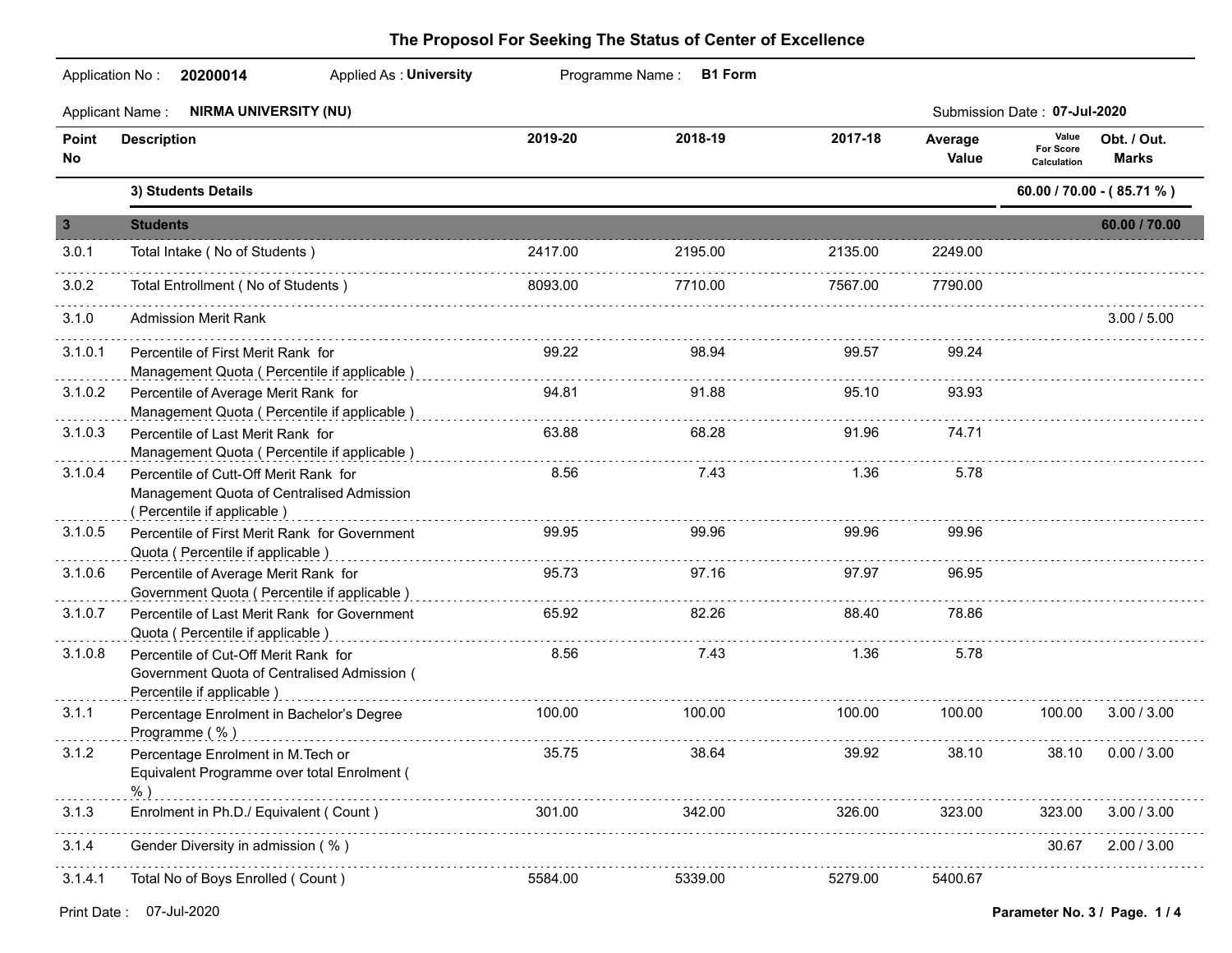| Application No:        | <b>Applied As: University</b><br>20200014                                    |             | Programme Name: B1 Form |               |                  |                                          |                             |
|------------------------|------------------------------------------------------------------------------|-------------|-------------------------|---------------|------------------|------------------------------------------|-----------------------------|
| <b>Applicant Name:</b> | <b>NIRMA UNIVERSITY (NU)</b>                                                 |             |                         |               |                  | Submission Date: 07-Jul-2020             |                             |
| Point<br>No            | <b>Description</b>                                                           | 2019-20     | 2018-19                 | 2017-18       | Average<br>Value | Value<br><b>For Score</b><br>Calculation | Obt. / Out.<br><b>Marks</b> |
|                        | 3) Students Details                                                          |             |                         |               |                  |                                          | 60.00 / 70.00 - (85.71 %)   |
| 3.1.4.2                | Total No of Girls Enrolled (Compare with<br>3.0.2 Total Enrolment) ( Count ) | 2509.00     | 2371.00                 | 2288.00       | 2389.33          |                                          |                             |
| 3.1.5                  | Cultural diversity (State v/s Other State<br>students) (%)                   |             |                         |               |                  | 30.89                                    | 2.00 / 3.00                 |
| 3.1.5.1                | Total No of State Student (Count)                                            | 5585.00     | 5359.00                 | 5207.00       | 5383.67          |                                          |                             |
| 3.1.5.2                | Total No of Other State Student (Count)                                      | 2508.00     | 2351.00                 | 2360.00       | 2406.33          |                                          |                             |
| 3.1.6                  | Reservation quota policy of admission (<br>Yes/No)                           | Y           | Y                       | Y             | Y                |                                          | Y 1.00 / 1.00               |
| 3.1.7                  | Gender Diversity in Scholarships and Free<br>ships $( %)$                    |             |                         |               |                  | 21.56                                    | 1.00 / 3.00                 |
| 3.1.7.1                | Total No of Scholarships (Count)                                             | 2228.00     | 2110.00                 | 1961.00       | 2099.67          |                                          |                             |
| 3.1.7.2                | Total No of Scholarships girl (Count)                                        | 486.00      | 470.00                  | 402.00        | 452.67           |                                          |                             |
| 3.1.8                  | Absenteeism of students (considering<br>average attendance of students): (%) |             |                         |               |                  | 3.33                                     | 4.00 / 4.00                 |
| 3.1.8.1                | Total No of Teaching Days (Count)                                            | 180.00      | 180.00                  | 180.00        | 180.00           |                                          |                             |
| 3.1.8.2                | Total No of Effective Teaching Days ( Count )                                | 180.00      | 180.00                  | 180.00        | 180.00           |                                          |                             |
| 3.1.8.3                | Highest Attendance in a Day (Count)                                          | 7880.00     | 7570.00                 | 7523.00       | 7657.67          |                                          |                             |
| 3.1.8.4                | Lowest Attendance in a Day (Count)                                           | 7395.00     | 7085.00                 | 6955.00       | 7145.00          |                                          |                             |
| 3.1.9.1                | Grievance Redressal Mechanism (Yes/No)                                       | Y           | Y                       | Y             | Y                | Y                                        | 1.00 / 1.00                 |
| 3.1.9.2                | Grievance Redressal Point (%)                                                |             |                         |               |                  | 100.00                                   | 3.00 / 3.00                 |
|                        | 3.1.9.2.1 No of Grievances received (Count)                                  | 95.00 95.00 |                         | 189.00 126.33 |                  |                                          |                             |
|                        | 3.1.9.2.2 Grievances Resolved with favourable<br>response (Count)            | 95.00       | 95.00                   | 189.00        | 126.33           |                                          |                             |
| 3.1.10                 | Faculty advisor scheme (Yes/No)                                              | Y           |                         | Y             |                  | Y.                                       | 1.00 / 1.00                 |
| 3.1.11                 | Meeting with students per semester (Yes/No                                   | Y           | Y                       | Y             | Y                | Y.                                       | 1.00 / 1.00                 |
| Print Date:            | 07-Jul-2020<br>Parameter No. 3 / Page. 2 / 4                                 |             |                         |               |                  |                                          |                             |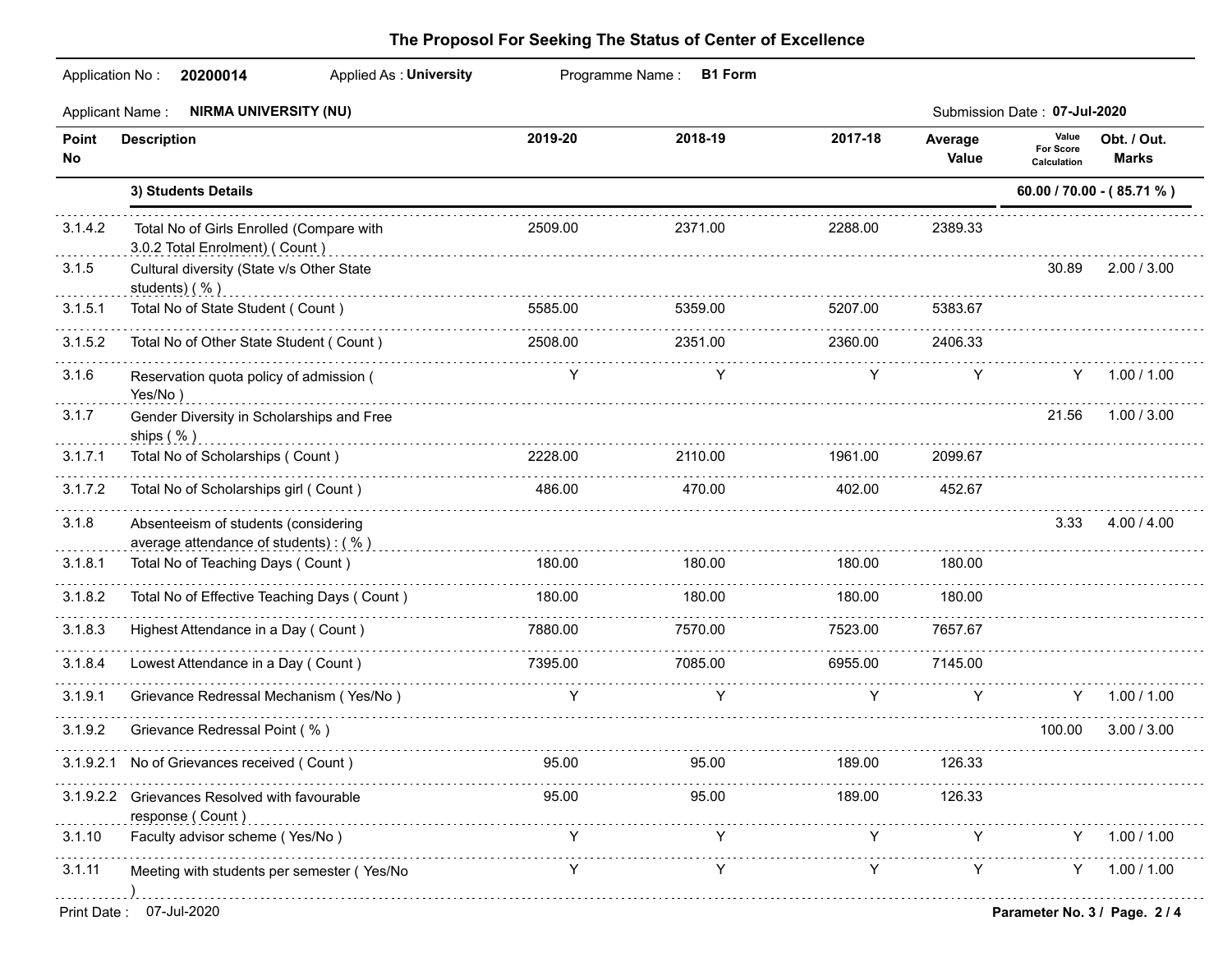|              | <b>Applied As: University</b><br>Application No:<br>20200014                                               |            | Programme Name:<br><b>B1 Form</b> |            |                  |                                          |                             |
|--------------|------------------------------------------------------------------------------------------------------------|------------|-----------------------------------|------------|------------------|------------------------------------------|-----------------------------|
|              | Applicant Name: NIRMA UNIVERSITY (NU)                                                                      |            |                                   |            |                  | Submission Date: 07-Jul-2020             |                             |
| Point<br>No. | <b>Description</b>                                                                                         | 2019-20    | 2018-19                           | 2017-18    | Average<br>Value | Value<br><b>For Score</b><br>Calculation | Obt. / Out.<br><b>Marks</b> |
|              | 3) Students Details                                                                                        |            |                                   |            |                  |                                          | 60.00 / 70.00 - (85.71 %)   |
| 3.1.12       | Student involvement in sports activities (%)                                                               |            |                                   |            |                  | 59.79                                    | 3.00 / 3.00                 |
| 3.1.12.1     | Total No of Students involvement in sports<br>activities (Count)                                           | 4724.00    | 4671.00                           | 4577.00    | 4657.33          |                                          |                             |
| 3.1.13       | Student involvement in cultural activities (%)                                                             |            |                                   |            |                  | 69.07                                    | 3.00 / 3.00                 |
| 3.1.13.1     | Total No of Students involve in cultural<br>activities (Count)                                             | 5670.00    | 5577.00                           | 4895.00    | 5380.67          |                                          |                             |
| 3.1.14       | Student involvement in co-curricular activities<br>$\left(\frac{9}{6}\right)$                              |            |                                   |            |                  | 100.00                                   | 3.00 / 3.00                 |
| 3.1.14.1     | Total No of Students involve in co-curricular<br>activities (Count)                                        | 8093.00    | 7710.00                           | 7567.00    | 7790.00          |                                          |                             |
| 3.1.15       | Number of Student clubs (Count)                                                                            | 79.00      | 79.00                             | 79.00      | 79.00            | 79.00                                    | 4.00 / 4.00                 |
| 3.1.16       | students participated in career counselling for<br>employability and skill upgradation (%)                 | .          |                                   |            |                  | 95.00                                    | 3.00 / 3.00                 |
| 3.1.16.1     | Total No of Final year Students (Count)                                                                    | 2176.00    | 2048.00<br>.                      | 2000.00    | 2074.67          |                                          |                             |
| 3.1.16.2     | Total No of students participated (Count)                                                                  | 2042.00    | 1962.00                           | 1909.00    | 1971.00          |                                          |                             |
| 3.2.1        | No. of active student start-ups belonging to<br>the institution/University ( Count )                       | 19.00      | 32.00                             | 34.00      | 28.33            | 28.33                                    | 4.00 / 4.00                 |
| 3.2.2        | No. of students to whom the minimum<br>Package of Rs. 25000/-p.m. offered through<br>campus placement. (%) |            |                                   |            |                  | 83.10                                    | 4.00 / 4.00                 |
| 3.2.2.1      | Total No of Students Participate in campus<br>placement (Count)                                            | 1127.00    | 1232.00                           | 1056.00    | 1138.33          |                                          |                             |
| 3.2.2.2      | Total No of Students with minimum package<br>of Rs.25000/-pm ( Count )                                     | 904.00     | 1044.00                           | 890.00     | 946.00           |                                          |                             |
| 3.2.3        | Percentage of students obtained admission in<br>M. Tech and Ph.D (%)                                       | 11.90      | 15.09                             | 12.55      | 13.18            | 13.18                                    | 1.00 / 2.00                 |
| 3.2.4        | Annual Package offered                                                                                     |            |                                   |            |                  | 2690000.00                               | 4.00 / 4.00                 |
| 3.2.4.1      | Top Package offered (Amount)                                                                               | 2995000.00 | 2875000.00                        | 2200000.00 | 2690000.00       |                                          |                             |
| 3.2.4.2      | Average Package Offered (Amount)                                                                           | 684850.00  | 599410.00                         | 596936.00  | 627065.33        |                                          |                             |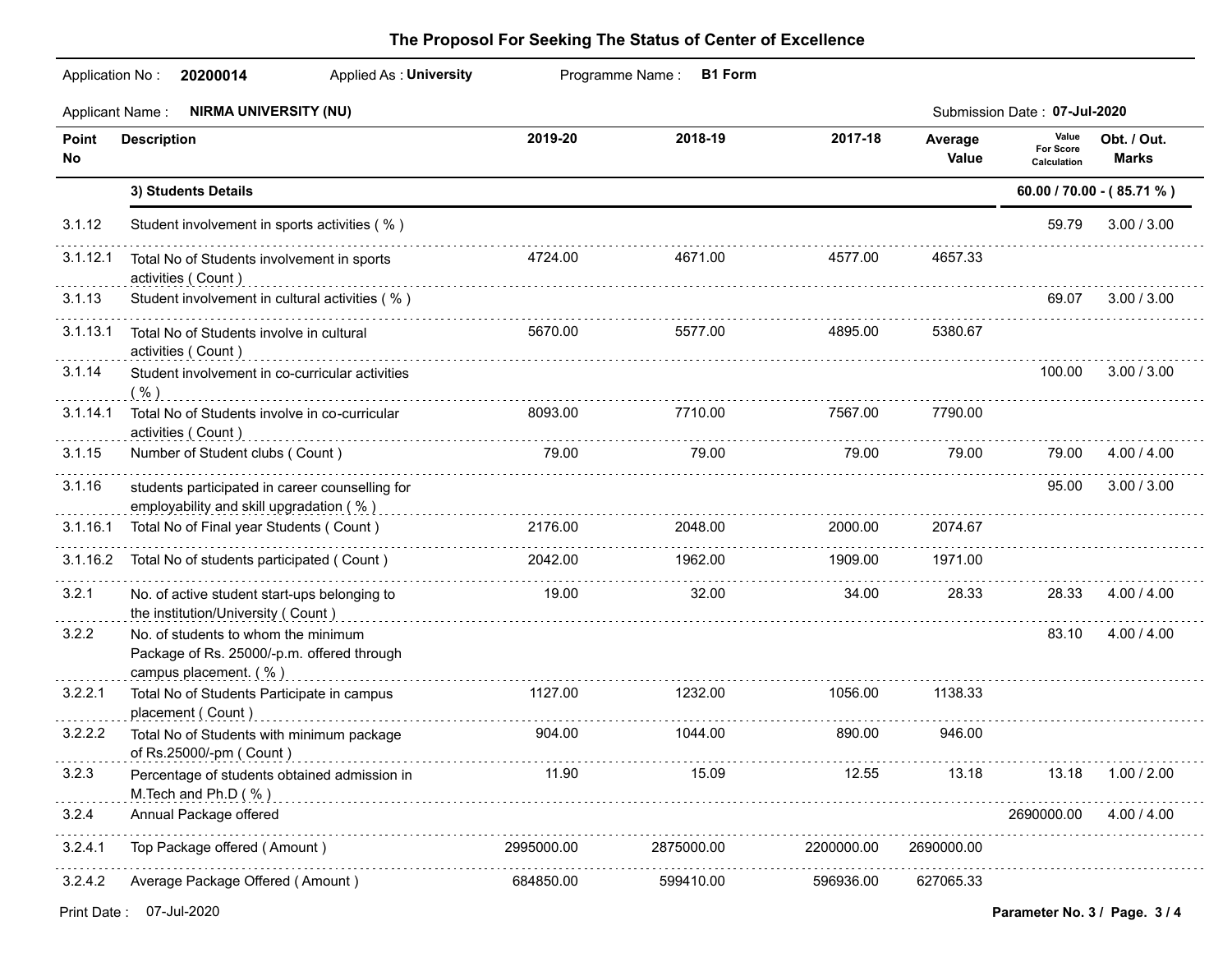|             | Applied As: University<br>Application No:<br>20200014                                                      |             | Programme Name:<br><b>B1 Form</b> |             |                  |                                          |                             |
|-------------|------------------------------------------------------------------------------------------------------------|-------------|-----------------------------------|-------------|------------------|------------------------------------------|-----------------------------|
|             | NIRMA UNIVERSITY (NU)<br>Applicant Name:                                                                   |             |                                   |             |                  | Submission Date: 07-Jul-2020             |                             |
| Point<br>No | <b>Description</b>                                                                                         | 2019-20     | 2018-19                           | 2017-18     | Average<br>Value | Value<br><b>For Score</b><br>Calculation | Obt. / Out.<br><b>Marks</b> |
|             | 3) Students Details                                                                                        |             |                                   |             |                  |                                          | $60.00 / 70.00 - (85.71 %)$ |
| 3.2.5       | Number of students to whom the Fund<br>Supported for participation in national<br>Conferences (Count)      | 326.00      | 294.00                            | 210.00      | 276.67           | 276.67                                   | 1.00 / 1.00                 |
| 3.2.6       | Amount spent on Fund Support for student<br>participation in national Conferences (<br>Amount)             | 1061691.00  | 694287.00                         | 616605.00   | 790861.00        | 790861.00                                | 1.00 / 1.00                 |
| 3.2.7       | Number of students to whom the Fund<br>Supported for participation in International<br>Conferences (Count) | 25.00       | 27.00                             | 20.00       | 24.00            | 24.00                                    | 2.00 / 2.00                 |
| 3.2.8       | Scheme of Scholarships and Fellowships (<br>Amount)                                                        | 81129543.00 | 77996526.00                       | 67759591.00 | 75628553.33      | 75628553.33                              | 2.00 / 2.00                 |
|             |                                                                                                            |             |                                   |             |                  |                                          |                             |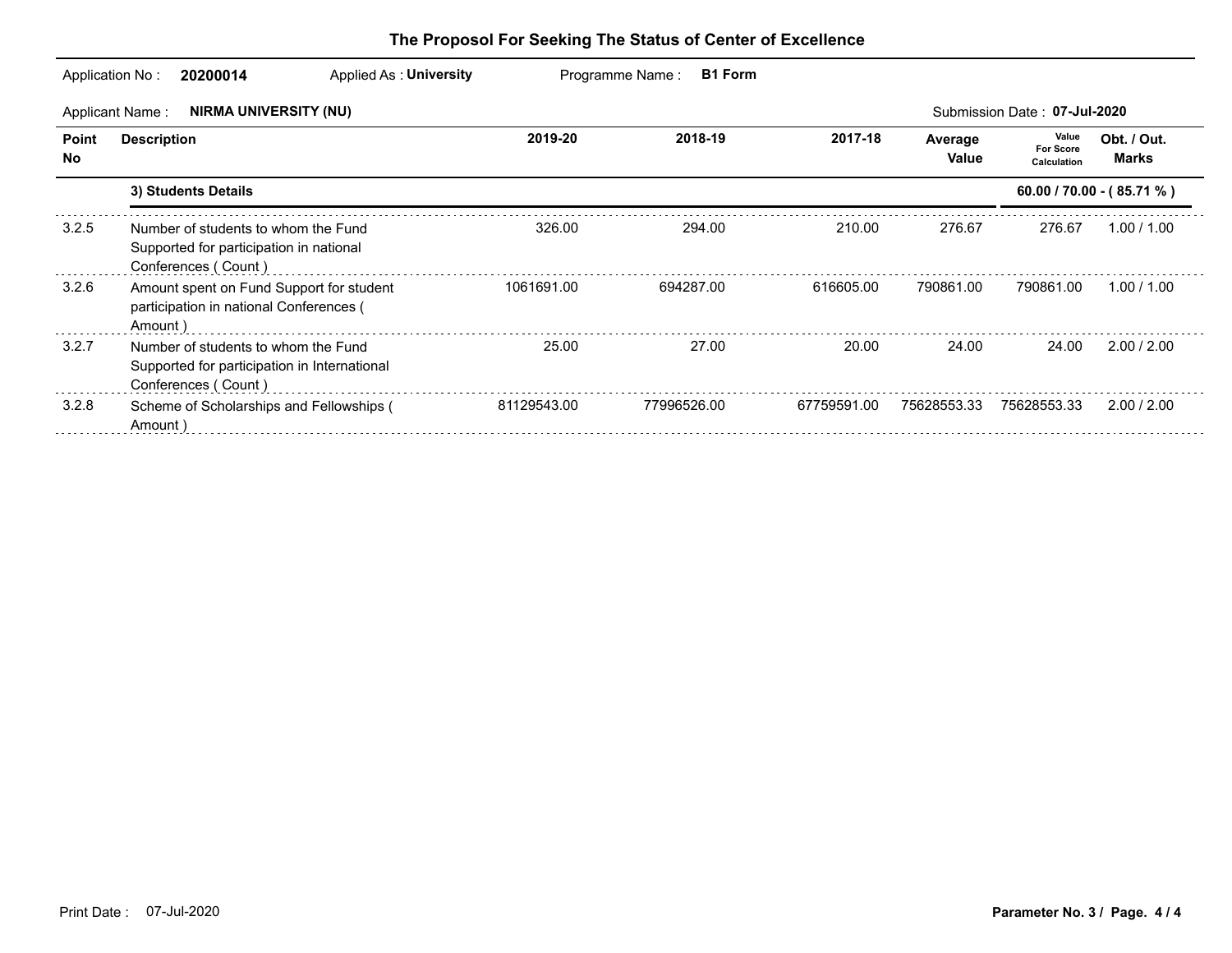| Application No:<br><b>Applied As: University</b><br>20200014 |                            |                                                                            |                         |                  |                                   |                                                                                                   |
|--------------------------------------------------------------|----------------------------|----------------------------------------------------------------------------|-------------------------|------------------|-----------------------------------|---------------------------------------------------------------------------------------------------|
| <b>NIRMA UNIVERSITY (NU)</b><br>Applicant Name:              |                            |                                                                            |                         |                  |                                   |                                                                                                   |
| <b>Description</b>                                           | 2019-20                    | 2018-19                                                                    | 2017-18                 | Average<br>Value | Value<br>For Score<br>Calculation | Obt. / Out.<br><b>Marks</b>                                                                       |
| 4) Academic Details                                          |                            |                                                                            |                         |                  |                                   | 56.00 / 60.00 - (93.33 %)                                                                         |
| <b>Academics</b>                                             |                            |                                                                            |                         |                  |                                   | 56.00 / 60.00                                                                                     |
| Flexibility of Curriculum (%)                                |                            |                                                                            |                         |                  | 33.08                             | 6.00 / 6.00                                                                                       |
| Total Subjects (Count)                                       | 1206.00                    | 1242.00                                                                    | 1219.00                 | 1222.33          |                                   |                                                                                                   |
| Elective Subjects (Count)                                    | 422.00                     | 424.00                                                                     | 367.00                  | 404.33           |                                   |                                                                                                   |
| Frequency of curriculum review (Year)                        | 4.00                       | 4.00                                                                       | 4.00                    | 4.00             | 4.00                              | 2.00 / 2.00                                                                                       |
| Course delivery/monitoring/course evaluation                 |                            |                                                                            |                         |                  |                                   |                                                                                                   |
| Formal student feedback system exists? (<br>Yes/No)          | Y                          | Y                                                                          | Y                       | Υ                |                                   | 2.00 / 2.00                                                                                       |
| <b>Feedback Related information (Yes/No)</b>                 |                            |                                                                            |                         |                  |                                   | 4.00 / 4.00                                                                                       |
| Is feedback monitored ? : (Yes/No)                           | Y                          | Y                                                                          | Y                       | Y                |                                   | Y 1.00 / 1.00                                                                                     |
| Is feedback analysed ? : (Yes/No)                            |                            |                                                                            |                         | Y                |                                   | 1.00 / 1.00                                                                                       |
| Is feedback communicated ? : (Yes/No)                        |                            |                                                                            | Y                       | Y                |                                   | $Y = 1.00 / 1.00$                                                                                 |
| is any action taken on feedbak ? (Yes/No)                    | Y                          | Y                                                                          | Y                       | Y                | Y                                 | 1.00 / 1.00                                                                                       |
| Does a course website                                        |                            |                                                                            |                         |                  |                                   | 4.00 / 4.00                                                                                       |
| Display course planning ? (Yes/No)                           | Y                          | Y                                                                          | Y                       | Y                |                                   | 1.00 / 1.00                                                                                       |
| Displya assignments ? (Yes/No)                               | Y                          | Y                                                                          | Y                       | Υ                |                                   | 1.00 / 1.00                                                                                       |
| Display quiz ? (Yes/No)                                      | Y                          | Y                                                                          | Y                       | Y                |                                   | 1.00 / 1.00                                                                                       |
| Display reading material ? (Yes/No)                          | Y                          | Y                                                                          | Y                       | Y                |                                   | Y 1.00 / 1.00                                                                                     |
|                                                              |                            |                                                                            |                         |                  |                                   | 4.00 / 4.00                                                                                       |
| Innovations in pedagogy (Yes/No)                             | Y                          | Y                                                                          | Y                       | Y                | Y                                 | 2.00 / 2.00                                                                                       |
| diversity of course offered (Yes/No)                         | Y                          |                                                                            | Y                       | Y                | Y.                                | 2.00 / 2.00                                                                                       |
| Augmentation of instructional materials (<br>Yes/No)         | Y.                         | Y                                                                          | Y                       | Y                |                                   | 2.00 / 2.00                                                                                       |
|                                                              | 07-Jul-2020<br>Print Date: | Innovations and initiatives in diversity of course offerings and pedagogy. | Programme Name: B1 Form |                  |                                   | Submission Date: 07-Jul-2020<br>Y.<br>Y.<br>Y.<br>Y.<br>Y.<br>Y.<br>Parameter No. 4 / Page. 1 / 2 |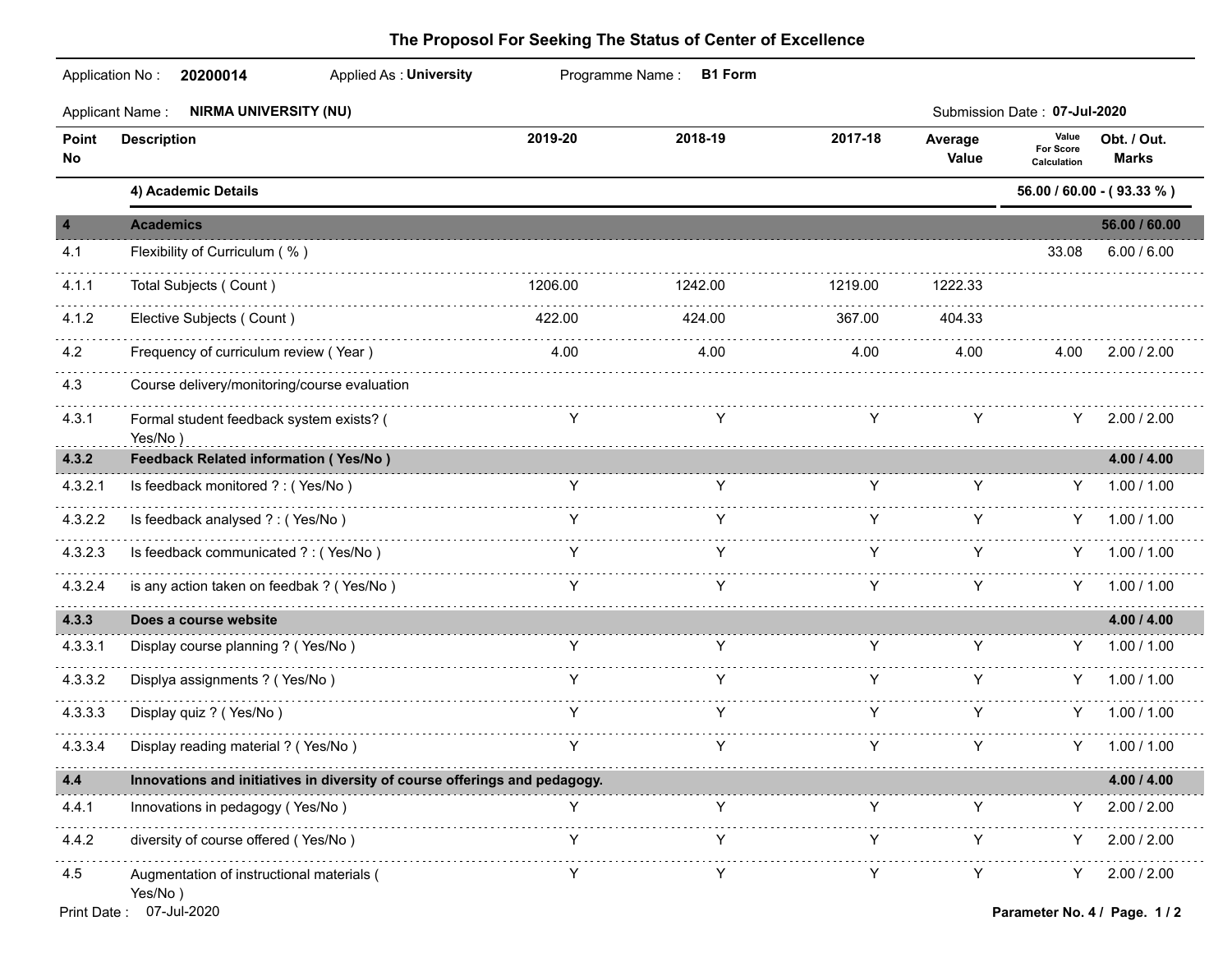|              | <b>Applied As: University</b><br>Application No:<br>20200014                                                                                             |         | Programme Name:<br><b>B1 Form</b> |         |                  |                                          |                             |
|--------------|----------------------------------------------------------------------------------------------------------------------------------------------------------|---------|-----------------------------------|---------|------------------|------------------------------------------|-----------------------------|
|              | <b>NIRMA UNIVERSITY (NU)</b><br><b>Applicant Name:</b>                                                                                                   |         |                                   |         |                  | Submission Date: 07-Jul-2020             |                             |
| Point<br>No. | <b>Description</b>                                                                                                                                       | 2019-20 | 2018-19                           | 2017-18 | Average<br>Value | Value<br><b>For Score</b><br>Calculation | Obt. / Out.<br><b>Marks</b> |
|              | 4) Academic Details                                                                                                                                      |         |                                   |         |                  |                                          | $56.00 / 60.00 - (93.33 %)$ |
| 4.6          | Field internship: Implementation, Evaluation<br>and Outcome (based on total courses offered<br>( %)                                                      | 100.00  | 100.00                            | 100.00  | 100.00           |                                          | 100.00 10.00 / 10.00        |
| 4.7          | No of Sponsored Chairs (Count)                                                                                                                           | 3.00    | 0.00                              | 0.00    | 1.00             | 1.00                                     | 2.00 / 6.00                 |
| 4.8          | No. of Visiting Expert faculty/ Adjunct Faculty                                                                                                          |         |                                   |         |                  | 27.67                                    | 4.00 / 4.00                 |
| 4.8.1        | Total No of Visiting Faculty in ODD Semester<br>(Count)                                                                                                  | 26.00   | 19.00                             | 38.00   | 27.67            |                                          |                             |
| 4.8.2        | Total No of Visiting Faculty in Even Semester<br>(Count)                                                                                                 | 26.00   | 19.00                             | 38.00   | 27.67            |                                          |                             |
| 4.9          | Organized plans to cater the contents beyond<br>the scope of Syllabus (Yes/No)                                                                           | Y       |                                   | Y       | Y                | Y.                                       | 2.00 / 2.00                 |
| 4.10         | International Collaborations/Exchange of at least one collaboration per department/Institute and at<br>least 15 exchange of students in both directions. |         |                                   |         |                  |                                          | 14.00 / 14.00               |
| 4.10.1       | No of International Collaboration/Exchange (<br>Count)                                                                                                   | 38.00   | 31.00                             | 19.00   | 29.33            | 29.33                                    | 8.00 / 8.00                 |
| 4.10.2       | No of Student in International<br>Collaboration/Exchange (Count)                                                                                         | 73.00   | 77.00                             | 65.00   | 71.67            | 71.67                                    | 6.00 / 6.00                 |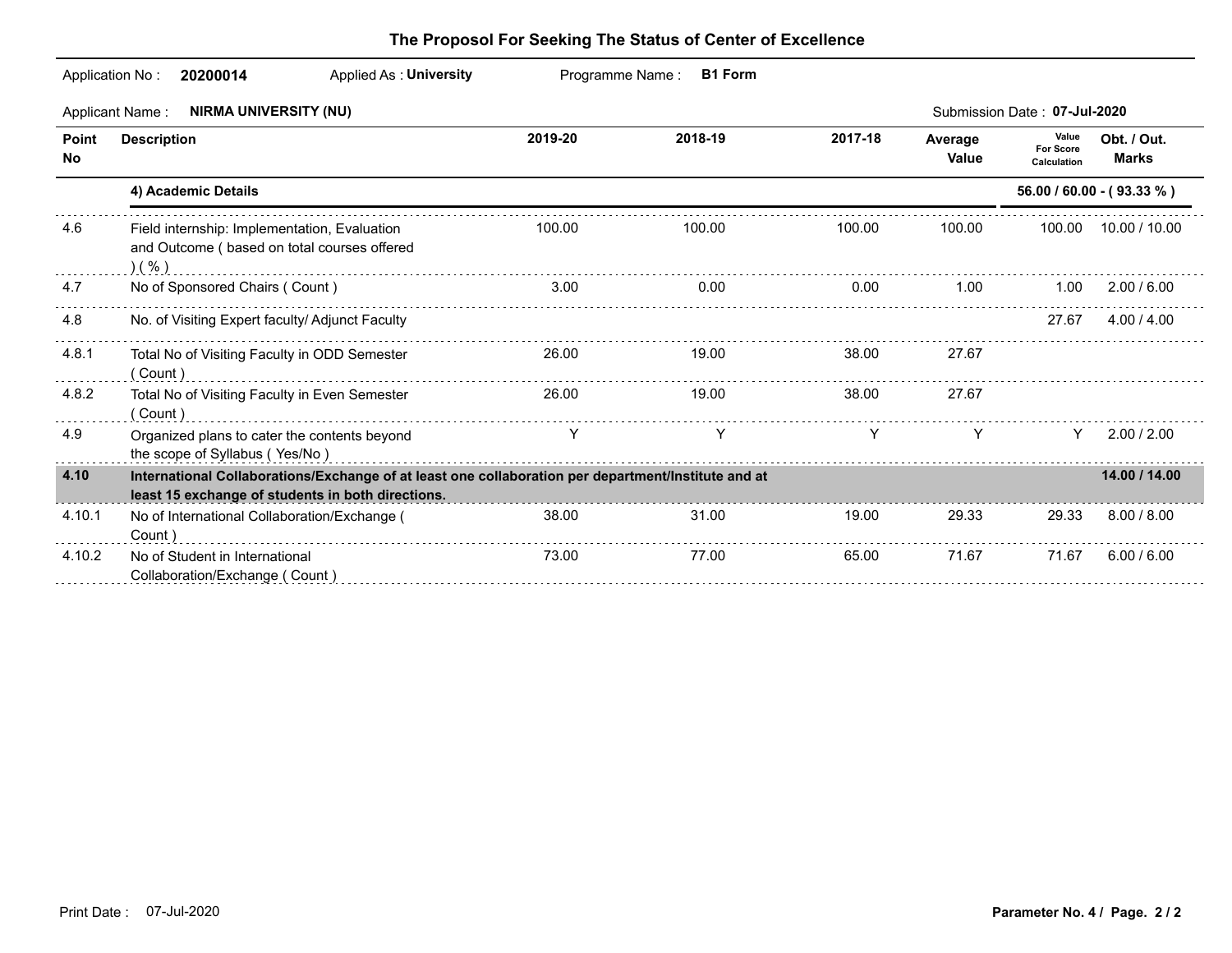|             | Application No:<br>Applied As: University<br>20200014                                                               |         | Programme Name: B1 Form |         |                  |                                          |                             |
|-------------|---------------------------------------------------------------------------------------------------------------------|---------|-------------------------|---------|------------------|------------------------------------------|-----------------------------|
|             | <b>NIRMA UNIVERSITY (NU)</b><br><b>Applicant Name:</b>                                                              |         |                         |         |                  | Submission Date: 07-Jul-2020             |                             |
| Point<br>No | <b>Description</b>                                                                                                  | 2019-20 | 2018-19                 | 2017-18 | Average<br>Value | Value<br><b>For Score</b><br>Calculation | Obt. / Out.<br><b>Marks</b> |
|             | 5) Examinations Details                                                                                             |         |                         |         |                  |                                          | 20.00 / 20.00 - (100.00 %)  |
| 5           | <b>Examination</b>                                                                                                  |         |                         |         |                  |                                          | 20.00 / 20.00               |
| 5.1         | System of Continuous evaluation in each course of each program                                                      |         |                         |         |                  |                                          | 6.00 / 6.00                 |
| 5.1.1       | Final Exam (Yes/No)                                                                                                 | Y       | Y                       | Y       | Y                | Y                                        | 1.00 / 1.00                 |
| 5.1.2       | Mid Sem Exam (Yes/No)                                                                                               | Y       |                         | Y       |                  |                                          | 1.00 / 1.00                 |
| 5.1.3       | Supplementary Exam (Yes/No)                                                                                         | Y       |                         | Y       | Y                | Y.                                       | 1.00 / 1.00                 |
| 5.1.4       | Assignments (Yes/No)                                                                                                | Y       | Y                       | Y       | Y                |                                          | $Y = 1.00 / 1.00$           |
| 5.1.5       | Quiz (Yes/No)                                                                                                       |         | Y                       | Y       | Y                |                                          | $Y = 1.00 / 1.00$           |
| 5.1.6       | Projects (Yes/No)                                                                                                   | Y       | Y                       | Y.      | Y                | Y -                                      | 1.00 / 1.00                 |
| 5.2         | Online e-assessment and fairness of<br>evaluation and overall credibility of<br>examination system (Yes/No/Partial) |         | Y                       | Y       | 1.00             | 1.00                                     | 3.00 / 3.00                 |
| 5.3         | Question banks & e-Quiz (Yes/No)                                                                                    |         |                         |         |                  |                                          | 2.00 / 2.00                 |
| 5.3.1       | Question banks (Yes/No)                                                                                             | Y       | Y                       | Y       | Y                | Y                                        | 1.00 / 1.00                 |
| 5.3.2       | e-quiz (Yes/No)                                                                                                     | Y       | Y                       | Y       | Y                | Y                                        | 1.00 / 1.00                 |
| 5.4         | Open Book and Take-Home Exams (Yes/No)                                                                              |         |                         |         |                  |                                          | 4.00 / 4.00                 |
| 5.4.1       | Open Book (Yes/No)                                                                                                  | Y.      | Y                       | Y.      | Y                |                                          | 2.00 / 2.00                 |
| 5.4.2       | Take-Home Exams (Yes/No)                                                                                            |         |                         | Y       | Y                | Y.                                       | 2.00 / 2.00                 |
| 5.5         | MIS for exam available? (Yes/No)                                                                                    | Y       | Y                       | Y       | Y                | Y.                                       | 2.00 / 2.00                 |
| 5.6         | Grievance redressal in examination<br>Percentage of grievances resolved (%)                                         |         |                         |         |                  | 100.00                                   | 3.00 / 3.00                 |
| 5.6.1       | Total Number Of applications Received (<br>Count)                                                                   | 78.00   | 79.00                   | 176.00  | 111.00           |                                          |                             |
| 5.6.2       | Total Number Of applications Resolved (<br>Count)                                                                   | 78.00   | 79.00                   | 176.00  | 111.00           |                                          |                             |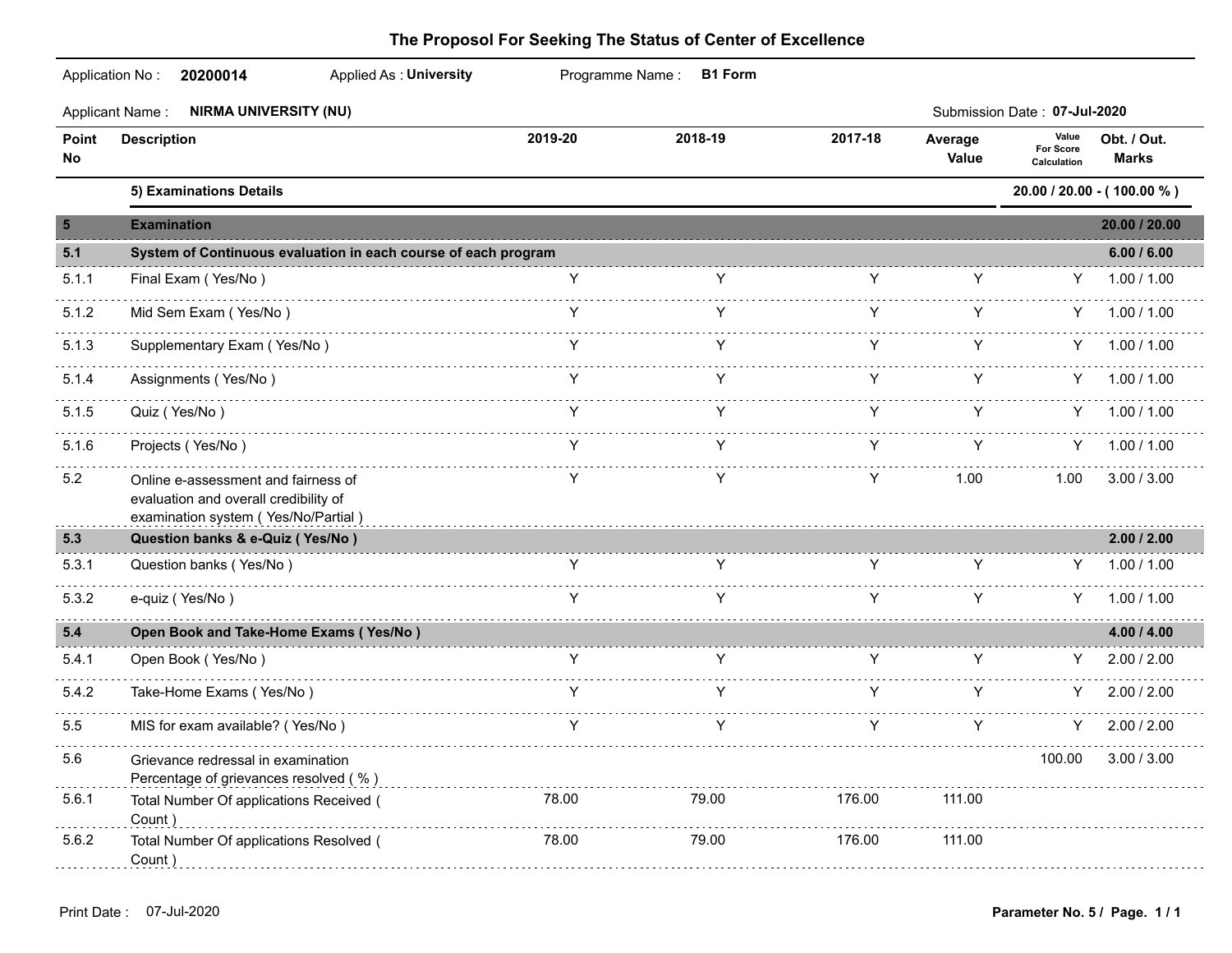|             | <b>NIRMA UNIVERSITY (NU)</b><br><b>Applicant Name:</b>                                                                                                   |         |         |         |                  | Submission Date: 07-Jul-2020      |                             |
|-------------|----------------------------------------------------------------------------------------------------------------------------------------------------------|---------|---------|---------|------------------|-----------------------------------|-----------------------------|
| Point<br>No | <b>Description</b>                                                                                                                                       | 2019-20 | 2018-19 | 2017-18 | Average<br>Value | Value<br>For Score<br>Calculation | Obt. / Out.<br><b>Marks</b> |
|             | 6) Faculty Details                                                                                                                                       |         |         |         |                  |                                   | 46.00 / 70.00 - (65.71 %)   |
| 6           | <b>Faculty</b>                                                                                                                                           |         |         |         |                  |                                   | 46.00 / 70.00               |
| 6.1         | Cadre Policy, Qualifications, Cadre wise<br>Strength (Applicable in case of teacher to<br>student ratio of 1:20 maintained)                              |         |         |         |                  |                                   | 6.00 / 10.00                |
| 6.1.1       | Total No.Of Faculty (Count)                                                                                                                              | 412.00  | 399.00  | 398.00  | 403.00           | 19.33                             |                             |
| 6.1.2       | Total No.Of Ph. D Faculty (Count)                                                                                                                        | 214.00  | 203.00  | 192.00  | 203.00           | 50.37                             |                             |
| 6.2         | full time regular faculty having M. Tech<br>/M.E/MBA/M.Sc. or Ph.D/M.S Qualification.<br>(Count)                                                         |         |         |         |                  | 51.60                             | 6.00 / 6.00                 |
| 6.2.1       | full time Regular Faculty (Count)                                                                                                                        | 386.00  | 380.00  | 360.00  | 375.33           |                                   |                             |
| 6.2.2       | full time regular Faculty having Highest<br>Degree of M.Tech /M.E/MBA/M.Sc (Count) entertainment and the control of M.Tech /M.Tech /M.E/MBA/M.Sc (Count) | 185.00  | 182.00  | 178.00  | 181.67           |                                   |                             |
| 6.2.3       | full time regular Faculty having Highest<br>Degree of Ph.D/M.S Qualification ( Count )                                                                   | 201.00  | 198.00  | 182.00  | 193.67           |                                   |                             |
| 6.3         | No. of Total faculty / 100 students (Auto<br>Calculate base on prev. entry) (%)                                                                          |         |         |         |                  | 5.17                              | 3.00 / 5.00                 |
| 6.4         | No. of Part-time, Visiting Faculty, Guest<br>Faculty against regular faculty (%)                                                                         |         |         |         |                  | 6.87                              | 3.00 / 3.00                 |
| 6.4.1       | Total No of Part-time, Visiting Faculty, Guest<br>Faculty (Count)                                                                                        | 26.00   | 19.00   | 38.00   | 27.67            |                                   |                             |
| 6.5         | No. of International adjunct Faculty (Count)                                                                                                             |         |         |         |                  | 1.57                              | 0.00 / 2.00                 |
| 6.5.1       | Total No of International adjunct Faculty (<br>Count)                                                                                                    | 9.00    | 6.00    | 4.00    | 6.33             |                                   |                             |
| 6.6         | Rules of Recruitment and Procedure                                                                                                                       |         |         |         |                  |                                   |                             |
| 6.6.1       | Public advertisement through media / On<br>Website (YES/NO)                                                                                              | Y       | Y       |         | Y                |                                   | Y 1.00 / 1.00               |
| 6.6.2       | Selection Process through Experts (YES/NO                                                                                                                |         | Y       | Y       | Y                | Y.                                | 1.00 / 1.00                 |
| 6.6.3       | Scales of Pay and allowances as per<br>statutory body guidelines. (YES/NO)                                                                               |         |         |         | Y                | Y.                                | 1.00 / 1.00                 |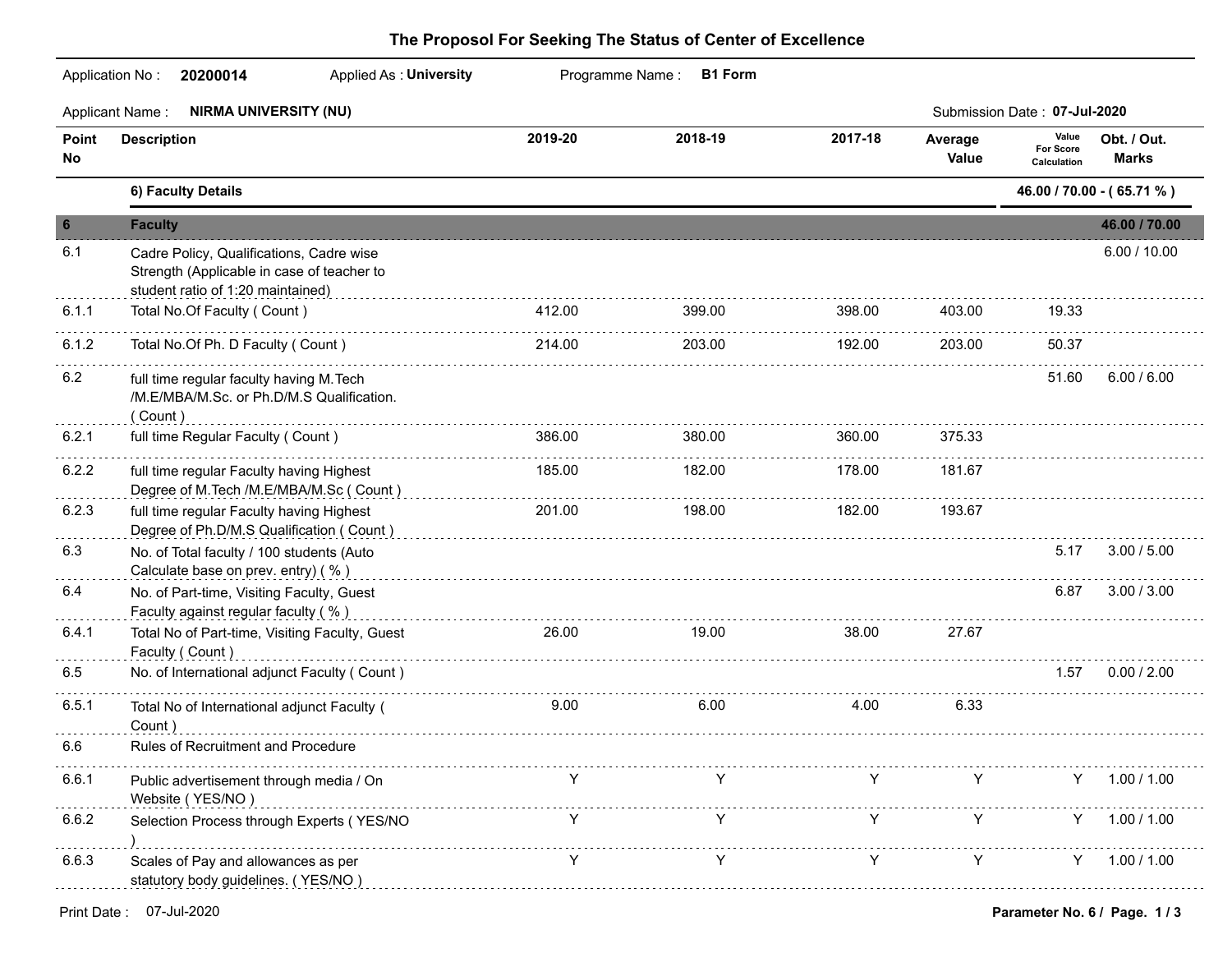|              | Applied As: University<br>Application No: 20200014                                                                     |              | Programme Name: B1 Form |            |                  |                                          |                               |
|--------------|------------------------------------------------------------------------------------------------------------------------|--------------|-------------------------|------------|------------------|------------------------------------------|-------------------------------|
|              | Applicant Name: NIRMA UNIVERSITY (NU)                                                                                  |              |                         |            |                  | Submission Date: 07-Jul-2020             |                               |
| Point<br>No  | <b>Description</b>                                                                                                     | 2019-20      | 2018-19                 | 2017-18    | Average<br>Value | Value<br><b>For Score</b><br>Calculation | Obt. / Out.<br><b>Marks</b>   |
|              | 6) Faculty Details                                                                                                     |              |                         |            |                  |                                          | 46.00 / 70.00 - (65.71 %)     |
| 6.6.4        | Perquisites as per statutory body guidelines (<br>YES/NO)                                                              | Y            | Y                       | Y          | Y                | Y                                        | 1.00 / 1.00                   |
| 6.6.5        | Faculty joining and attrition rate (Retention<br>Percentage)                                                           | 93.00        | 86.00                   | 88.00      | 89.00            | 89.00                                    | 3.00 / 3.00                   |
| 6.6.6        | Service Rules (YES/NO)                                                                                                 | Y            | Y                       | Y          | Y                | Y -                                      | 1.00 / 1.00                   |
| 6.6.7        | Total Faculty for institute / University                                                                               |              |                         |            |                  |                                          |                               |
| 6.6.7.1      | Professors (Count)                                                                                                     | 47.00        | 49.00                   | 44.00      | 46.67            | 46.67                                    | 2.00 / 2.00                   |
| 6.5.7.2      | Minimum Required Professors (Count)                                                                                    | 45.00        | 43.00                   | 42.00      | 43.33            |                                          |                               |
| 6.6.7.3      | Associate Professors (Count)                                                                                           | 54.00        | 55.00                   | 53.00      | 54.00            | 54.00                                    | 0.00 / 2.00                   |
| 6.5.7.4      | Minimum Required Associate Professors (<br>Count)                                                                      | 90.00        | 86.00                   | 84.00      | 86.67            |                                          |                               |
| 6.6.7.5      | Assistant Professors (Count)                                                                                           | 285.00       | 276.00                  | 263.00     | 274.67           | 274.67                                   | 2.00 / 2.00                   |
| 6.5.7.6      | Minimum Required Assistant Professors (<br>Count )                                                                     | 270.00       | 258.00                  | 252.00     | 260.00           |                                          |                               |
| 6.6.8        | Percentage of Faculty with foreign exposure<br>in Jobs, research and study (Minimum 2<br>years) $( %)$                 | 2.85         | 2.63                    | 2.22       | 2.57             | 2.57                                     | 1.00 / 5.00                   |
| 6.6.9        | Faculty Development Policy and Scheme                                                                                  |              |                         |            |                  |                                          |                               |
| 6.6.10       | R & D Seed grant (%)                                                                                                   |              |                         |            |                  | 0.46                                     | 0.00 / 6.00                   |
| 6.6.10.1     | Total Faculty annual salary (In Rs.)                                                                                   | 694270993.00 | 674196004.00            |            |                  |                                          |                               |
|              | 6.6.10.2 Total R & D Seed Grant (In Rs.)                                                                               | 3587393.00   | 3025591.00              | 2865964.00 | 3159649.33       |                                          |                               |
| 6.6.11       | Participation in international conference per<br>year (Count)                                                          | 212.00       | 136.00                  | 161.00     | 169.67           | 169.67                                   | 2.00 / 2.00                   |
| 6.6.12       | Participation in National Conference (Count)                                                                           | 62.00        | 73.00                   | 74.00      | 69.67            | 69.67                                    | 2.00 / 2.00                   |
| 6.6.13       | Percentage of Promotion and Career<br>advancement opportunities considering<br>through Advertisement/ feeder cadre (%) | 14.00        | 38.00                   | 25.00      | 25.67            | 25.67                                    | 1.00 / 5.00                   |
| Print Date : | 07-Jul-2020                                                                                                            |              |                         |            |                  |                                          | Parameter No. 6 / Page. 2 / 3 |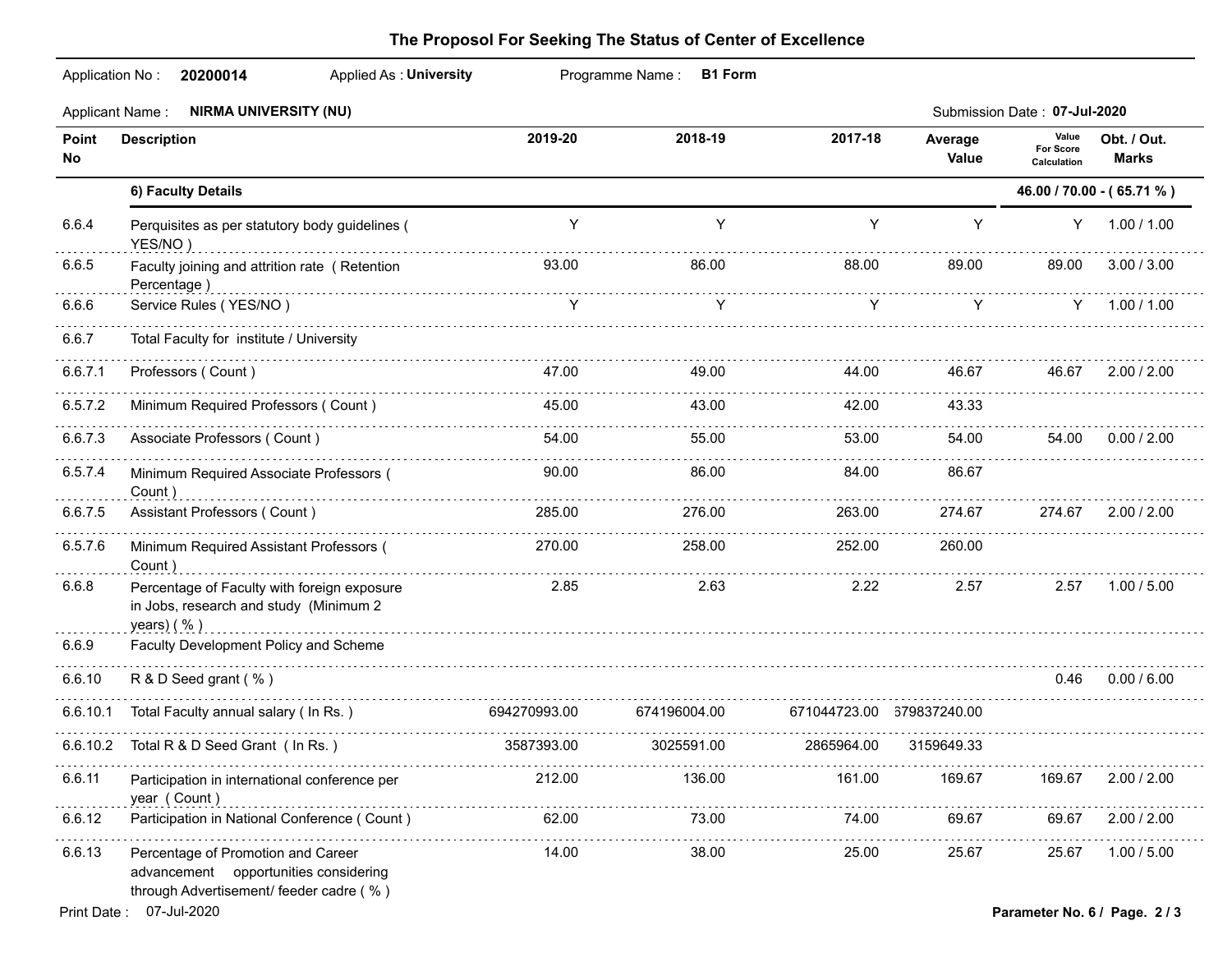| Application No: | Applied As: University<br>20200014                     |         | Programme Name: B1 Form |         |                  |                                   |                             |
|-----------------|--------------------------------------------------------|---------|-------------------------|---------|------------------|-----------------------------------|-----------------------------|
|                 | <b>NIRMA UNIVERSITY (NU)</b><br><b>Applicant Name:</b> |         |                         |         |                  | Submission Date: 07-Jul-2020      |                             |
| Point<br>No.    | <b>Description</b>                                     | 2019-20 | 2018-19                 | 2017-18 | Average<br>Value | Value<br>For Score<br>Calculation | Obt. / Out.<br><b>Marks</b> |
|                 | 6) Faculty Details                                     |         |                         |         |                  |                                   | 46.00 / 70.00 - (65.71 %)   |
| 6.6.14          | Appraisal systems of faculty considering               |         |                         |         |                  |                                   | 10.00 / 10.00               |
| 6.6.14.1        | Research (YES/NO)                                      |         |                         |         |                  | Y.                                | 1.00 / 1.00                 |
| 6.6.14.2        | Teaching (YES/NO)                                      |         |                         |         |                  | Y.                                | 1.00 / 1.00                 |
|                 | 6.6.14.3 Training (YES/NO)                             |         |                         |         |                  |                                   | $Y = 1.00 / 1.00$           |
|                 | 6.6.14.4 New material development (YES/NO)             | Y       |                         | Y       | Y                | Y.                                | 1.00 / 1.00                 |
|                 | 6.6.14.5 Industry interaction (YES/NO)                 |         |                         |         |                  |                                   | $Y = 1.00 / 1.00$           |
| 6.6.14.6        | Consulting (YES/NO)                                    | Y       | Y                       | Y       | Y                |                                   | $Y = 1.00 / 1.00$           |
|                 | 6.6.14.7 Participation in administration (YES/NO)      |         |                         |         |                  | Y.                                | 1.00 / 1.00                 |
|                 | 6.6.14.8 Support extracurricular activities (YES/NO)   | Y       | Y                       | Y       | Y                |                                   | $Y = 1.00 / 1.00$           |
|                 | 6.6.14.9 Feedback from the students (YES/NO)           |         |                         | Y       | Y                |                                   | $Y = 1.00 / 1.00$           |
|                 | 6.6.14.10 Relation with the alumni (YES/NO)            |         |                         | Y       |                  |                                   | $Y = 1.00 / 1.00$           |
|                 |                                                        |         |                         |         |                  |                                   |                             |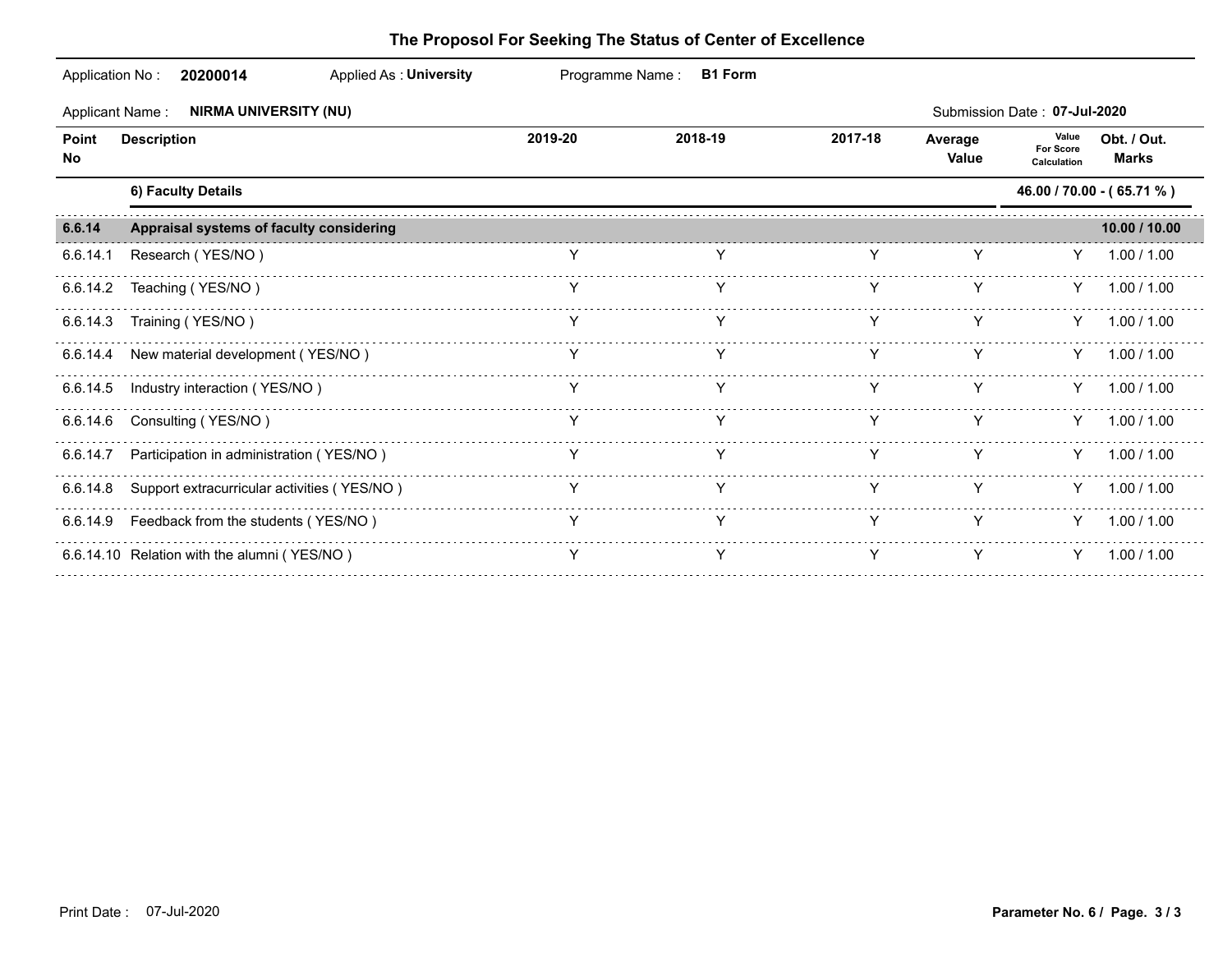|             | Applicant Name: NIRMA UNIVERSITY (NU)                                                                                                                    |              |              |                            |                            | Submission Date: 07-Jul-2020      |                            |
|-------------|----------------------------------------------------------------------------------------------------------------------------------------------------------|--------------|--------------|----------------------------|----------------------------|-----------------------------------|----------------------------|
| Point<br>No | <b>Description</b>                                                                                                                                       | 2019-20      | 2018-19      | 2017-18                    | Average<br>Value           | Value<br>For Score<br>Calculation | Obt. / Out.<br>Marks       |
|             | 7) Research, Consultancy & Extension Services Details                                                                                                    |              |              |                            |                            |                                   | 46.00 / 60.00 - (76.67 %)  |
| -7          | <b>Research, Consultancy &amp; Extension Services</b>                                                                                                    |              |              |                            |                            |                                   | 46.00 / 60.00              |
| 7.1         | Research Undertaken In Last Three Years                                                                                                                  |              |              |                            |                            |                                   |                            |
| 7.1.1       | Sponsored Researched project Having Value<br>of Rs.5 Lakh or More (Count)                                                                                | 45.00        | 51.00        | 52.00                      | 49.33                      | 49.33                             | 5.00 / 5.00                |
| 7.1.2       | No of Sponsored Research Project (No)                                                                                                                    | 97.00        | 94.00        | 94.00                      | 95.00                      |                                   |                            |
| 7.1.3       | Total Value of Sponsored Research Project (183246188.00<br>Amt)                                                                                          |              | 180400400.00 |                            | 125406080.00  156350889.33 |                                   |                            |
| 7.2         | Current research                                                                                                                                         |              |              |                            |                            |                                   | $1.19$ $5.00 / 15.00$      |
| 7.2.1       | No. of Research papers published in<br>esteemed journals like scopus/ web of<br>science/Elsevier and such other journal of<br>equivalent quality (Count) | 454.00       | 422.00       | 459.00                     | 445.00                     |                                   |                            |
| 7.3         | Awards for Best Publications /Oral<br>Presentation/Poster Presentation (Count)                                                                           | 24.00        | 33.00        | 25.00                      | 27.33                      | 27.33                             | 5.00 / 5.00                |
| 7.4         | Organization of National/International<br>conferences, industry conclave (Count)                                                                         | 43.00        | 31.00        | 32.00                      | 35.33                      | 35.33                             | 5.00 / 5.00                |
| 7.5         | At Least One Major Research Project Per<br>department/Institute/University ( Count )                                                                     |              |              |                            |                            |                                   | 0.00 / 5.00                |
| 7.5.1       | Major research project / Consultancy of Rs.<br>20 lakhs or More (No Of research Projects)                                                                | 27.00        | 33.00        | 26.00                      | 28.67                      | 28.67                             | 5.00 / 5.00                |
| 7.5.2       | No of Major Research Project / Consultancy<br>( No)                                                                                                      | 40.00        | 44.00        | 43.00                      | 42.33                      |                                   |                            |
| 7.5.3       | Total Value of Major Research Project /<br>Consultancy (Amt)                                                                                             | 155942720.00 | 168932000.00 | 110924470.00  145266396.67 |                            |                                   |                            |
| 7.6         | Patents applied and published ( Count for<br>Published patent only)                                                                                      |              | 4.00<br>6.00 | 3.00                       | 6.00                       |                                   | $6.00 \quad 15.00 / 15.00$ |
| 7.7         | Average Citation Index per faculty member (<br>Avg)                                                                                                      | 121.61       | 109.29       | 89.92                      | 106.94                     | 106.94                            | 3.00 / 5.00                |
| 7.8         | Average H Index per faculty member (Avg)                                                                                                                 | 3.35         | 3.56         | 3.29                       | 3.40                       |                                   | $3.40$ $3.00 / 5.00$       |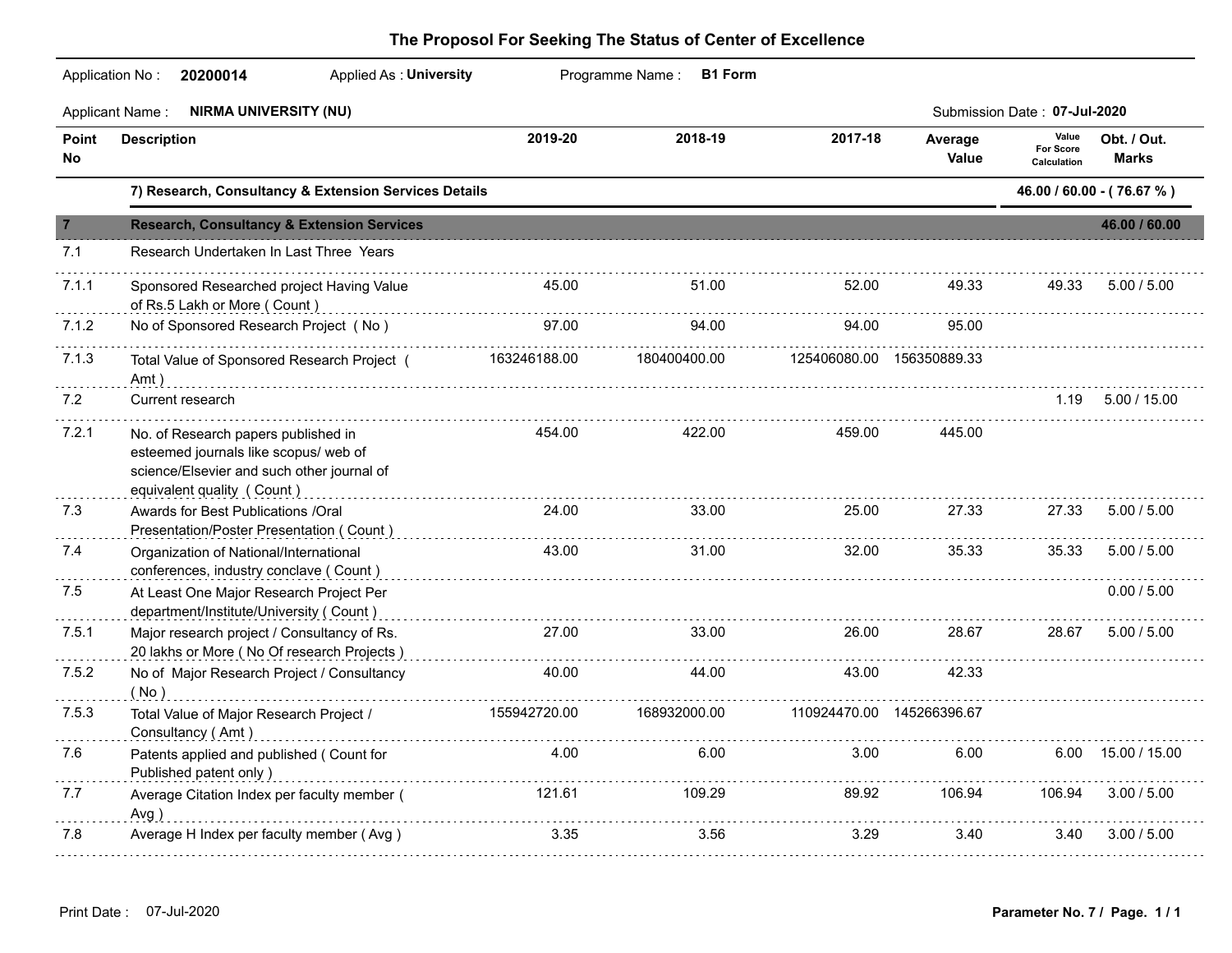|              | <b>Applied As: University</b><br>Application No: 20200014                                                                                                                                                                                                                                                                   |         | Programme Name: B1 Form       |                                                           |                  |                                   |                             |
|--------------|-----------------------------------------------------------------------------------------------------------------------------------------------------------------------------------------------------------------------------------------------------------------------------------------------------------------------------|---------|-------------------------------|-----------------------------------------------------------|------------------|-----------------------------------|-----------------------------|
|              | <b>NIRMA UNIVERSITY (NU)</b><br><b>Applicant Name:</b>                                                                                                                                                                                                                                                                      |         |                               |                                                           |                  | Submission Date: 07-Jul-2020      |                             |
| Point<br>No. | <b>Description</b>                                                                                                                                                                                                                                                                                                          | 2019-20 | 2018-19                       | 2017-18                                                   | Average<br>Value | Value<br>For Score<br>Calculation | Obt. / Out.<br><b>Marks</b> |
|              | 8) Governance Details                                                                                                                                                                                                                                                                                                       |         |                               |                                                           |                  |                                   | 81.80 / 85.00 - (96.24 %)   |
| 8            | <b>Governance</b>                                                                                                                                                                                                                                                                                                           |         |                               |                                                           |                  |                                   | 81.80 / 85.00               |
| 8.1          | Procedure for appointing the Independent Director, its diversity and delegation of power                                                                                                                                                                                                                                    |         |                               |                                                           |                  |                                   | 4.00 / 4.00                 |
| 8.1.1        | Is there comprehensive document/procedure<br>to appoint independent director by competent<br>authority (YES/NO) example and the contract of the contract of the contract of the contract of the contract of the contract of the contract of the contract of the contract of the contract of the contract of the contract of |         | Y                             | Y                                                         | Y                | Y                                 | 1.00 / 1.00                 |
| 8.1.2        | Adherence to the above document (YES/NO                                                                                                                                                                                                                                                                                     | Y       |                               | Y -                                                       | Y.               |                                   | Y 1.00 / 1.00               |
| 8.1.3        | Does the document ensure diversity in gender<br>in appointment? (YES/NO)                                                                                                                                                                                                                                                    | Y C     | Y.                            | Y -                                                       | Y.               |                                   | $Y = 1.00 / 1.00$           |
| 8.1.4        | Effectiveness of the independent director in<br>attendance (YES/NO)                                                                                                                                                                                                                                                         |         |                               |                                                           |                  |                                   | $Y = 1.00 / 1.00$           |
| 8.2          | Adherence to Criterial standards for Key officers of University like Provost, Director, Registrar, CFO as<br>listed in Pvt. Uni Act (Gujarat Act No. 8 of 2009)<br>and the continuum continuum continuum continuum continuum continuum continuum continuum continuum continuum c                                            |         |                               |                                                           |                  |                                   | 4.00 / 4.00                 |
| 8.2.1        | Adherence to Criterial standards for Key<br>officers-Provost (YES/NO)                                                                                                                                                                                                                                                       | Y.      | Y.                            | Y.                                                        | Y.               |                                   | $Y = 1.00 / 1.00$           |
| 8.2.2        | Adherence to Criterial standards for Key<br>officers-Director (YES/NO)                                                                                                                                                                                                                                                      | Y.      | Y                             | Y.                                                        | Y.               |                                   | $Y = 1.00 / 1.00$           |
| 8.2.3        | Adherence to Criterial standards for Key<br>officers-Registrar (YES/NO)                                                                                                                                                                                                                                                     |         | $Y$ $Y$                       | Y                                                         | Y.               |                                   | $Y = 1.00 / 1.00$           |
| 8.2.4        | Adherence to Criterial standards for Key<br>officers-CFO (YES/NO)                                                                                                                                                                                                                                                           | Y       | $\mathsf{Y}$ and $\mathsf{Y}$ | $\mathsf{Y}$ and $\mathsf{Y}$ are the set of $\mathsf{Y}$ | Y                |                                   | $Y = 1.00 / 1.00$           |
| 8.3          | <b>Functioning of Various Committees</b>                                                                                                                                                                                                                                                                                    |         |                               |                                                           |                  |                                   | 7.80 / 9.00                 |
| 8.3.1        | <b>Functioning Of BoG</b>                                                                                                                                                                                                                                                                                                   |         |                               |                                                           |                  |                                   | 7.00 / 9.00                 |
| 8.3.1.1      | Frequency of meeting (Adherence to the<br>relevant provisions of the act) (YES/NO)                                                                                                                                                                                                                                          |         | Y.                            | Y.                                                        | Y.               |                                   | 1.00 / 1.00                 |
| 8.3.1.2      | Attendance (Minimum attendance in all the<br>meeting per academic year) (%)                                                                                                                                                                                                                                                 | 70.00   | 62.00                         | 62.00                                                     | 64.67            |                                   | 3.00 / 5.00                 |
| 8.3.1.3      | Circulation of agenda before the meeting in<br>number of days (No Of Days)                                                                                                                                                                                                                                                  | 7.00    | 7.00                          | 7.00                                                      | 7.00             |                                   | 1.00 / 1.00                 |
| 8.3.1.4      | Minutes of the meeting circulated after the<br>meeting (No Of Days)                                                                                                                                                                                                                                                         | 6.00    | 6.00                          | 6.00                                                      | 6.00             |                                   | 1.00 / 1.00                 |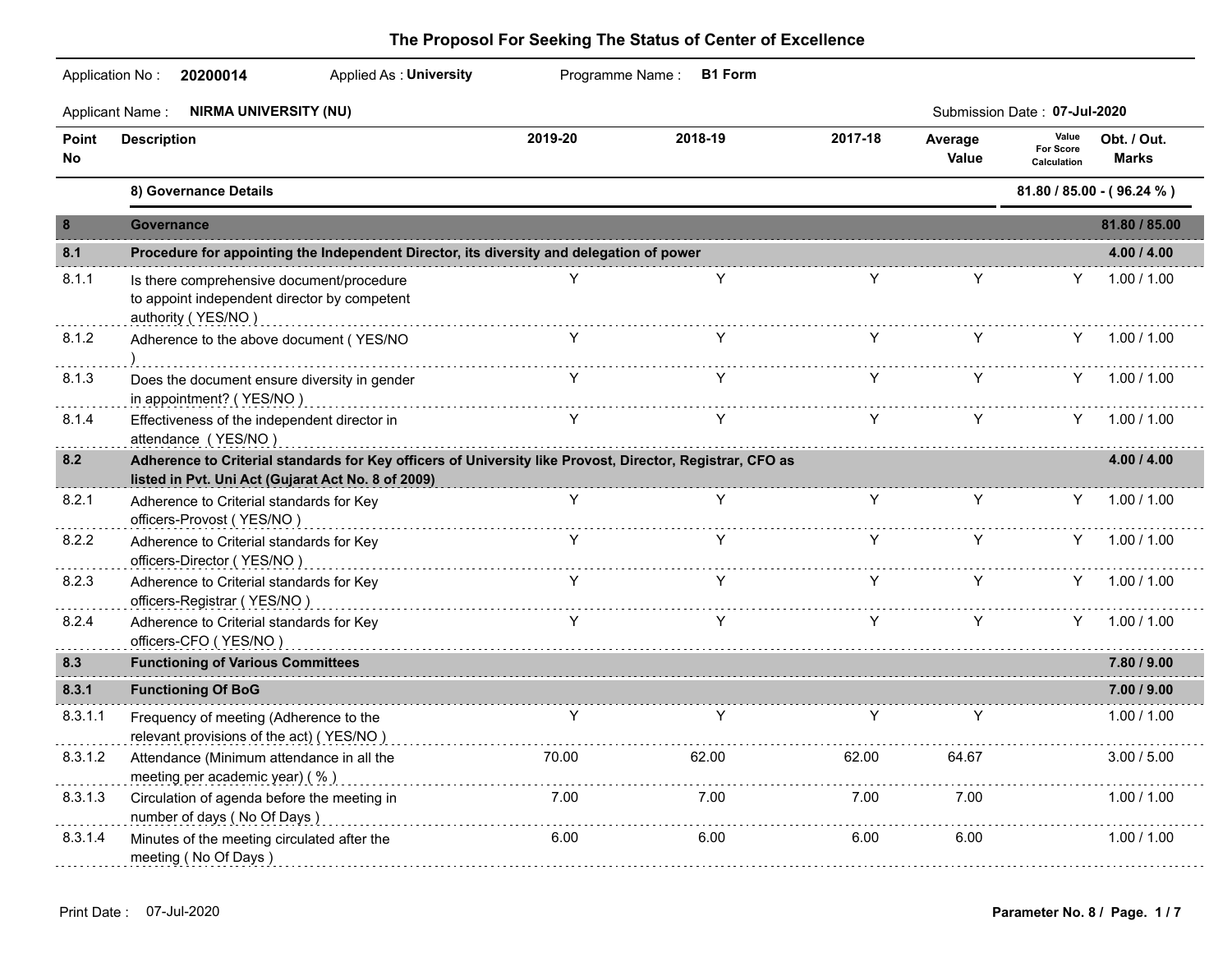|             | <b>Applied As: University</b><br>Application No: 20200014                          |             | Programme Name: B1 Form |         |                  |                                                                  |
|-------------|------------------------------------------------------------------------------------|-------------|-------------------------|---------|------------------|------------------------------------------------------------------|
|             | Applicant Name: NIRMA UNIVERSITY (NU)                                              |             |                         |         |                  | Submission Date: 07-Jul-2020                                     |
| Point<br>No | <b>Description</b>                                                                 | 2019-20     | 2018-19                 | 2017-18 | Average<br>Value | Value<br>Obt. / Out.<br>For Score<br><b>Marks</b><br>Calculation |
|             | 8) Governance Details                                                              |             |                         |         |                  | 81.80 / 85.00 - (96.24 %)                                        |
| 8.3.1.5     | Action taken report in all the meeting per year<br>(YES/NO)                        | Y           | Y                       | Y       | Y                | 1.00 / 1.00                                                      |
| 8.3.2       | <b>Functioning Of Academic Council</b>                                             |             |                         |         |                  | 8.00 / 9.00                                                      |
| 8.3.2.1     | Frequency of meeting (Adherence to the<br>relevant provisions of the act) (YES/NO) | Y           | Y                       | Y       | Y                | 1.00 / 1.00                                                      |
| 8.3.2.2     | Attendance (Minimum attendance in all the<br>meeting per academic year) (%)        | 85.29       | 94.12                   | 82.35   | 87.25            | 4.00 / 5.00                                                      |
| 8.3.2.3     | Circulation of agenda before the meeting in<br>number of days (No Of Days)         | 7.00        | 7.00                    | 7.00    | 7.00             | 1.00 / 1.00                                                      |
| 8.3.2.4     | Minutes of the meeting circulated after the<br>meeting (No Of Days)                | 6.00        | 6.00                    | 6.00    | 6.00             | 1.00 / 1.00                                                      |
| 8.3.2.5     | Action taken report in all the meeting per year<br>(YES/NO)                        | Y.          | Y                       | Y       | Y                | 1.00 / 1.00                                                      |
| 8.3.3       | <b>Functioning Of Executive Council</b>                                            |             |                         |         |                  | 7.00 / 9.00                                                      |
| 8.3.3.1     | Frequency of meeting (Adherence to the<br>relevant provisions of the act) (YES/NO) | Y<br>.      | Y                       | Y       | Y                | 1.00 / 1.00                                                      |
| 8.3.3.2     | Attendance (Minimum attendance in all the<br>meeting per academic year) (%)        | 70.00       | 62.00                   | 62.00   | 64.67            | 3.00 / 5.00                                                      |
| 8.3.3.3     | Circulation of agenda before the meeting in<br>number of days (No Of Days)         | 7.00        | 7.00                    | 7.00    | 7.00             | 1.00 / 1.00                                                      |
| 8.3.3.4     | Minutes of the meeting circulated after the<br>meeting (No Of Days)                | 6.00        | 6.00                    | 6.00    | 6.00             | 1.00 / 1.00                                                      |
| 8.3.3.5     | Action taken report in all the meeting per year<br>(YES/NO)                        | Y           | Y                       | Y       | Y                | 1.00 / 1.00                                                      |
| 8.3.4       | <b>Functioning Of Finance Committee</b>                                            |             |                         |         |                  | 9.00 / 9.00                                                      |
| 8.3.4.1     | Frequency of meeting (Adherence to the<br>relevant provisions of the act) (YES/NO) | Y           | Y                       | Y       | Y                | 1.00 / 1.00                                                      |
| 8.3.4.2     | Attendance (Minimum attendance in all the<br>meeting per academic year) (%)        | 100.00<br>. | 100.00                  | 100.00  | 100.00           | 5.00 / 5.00                                                      |
| 8.3.4.3     | Circulation of agenda before the meeting in<br>number of days (No Of Days)         | 7.00        | 7.00                    | 7.00    | 7.00             | 1.00 / 1.00                                                      |
| 8.3.4.4     | Minutes of the meeting circulated after the<br>meeting (No Of Days)                | 6.00        | 6.00                    | 6.00    | 6.00             | 1.00 / 1.00                                                      |
|             | Print Date: 07-Jul-2020                                                            |             |                         |         |                  | Parameter No. 8 / Page. 2 / 7                                    |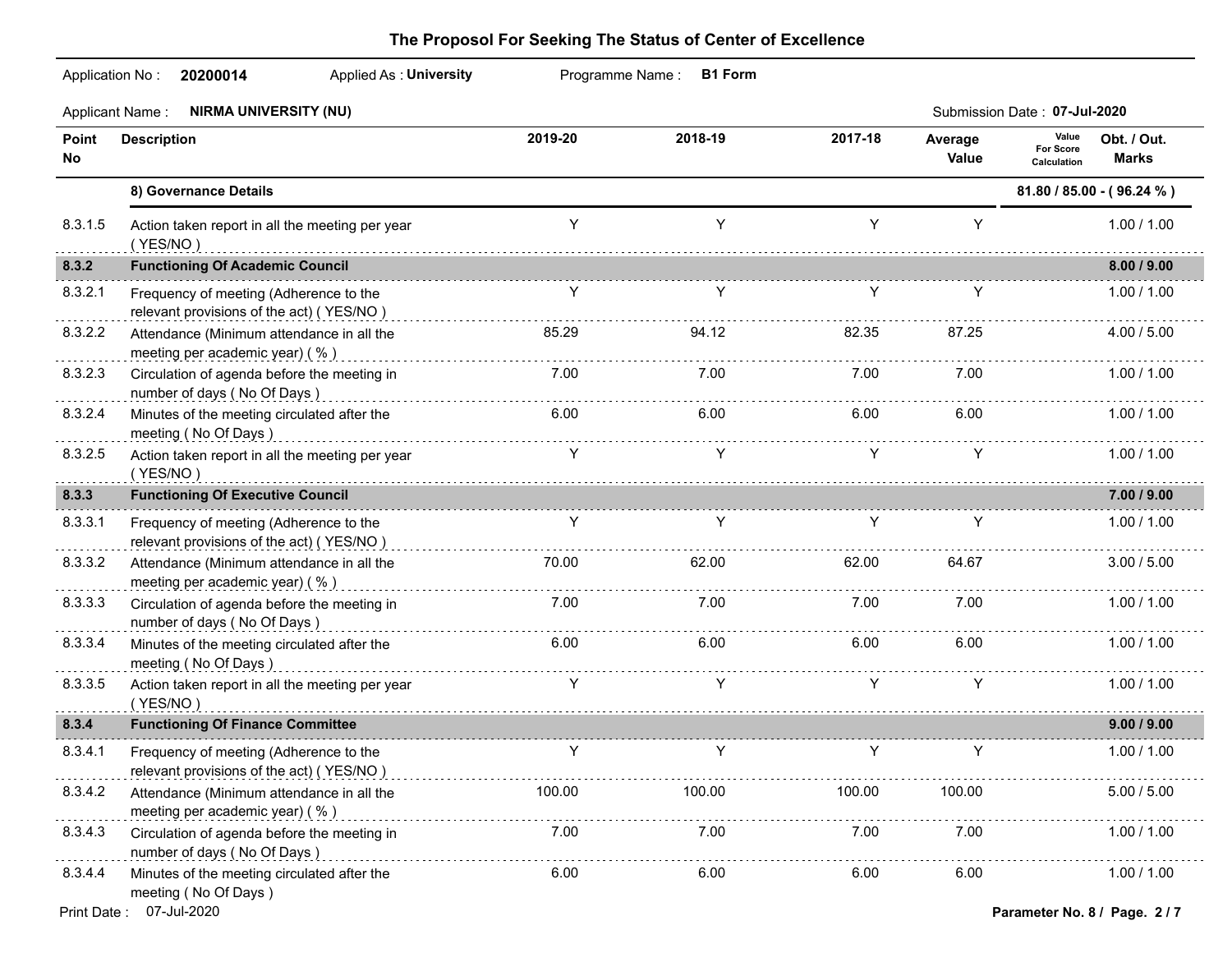|             | <b>Applied As: University</b><br>Application No: 20200014                                          |         | Programme Name: B1 Form |                  |                  |                                   |                           |
|-------------|----------------------------------------------------------------------------------------------------|---------|-------------------------|------------------|------------------|-----------------------------------|---------------------------|
|             | Applicant Name: NIRMA UNIVERSITY (NU)                                                              |         |                         |                  |                  | Submission Date: 07-Jul-2020      |                           |
| Point<br>No | <b>Description</b>                                                                                 | 2019-20 | 2018-19                 | 2017-18          | Average<br>Value | Value<br>For Score<br>Calculation | Obt. / Out.<br>Marks      |
|             | 8) Governance Details                                                                              |         |                         |                  |                  |                                   | 81.80 / 85.00 - (96.24 %) |
| 8.3.4.5     | Action taken report in all the meeting per year<br>(YES/NO)                                        |         |                         |                  |                  |                                   | 1.00 / 1.00               |
| 8.3.5       | <b>Functioning Of Academic Audit Committee</b>                                                     |         |                         |                  |                  |                                   | 8.00 / 9.00               |
| 8.3.5.1     | Frequency of meeting (Adherence to the<br>relevant provisions of the act) (YES/NO)                 | Y       | Y                       | Y                | Y                |                                   | 1.00 / 1.00               |
| 8.3.5.2     | Attendance (Minimum attendance in all the<br>meeting per academic year) (%)                        | 90.00   | 90.00                   | 88.00            | 89.33            |                                   | 4.00 / 5.00               |
| 8.3.5.3     | Circulation of agenda before the meeting in<br>number of days (No Of Days)                         | 7.00    | 7.00                    | 7.00<br><u>.</u> | 7.00             |                                   | 1.00 / 1.00               |
| 8.3.5.4     | Minutes of the meeting circulated after the<br>meeting (No Of Days)                                | 6.00    | 6.00                    | 6.00             | 6.00             |                                   | 1.00 / 1.00               |
| 8.3.5.5     | Action taken report in all the meeting per year<br>(YES/NO)                                        | Y       | Y                       | Y                | Y                |                                   | 1.00 / 1.00               |
| 8.4         | <b>Committee for Prevention of Sexual Harassment</b>                                               |         |                         |                  |                  |                                   | 6.00 / 6.00               |
| 8.4.1       | Existence of Committee for Prevention of<br>Sexual Harassment? (YES/NO)                            | Y       | Y                       | Y                | Y                | Y                                 | 1.00 / 1.00               |
| 8.4.2       | Is the constitution in compliance with<br>Vishakha Judgemnent? (YES/NO)                            | Y       | Y                       | Y                | Y                |                                   | $Y = 1.00 / 1.00$         |
| 8.4.3       | Number of gender sensitivity compliance<br>resolved $( %)$                                         |         |                         |                  |                  |                                   | 100.00 4.00 / 4.00        |
| 8.4.3.1     | No of gender sensitivity compliant (No)                                                            | 0.00    | 0.00                    | 1.00             | 0.33             |                                   |                           |
| 8.4.3.2     | No of gender sensitivity compliants resolved (<br>No)                                              | 0.00    | 0.00                    | 1.00             | 0.33             |                                   |                           |
| 8.5         | <b>Faculty Recruitment norms and procedure</b>                                                     |         |                         |                  |                  |                                   | 13.00 / 13.00             |
| 8.5.1       | Is there and approved policy for recruitment<br>by competent authority (for Faculty) (<br>Yes/No)  | Y       | Y                       | Y                | Y                | Y.                                | 1.00 / 1.00               |
| 8.5.2       | Adherence to policy (for Faculty) (Yes/No)                                                         |         |                         |                  |                  |                                   | 1.00 / 1.00               |
| 8.5.3       | Is there and approved policy for confirmation<br>by competent authority (for Faculty) (<br>Yes/No) |         |                         |                  |                  |                                   | 1.00 / 1.00               |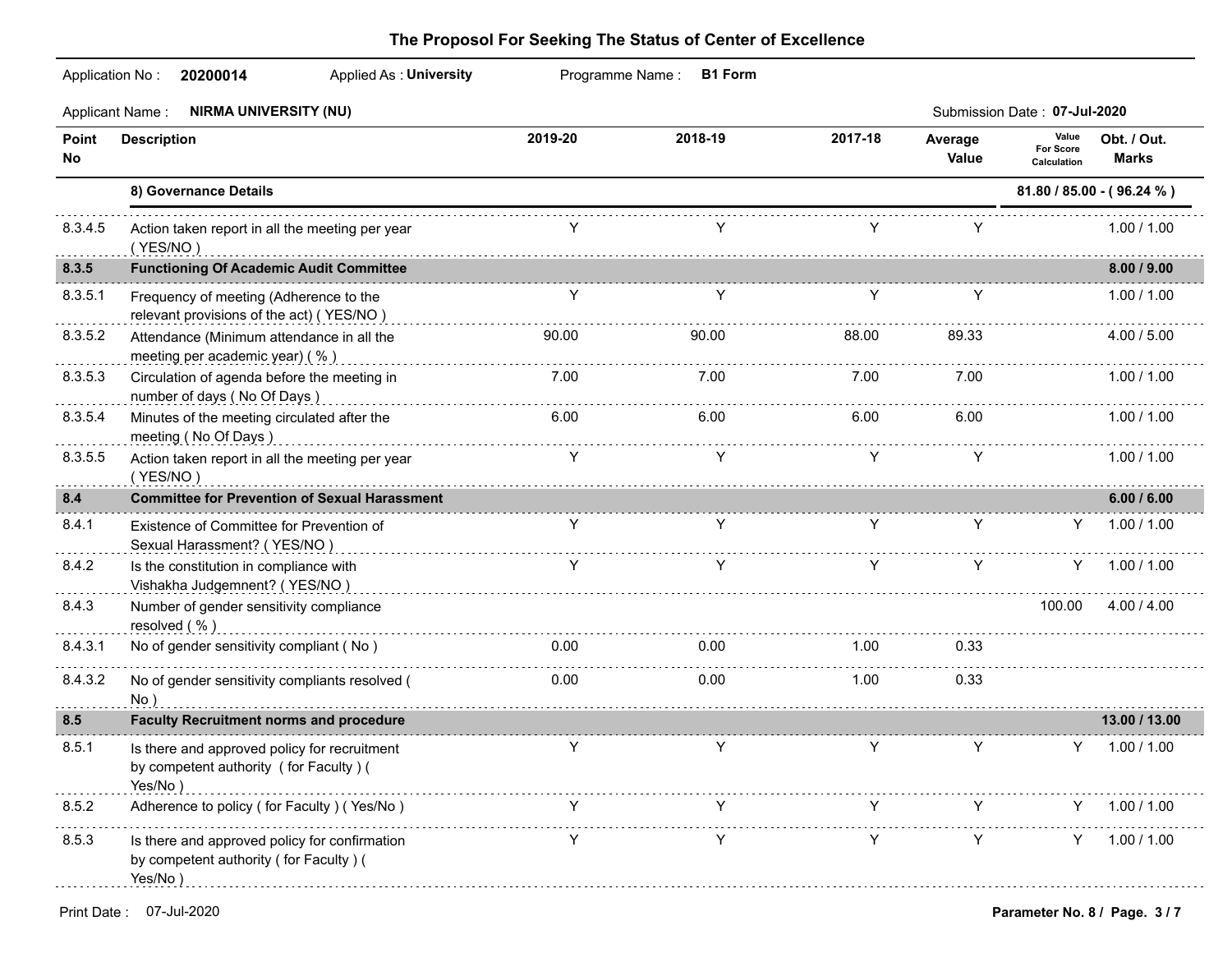|              | <b>NIRMA UNIVERSITY (NU)</b><br><b>Applicant Name:</b>                                                                                                                                                                                                                                                   |         |         |         |                  | Submission Date: 07-Jul-2020      |                             |
|--------------|----------------------------------------------------------------------------------------------------------------------------------------------------------------------------------------------------------------------------------------------------------------------------------------------------------|---------|---------|---------|------------------|-----------------------------------|-----------------------------|
| Point<br>No. | <b>Description</b>                                                                                                                                                                                                                                                                                       | 2019-20 | 2018-19 | 2017-18 | Average<br>Value | Value<br>For Score<br>Calculation | Obt. / Out.<br><b>Marks</b> |
|              | 8) Governance Details                                                                                                                                                                                                                                                                                    |         |         |         |                  |                                   | 81.80 / 85.00 - (96.24 %)   |
| 8.5.4        | Adherence to policy (for Faculty) (Yes/No)                                                                                                                                                                                                                                                               | Y       | Y       | Y       | Y                |                                   | $Y = 1.00 / 1.00$           |
| 8.5.5        | Is there and approved policy for promotion by<br>competent authority (for Faculty) (Yes/No                                                                                                                                                                                                               |         |         | Y       | Y                | Y.                                | 1.00 / 1.00                 |
| 8.5.6        | Adherence to policy<br>(for Faculty) (Yes/No)                                                                                                                                                                                                                                                            | Y       | Y       | Y       | Y                |                                   | $Y = 1.00 / 1.00$           |
| 8.5.7        | Adherence to policy (for Staff) (Yes/No)                                                                                                                                                                                                                                                                 |         |         | Y C     | Y.               |                                   | $Y = 1.00 / 1.00$           |
| 8.5.8        | Is there and approved policy for confirmation<br>by competent authority (for Staff) (Yes/No)                                                                                                                                                                                                             |         |         | Y.      | Y                |                                   | $Y = 1.00 / 1.00$           |
| 8.5.9        | Adherence to policy (for Staff) (Yes/No)                                                                                                                                                                                                                                                                 | Y.      |         | Y C     | Y.               |                                   | $Y = 1.00 / 1.00$           |
| 8.5.10       | Is there and approved policy for promotion by<br>competent authority (for Staff) (Yes/No)                                                                                                                                                                                                                | Y.      | Y       | Y.      | Y                |                                   | $Y = 1.00 / 1.00$           |
| 8.5.11       | Adherence to policy (for Staff) (Yes/No)                                                                                                                                                                                                                                                                 | Y.      |         | Y.      | Y.               |                                   | $Y = 1.00 / 1.00$           |
| 8.5.12       | Policy for recruitment of Adhoc faculty                                                                                                                                                                                                                                                                  | Y.      |         | Y.      | Y                |                                   | $Y = 1.00 / 1.00$           |
| 8.5.13       | Policy for recruitment of Adhoc staff                                                                                                                                                                                                                                                                    | Y       | Y       | Y -     | Y.               |                                   | $Y = 1.00 / 1.00$           |
| 8.6          | The audited Accounts to be audited by external auditors with annexures /schedule and comments<br>and Mandatory Disclosures as per provision of statutory bodies including Governing disclosures and<br>obligations, Minutes of Meetings, disclosure of Annual Report should be displayed on the website. |         |         |         |                  |                                   | 5.00 / 5.00                 |
| 8.6.1        | Audit statement disclosure on website (<br>YES/NO)                                                                                                                                                                                                                                                       |         | Y       | Y       | Y                |                                   | Y 1.00 / 1.00               |
| 8.6.2        | Quarterly internal audit reports<br>YES/NO)                                                                                                                                                                                                                                                              | Y       | Y       | Y       | Y                | Y.                                | 1.00 / 1.00                 |
| 8.6.3        | Action taken reports<br>(YES/NO                                                                                                                                                                                                                                                                          |         |         |         |                  | Y.                                | 1.00 / 1.00                 |
| 8.6.4        | Quarterly statutory audit reports<br>YES/NO)                                                                                                                                                                                                                                                             | Y       | Y       | Y       | Y                |                                   | $Y = 1.00 / 1.00$           |
| 8.6.5        | Quarterly statutory compliance reports (<br>YES/NO)                                                                                                                                                                                                                                                      | Y       | Y       | Y       | Y                | Y.                                | 1.00 / 1.00                 |
| 8.7          | Mandatory Disclosures on the website as per provision of statutory bodies including Governing<br>disclosures and obligations, Minutes of Meetings, disclosure of Annual Report on the Website.                                                                                                           |         |         |         |                  |                                   | 10.00 / 10.00               |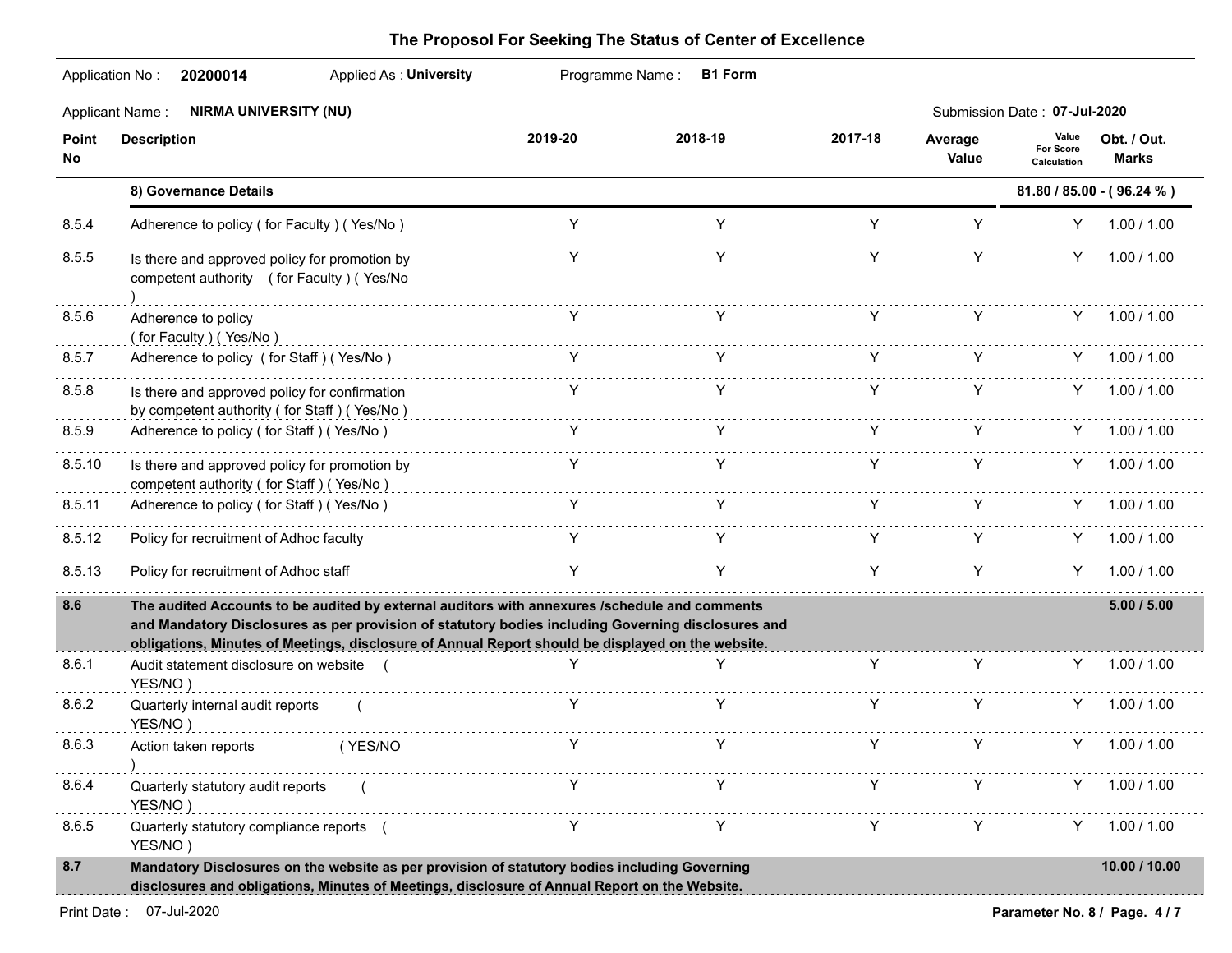|              | <b>Applied As: University</b><br>Application No: 20200014                 |              | Programme Name: B1 Form                                                                                                                                                                                                             |         |                                          |                                   |                           |
|--------------|---------------------------------------------------------------------------|--------------|-------------------------------------------------------------------------------------------------------------------------------------------------------------------------------------------------------------------------------------|---------|------------------------------------------|-----------------------------------|---------------------------|
|              | Applicant Name: NIRMA UNIVERSITY (NU)                                     |              |                                                                                                                                                                                                                                     |         |                                          | Submission Date: 07-Jul-2020      |                           |
| Point<br>No. | <b>Description</b>                                                        | 2019-20      | 2018-19                                                                                                                                                                                                                             | 2017-18 | Average<br>Value                         | Value<br>For Score<br>Calculation | Obt. / Out.<br>Marks      |
|              | 8) Governance Details                                                     |              |                                                                                                                                                                                                                                     |         |                                          |                                   | 81.80 / 85.00 - (96.24 %) |
| 8.7.1        | Disclosures on website<br>(YES/NO)                                        | Y            | Y                                                                                                                                                                                                                                   | Y       | Y                                        |                                   | Y 1.00 / 1.00             |
| 8.7.2        | Mandatory/Regulatory/statutory provisions<br>(YES/NO)                     |              | Y                                                                                                                                                                                                                                   | Y C     | Y.                                       |                                   | $Y = 1.00 / 1.00$         |
| 8.7.3        | Minutes of the meeting (BoG)<br>(YES/NO)                                  | Y            | $\mathsf{Y}$                                                                                                                                                                                                                        |         | $Y = 1$                                  | $Y = 1$                           | Y 1.00 / 1.00             |
| 8.7.4        | Minutes of the meeting (Academic council) (<br>YES/NO)                    |              | <b>Property</b> Property Property Property Property Property Property Property Property Property Property Property Property Property Property Property Property Property Property Property Property Property Property Property Prop |         |                                          |                                   | Y 1.00 / 1.00             |
| 8.7.5        | Minutes of the meeting (Academic Audit<br>committee) (YES/NO)             |              | $Y$ $Y$                                                                                                                                                                                                                             | Y C     | Y                                        |                                   | $Y = 1.00 / 1.00$         |
| 8.7.6        | Minutes of the meeting (Finance committee)<br>(YES/NO)                    |              |                                                                                                                                                                                                                                     |         | $\mathsf{Y}$ and $\mathsf{Y}$<br>$Y = 1$ |                                   | $Y = 1.00 / 1.00$         |
| 8.7.7        | Minutes of the meeting (Academic Advisory<br>council) (YES/NO)            |              | $\mathsf{Y}$ and $\mathsf{Y}$                                                                                                                                                                                                       |         | Y Y                                      |                                   | Y 1.00 / 1.00             |
| 8.7.8        | Minutes of the meeting (Executive council)<br>(YES/NO)                    |              | $Y$ $Y$                                                                                                                                                                                                                             |         | Y Y                                      |                                   | Y 1.00 / 1.00             |
| 8.7.9        | Complete annual report<br>(YES/NO)                                        | Y            | $\mathsf{Y}$                                                                                                                                                                                                                        |         | $Y$ $Y$                                  |                                   | Y 1.00 / 1.00             |
| 8.7.10       | Balance sheet with complete annexures<br>(YES/NO)                         |              | $\gamma$ and $\gamma$                                                                                                                                                                                                               |         | Y Y                                      |                                   | Y 1.00 / 1.00             |
| 8.7.11       | Announcement on procurement<br>(YES/NO)                                   | Y.           | Y.                                                                                                                                                                                                                                  | Y -     | Y.                                       |                                   | $Y = 1.00 / 1.00$         |
| 8.8          | Record keeping for Income, Expenditure                                    |              |                                                                                                                                                                                                                                     |         |                                          |                                   | 4.00 / 4.00               |
| 8.8.1        | ERP system fully implemented for account (<br>YES/NO)                     | $\mathsf{Y}$ | Y                                                                                                                                                                                                                                   |         | $Y = 1$                                  | $Y = 1$                           | Y 1.00 / 1.00             |
| 8.8.2        | Record keeping is manual (YES/NO)                                         |              | $\gamma$ and $\gamma$                                                                                                                                                                                                               |         | $Y = 1$<br>Y                             | Y.                                | 1.00 / 1.00               |
| 8.8.3        | Backup data kept for number of years (No.Of<br>Years )                    | 10.00        | 10.00                                                                                                                                                                                                                               | 10.00   | 10.00                                    | 10.00                             | 2.00 / 2.00               |
| 8.9          | E-Procurement and transaction / contract / arrangement with related party |              |                                                                                                                                                                                                                                     |         |                                          |                                   | 3.00 / 3.00               |
| 8.9.1        | Percentage of E-procurement (%)                                           | 70.00        | 65.00                                                                                                                                                                                                                               | 61.00   | 65.33                                    | 65.33                             | 1.00 / 1.00               |
| 8.9.2        | Percentage of Transection (%)                                             | 65.00        | 63.00                                                                                                                                                                                                                               | 56.00   | 61.33                                    | 61.33                             | 1.00 / 1.00               |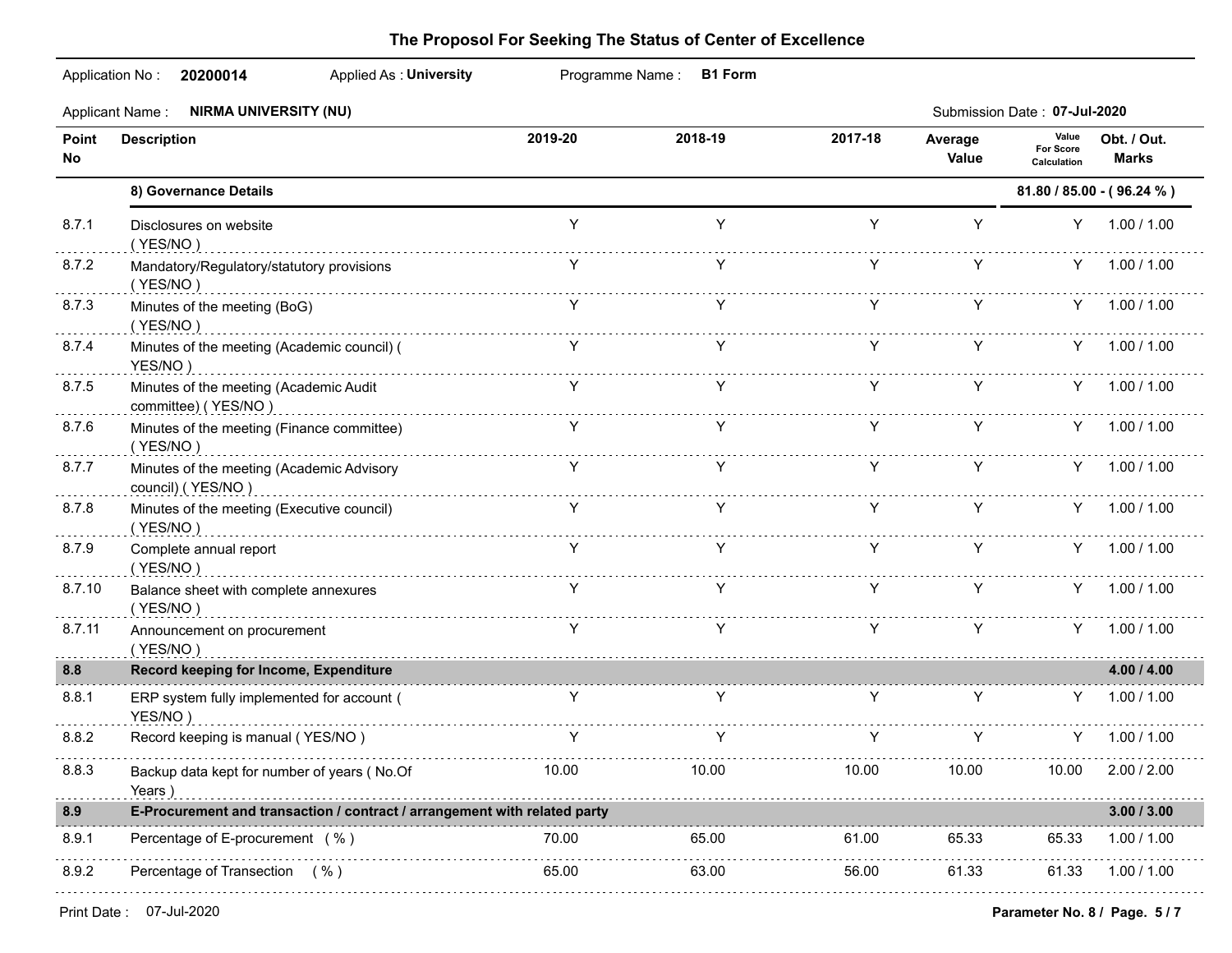|              | <b>Applied As: University</b><br>Application No:<br>20200014                                                           |              | Programme Name: B1 Form                                                                                                                                                                                                                                                                                                                                                                                                                   |         |                  |                                          |                           |
|--------------|------------------------------------------------------------------------------------------------------------------------|--------------|-------------------------------------------------------------------------------------------------------------------------------------------------------------------------------------------------------------------------------------------------------------------------------------------------------------------------------------------------------------------------------------------------------------------------------------------|---------|------------------|------------------------------------------|---------------------------|
|              | Applicant Name: NIRMA UNIVERSITY (NU)                                                                                  |              |                                                                                                                                                                                                                                                                                                                                                                                                                                           |         |                  | Submission Date: 07-Jul-2020             |                           |
| Point<br>No. | <b>Description</b>                                                                                                     | 2019-20      | 2018-19                                                                                                                                                                                                                                                                                                                                                                                                                                   | 2017-18 | Average<br>Value | Value<br><b>For Score</b><br>Calculation | Obt. / Out.<br>Marks      |
|              | 8) Governance Details                                                                                                  |              |                                                                                                                                                                                                                                                                                                                                                                                                                                           |         |                  |                                          | 81.80 / 85.00 - (96.24 %) |
| 8.9.3        | Percentage of contract<br>( %)                                                                                         | 55.00        | 55.00                                                                                                                                                                                                                                                                                                                                                                                                                                     | 55.00   | 55.00            | 55.00                                    | 1.00 / 1.00               |
| 8.10         | Management Information System (MIS) and<br>e-communications (YES/NO)                                                   | Y            | Y                                                                                                                                                                                                                                                                                                                                                                                                                                         | Y       | Y                | Y                                        | 1.00 / 1.00               |
| 8.11         | Meetings with stakeholders, student, faculty, staff, alumni, industry, potentials employee (Meetings<br>Per Semester). |              |                                                                                                                                                                                                                                                                                                                                                                                                                                           |         |                  |                                          | 5.00 / 5.00               |
| 8.11.1       | meetings with students. (YES/NO)                                                                                       | $\mathsf{v}$ | $\mathbf{Y}$                                                                                                                                                                                                                                                                                                                                                                                                                              | Y X     | Y.               |                                          | 1.00 / 1.00               |
| 8.11.2       | meetings with faculty. (YES/NO)                                                                                        |              | $\mathsf{Y}$ and $\mathsf{Y}$ are the set of $\mathsf{Y}$                                                                                                                                                                                                                                                                                                                                                                                 | Y a     | Y.               | Y.                                       | 1.00 / 1.00               |
| 8.11.3       | meetings with staff. (YES/NO)                                                                                          |              |                                                                                                                                                                                                                                                                                                                                                                                                                                           | Y       | Y                |                                          | $Y = 1.00 / 1.00$         |
| 8.11.4       | meetings with Alumni. (YES/NO)                                                                                         | Y            | Y                                                                                                                                                                                                                                                                                                                                                                                                                                         | Y       | Y                | Y -                                      | 1.00 / 1.00               |
| 8.11.5       | meetings with Industry/practitioners/potential<br>employers (YES/NO)                                                   | Y            | Y                                                                                                                                                                                                                                                                                                                                                                                                                                         | Y       | Y                |                                          | $Y = 1.00 / 1.00$         |
| 8.12         | Existence of Effective Whistle Blowers<br>Policy. (to be verified by the Committee) (<br>YES/NO)                       | Y            | Y                                                                                                                                                                                                                                                                                                                                                                                                                                         | Y       | Y                | Y.                                       | 1.00 / 1.00               |
| 8.13         | Display of documents on website to promote Strong Culture and Transparency.                                            |              |                                                                                                                                                                                                                                                                                                                                                                                                                                           |         |                  |                                          | 6.00 / 6.00               |
| 8.13.1       | Faculty (YES/NO)                                                                                                       |              | Y                                                                                                                                                                                                                                                                                                                                                                                                                                         |         |                  |                                          | 1.00 / 1.00               |
| 8.13.2       | Staff<br>(YES/NO)                                                                                                      | Y.           | Y                                                                                                                                                                                                                                                                                                                                                                                                                                         | Y       | Y.               |                                          | 1.00 / 1.00               |
| 8.13.3       | Students (YES/NO)                                                                                                      | Y            |                                                                                                                                                                                                                                                                                                                                                                                                                                           | Y       | Y                | Y.                                       | 1.00 / 1.00               |
| 8.13.4       | (YES/NO)<br>Academic                                                                                                   | Y.           | Y                                                                                                                                                                                                                                                                                                                                                                                                                                         | Y       | Y                | Y                                        | 1.00 / 1.00               |
| 8.13.5       | Financial (YES/NO)                                                                                                     | Y            | Y                                                                                                                                                                                                                                                                                                                                                                                                                                         | Y       | Y                | Y.                                       | 1.00 / 1.00               |
| 8.13.6       | Compliance (YES/NO)                                                                                                    |              | $\begin{array}{ccccccccccccc} & & & & & & & & \vee & & & & & & \vee & & & & & & \vee & & & & & \vee & & & & & \vee & & & & & \vee & & & & & \vee & & & & & \vee & & & & & \vee & & & & & \vee & & & & & \vee & & & & & \vee & & & & & \vee & & & & & \vee & & & & & \vee & & & & & \vee & & & & & \vee & & & & & \vee & & & & & \vee & & & & & \vee & & & & & \vee & & & & & \vee & & & & & \vee & & & & & \vee & & & & & & \vee & & & &$ |         |                  |                                          |                           |
| 8.14         | Anti-ragging committee: Structure and organisation                                                                     |              |                                                                                                                                                                                                                                                                                                                                                                                                                                           |         |                  |                                          | 5.00 / 5.00               |
| 8.14.1       | Committee exits (YES/NO)                                                                                               | Y            |                                                                                                                                                                                                                                                                                                                                                                                                                                           |         |                  | Y                                        | 2.00 / 2.00               |
| 8.14.2       | Structure as per statutory provisions (<br>YES/NO)                                                                     | Y            |                                                                                                                                                                                                                                                                                                                                                                                                                                           | Υ       | Y                | Y                                        | 2.00 / 2.00               |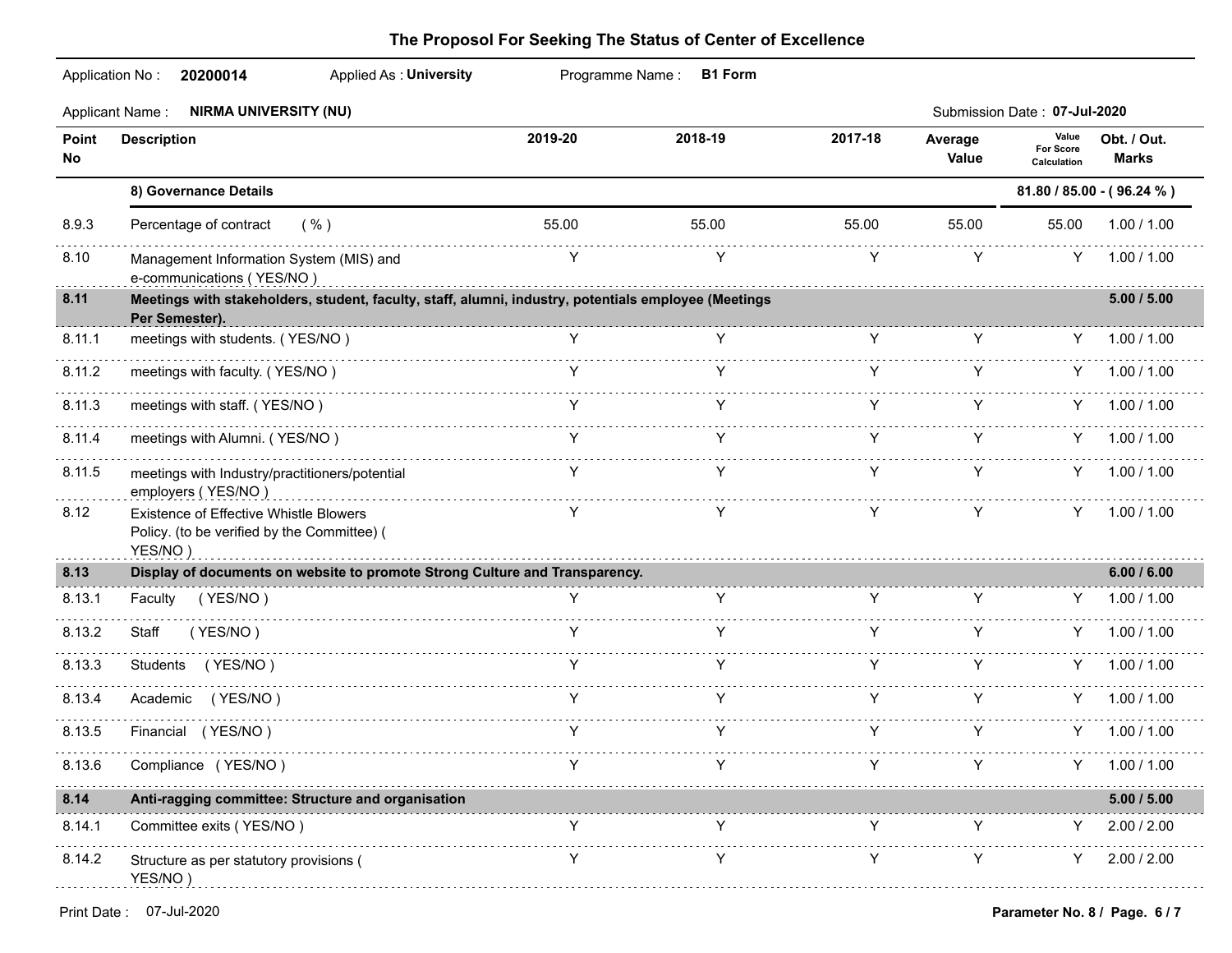| Application No:<br>20200014<br>Applied As: University                                  |                                                        | Programme Name:<br><b>B1 Form</b> |         |         |                  |                                          |                      |  |  |  |  |
|----------------------------------------------------------------------------------------|--------------------------------------------------------|-----------------------------------|---------|---------|------------------|------------------------------------------|----------------------|--|--|--|--|
| <b>NIRMA UNIVERSITY (NU)</b><br>Submission Date: 07-Jul-2020<br><b>Applicant Name:</b> |                                                        |                                   |         |         |                  |                                          |                      |  |  |  |  |
| Point<br>No.                                                                           | <b>Description</b>                                     | 2019-20                           | 2018-19 | 2017-18 | Average<br>Value | Value<br><b>For Score</b><br>Calculation | Obt. / Out.<br>Marks |  |  |  |  |
|                                                                                        | 8) Governance Details                                  |                                   |         |         |                  | $81.80 / 85.00 - (96.24 %)$              |                      |  |  |  |  |
| 8.14.3                                                                                 | Does all complaints resolved (YES/NO)                  | Y                                 | Υ       | Υ       | Υ                |                                          | 1.00 / 1.00          |  |  |  |  |
| 8.15                                                                                   | Professional bodies - Memberships (Count)              | 12.00                             | 12.00   | 11.00   | 11.67            | 11.67                                    | 4.00 / 4.00          |  |  |  |  |
| 8.16                                                                                   | <b>Role of Alumni</b>                                  |                                   |         |         |                  |                                          | 2.00 / 4.00          |  |  |  |  |
| 8.16.1                                                                                 | No of alumni on board (Count)                          | 1.00                              | 1.00    | 1.00    | 1.00             | 1.00                                     | 1.00 / 1.00          |  |  |  |  |
| 8.16.2                                                                                 | Financial Support (%)                                  | 0.00                              | 0.00    | 0.00    | 0.00             | 0.00                                     | 0.00 / 1.00          |  |  |  |  |
| 8.16.3                                                                                 | Number of Job influenced by Alumni in<br>Placement (%) | 15.00                             | 14.00   | 15.00   | 14.67            | 14.67                                    | 1.00 / 1.00          |  |  |  |  |
| 8.16.4                                                                                 | Alumni as Visiting faculty (%)                         | 0.50                              | 0.50    | 0.50    | 0.50             | 0.50                                     | 0.00 / 1.00          |  |  |  |  |
|                                                                                        |                                                        |                                   |         |         |                  |                                          |                      |  |  |  |  |